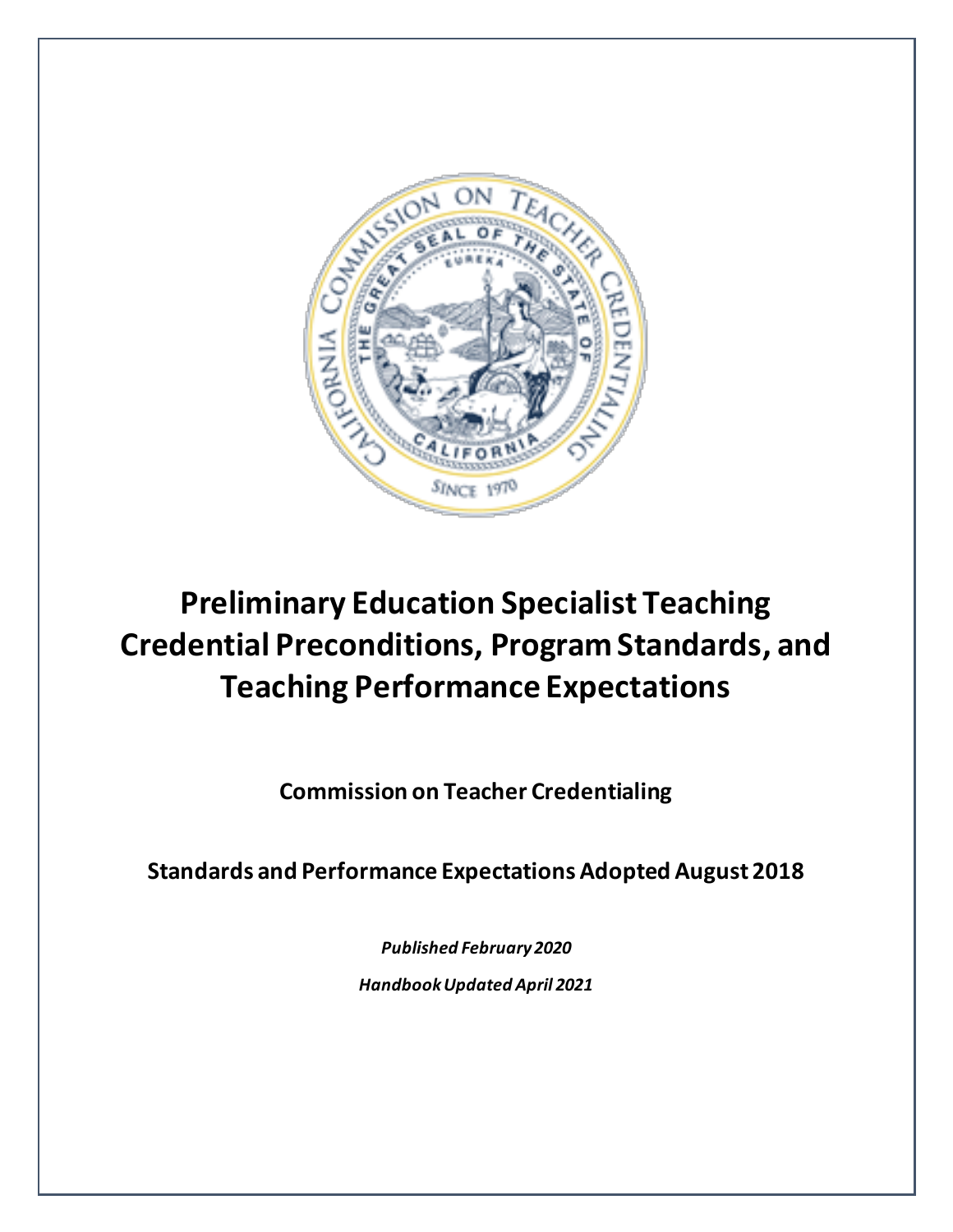This publication by the Commission on Teacher Credentialing is not copyright. It may be reproduced in the public interest, but proper attribution is requested.

Commission on Teacher Credentialing 1900 Capitol Avenue Sacramento, California 95811

[Commission on Teacher Credentialing Program Standards](https://www.ctc.ca.gov/educator-prep/stds-prep-program)

**Preliminary Education Specialist Teaching Credential:**

**Preconditions adopted December 2008, updated February 2017**

**Program Standards adopted August 2018 Teaching Performance Expectations (TPEs) adopted August 2018**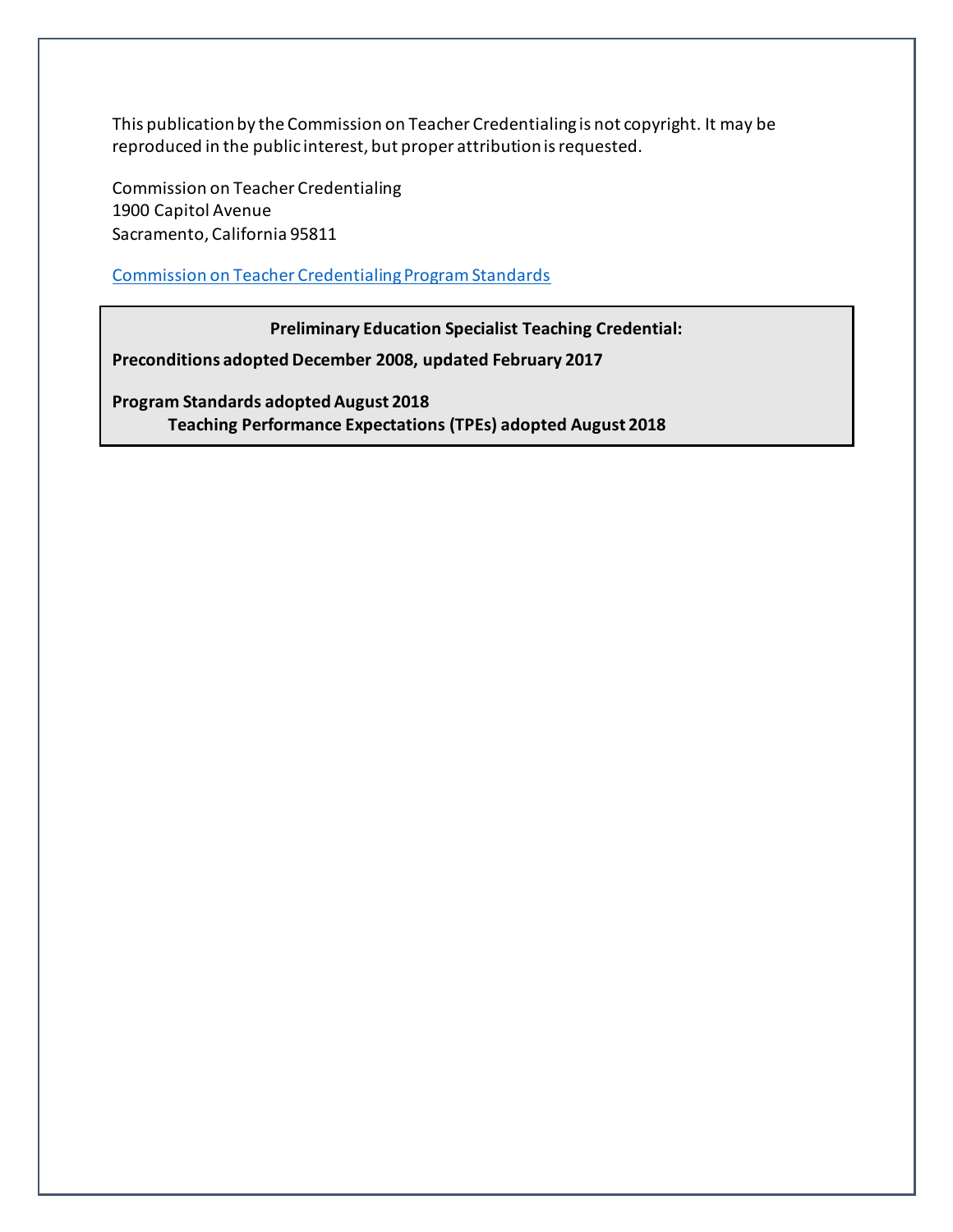# **Table of Contents**

<span id="page-2-0"></span>

|                               | Preliminary Education Specialist Teaching Credential Preconditions, Program Standards, and Teaching<br><b>Performance Expectations</b>          |    |
|-------------------------------|-------------------------------------------------------------------------------------------------------------------------------------------------|----|
|                               | <b>Table of Contents</b>                                                                                                                        | i  |
|                               | <b>Preliminary Education Specialist Credential Preconditions</b>                                                                                | 1  |
|                               | <b>Preliminary Education Specialist Credential Program Standards (2018)</b>                                                                     | 3  |
|                               | Standard 1: Program Design and Curriculum                                                                                                       | 3  |
|                               | Standard 2: Preparing Candidates to Master the Teaching Performance Expectations (TPEs)                                                         | 4  |
| Standard 3: Clinical Practice |                                                                                                                                                 |    |
| А.                            | Organization of Clinical Practice Experiences                                                                                                   | 4  |
| В.                            | Preparation of Faculty and/or Site Supervisors and/or Program Directors                                                                         | 6  |
| C.                            | <b>Criteria for School Placements</b>                                                                                                           | 6  |
| D.                            | Criteria for the Selection of District Employed Supervisors                                                                                     | 6  |
|                               | (also may be known as the cooperating teacher, master teacher or onsite mentor)                                                                 | 6  |
|                               | Standard 4: Monitoring, Supporting, and Assessing Candidate Progress towards Meeting the<br><b>Education Specialist Credential Requirements</b> | 7  |
|                               | Standard 5: Assessment of Candidate Competency                                                                                                  | 7  |
| Ε.                            | Standard 5: Implementation of a Teaching Performance Assessment                                                                                 | 7  |
| F.                            | 5A: Administration of the Teaching Performance Assessment (TPA)                                                                                 | 8  |
| G.                            | 5B: Candidate Preparation and Support                                                                                                           | 8  |
| Η.                            | 5C: Assessor Qualifications, Training, and Scoring Reliability                                                                                  | 10 |
|                               | Standard 6: Induction Individual Development Plan                                                                                               | 10 |
|                               | <b>Teaching Performance Expectations (TPEs)</b>                                                                                                 | 11 |
|                               | Introduction                                                                                                                                    | 11 |
|                               | Education Specialist: Mild to Moderate Support Needs TPEs                                                                                       | 13 |
|                               | TPE 1: Engaging and Supporting All Students in Learning                                                                                         | 13 |
|                               | TPE 2: Creating and Maintaining Effective Environments for Student Learning                                                                     | 15 |
|                               | TPE 3: Understanding and Organizing Subject Matter for Student Learning                                                                         | 16 |
|                               | TPE 4: Planning Instruction and Designing Learning Experiences for All Students                                                                 | 18 |
|                               | TPE 5: Assessing Student Learning                                                                                                               | 19 |
|                               | TPE 6: Developing as a Professional Educator                                                                                                    | 21 |
|                               | <b>Education Specialist: Extensive Support Needs TPEs</b>                                                                                       | 23 |
|                               | TPE 1: Engaging and Supporting All Students in Learning                                                                                         | 23 |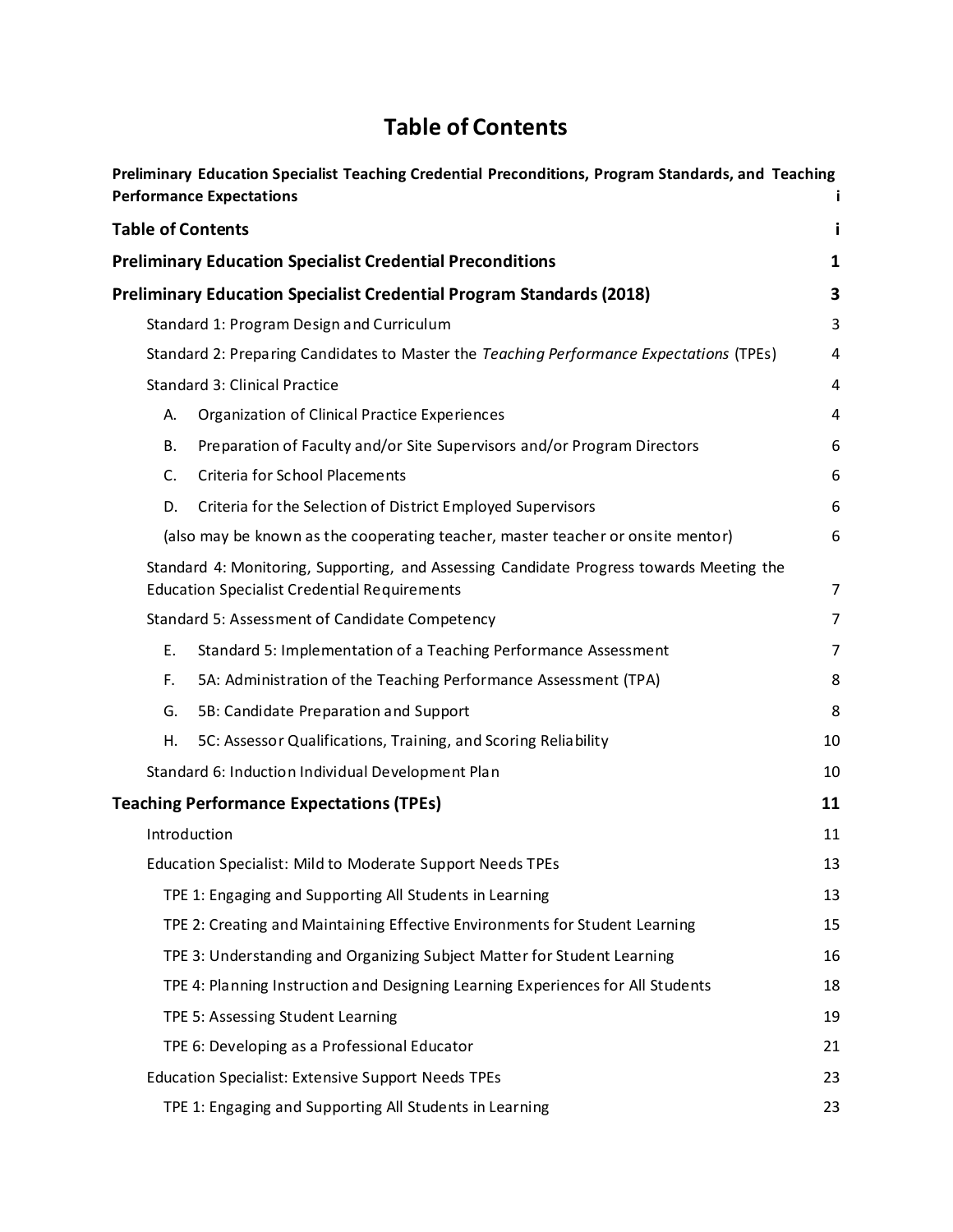|                                        | TPE 2: Creating and Maintaining Effective Environments for Student Learning                                                                       | 25 |  |  |
|----------------------------------------|---------------------------------------------------------------------------------------------------------------------------------------------------|----|--|--|
|                                        | TPE 3: Understanding and Organizing Subject Matter for Student Learning                                                                           | 27 |  |  |
|                                        | TPE 4: Planning Instruction and Designing Learning Experiences for All Students                                                                   | 28 |  |  |
|                                        | TPE 5: Assessing Student Learning                                                                                                                 | 30 |  |  |
|                                        | TPE 6: Developing as a Professional Educator                                                                                                      | 32 |  |  |
| Early Childhood Special Education TPEs |                                                                                                                                                   |    |  |  |
|                                        | The California Standards for the Teaching Profession:                                                                                             | 34 |  |  |
|                                        | Introduction to this Document                                                                                                                     | 34 |  |  |
|                                        | Job Role Addressed by this set of Standards and Performance Expectations: Teaching, Coaching<br>and Mentoring in a special education ECE setting. | 35 |  |  |
|                                        | TPE 1: Engaging and Supporting Young Children in Learning                                                                                         | 36 |  |  |
|                                        | TPE 2: Creating and Maintaining Effective Environments for Young Children's Learning                                                              | 37 |  |  |
|                                        | TPE 3: Understanding and Organizing Subject Matter for Young Children's Learning                                                                  | 37 |  |  |
|                                        | TPE 4: Planning Instruction and Intervention and Designing Learning Experiences for All Young<br>Children                                         | 38 |  |  |
|                                        | TPE 5: Assessing Young Children's Learning and Development                                                                                        | 39 |  |  |
|                                        | TPE 6: Developing as a Professional Educator                                                                                                      | 40 |  |  |
|                                        | Education Specialist: Deaf and Hard of Hearing (DHH)<br>43                                                                                        |    |  |  |
|                                        | TPE 1: Engaging and Supporting All Students in Learning                                                                                           | 43 |  |  |
|                                        | TPE 2: Creating and Maintaining Effective Environments for Student Learning                                                                       | 44 |  |  |
|                                        | TPE 3: Understanding and Organizing Subject Matter for Student Learning                                                                           | 44 |  |  |
|                                        | TPE 4: Planning Instruction and Designing Learning Experiences for All Students                                                                   | 45 |  |  |
|                                        | TPE 5: Assessing Student Learning                                                                                                                 | 46 |  |  |
|                                        | TPE 6: Developing as a Professional Educator                                                                                                      | 46 |  |  |
|                                        | DHH TPEs Glossary Terms (from bolded terms in TPEs)                                                                                               | 48 |  |  |
|                                        | References                                                                                                                                        | 51 |  |  |
|                                        | <b>Education Specialist Visual Impairments</b>                                                                                                    | 52 |  |  |
|                                        | TPE 1: Engaging and Supporting Students in Learning                                                                                               | 52 |  |  |
|                                        | TPE 2: Creating and Maintaining Effective Environments for Student Learning                                                                       | 53 |  |  |
|                                        | TPE 3: Understanding and Organizing Subject Matter for Student Learning                                                                           | 54 |  |  |
|                                        | TPE 4: Planning Instruction and Designing Learning Experiences for All Students                                                                   | 55 |  |  |
|                                        | TPE 5: Assessing Student Learning                                                                                                                 | 57 |  |  |
|                                        | TPE 6: Developing as a Professional Educator                                                                                                      | 59 |  |  |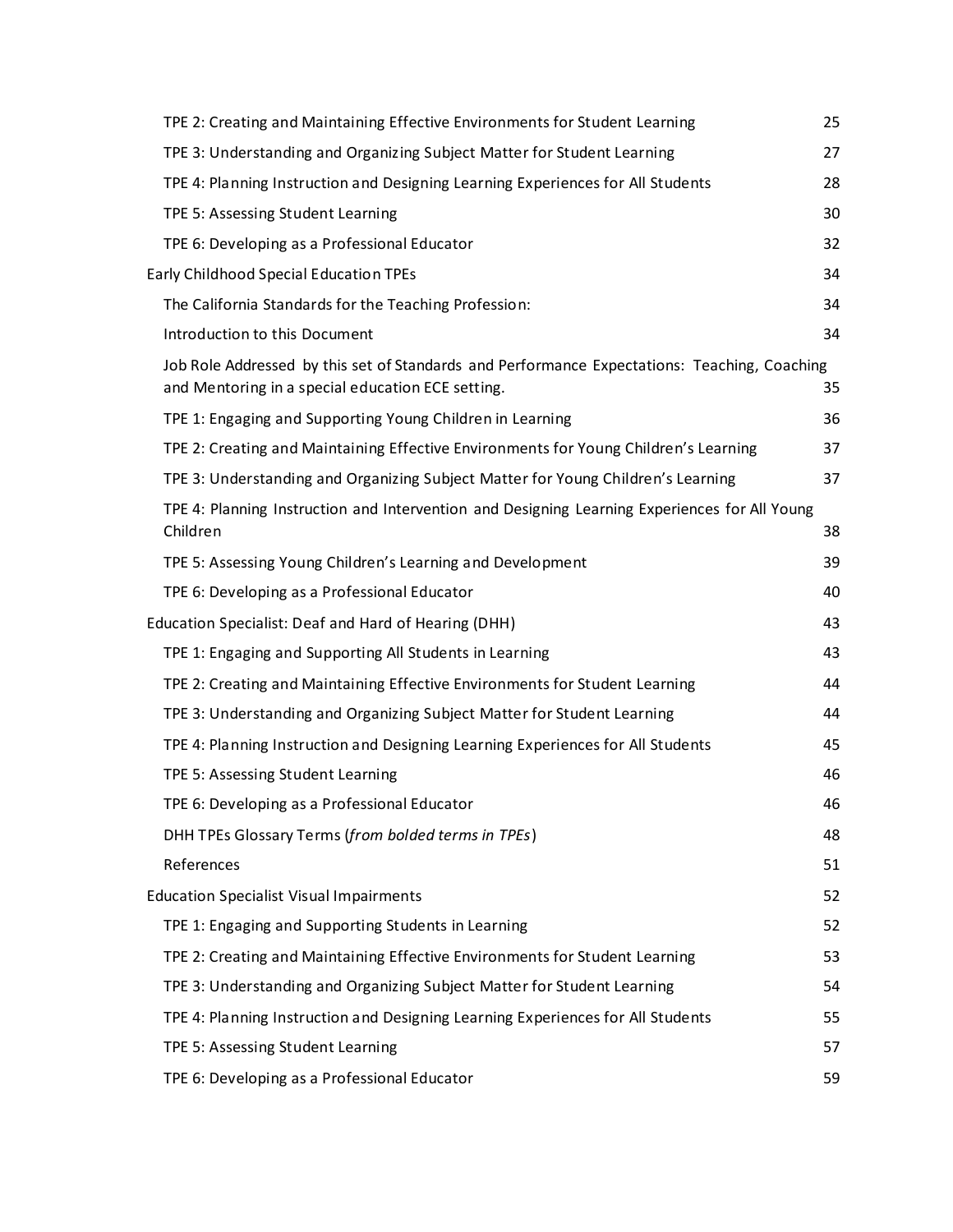| Part 2: Subject-Specific Pedagogy |                                                                                |    |
|-----------------------------------|--------------------------------------------------------------------------------|----|
|                                   | <b>Introduction</b>                                                            | 61 |
|                                   | Developmentally Appropriate Practices in Relation to Subject-Specific Pedagogy | 61 |
|                                   | English Language Development in Relation to Subject-Specific Pedagogy          | 61 |
|                                   | Literacy TPE Language for All Teacher Candidates                               | 61 |
|                                   | Literacy TPE for Multiple Subject and Education Specialist Candidates          | 62 |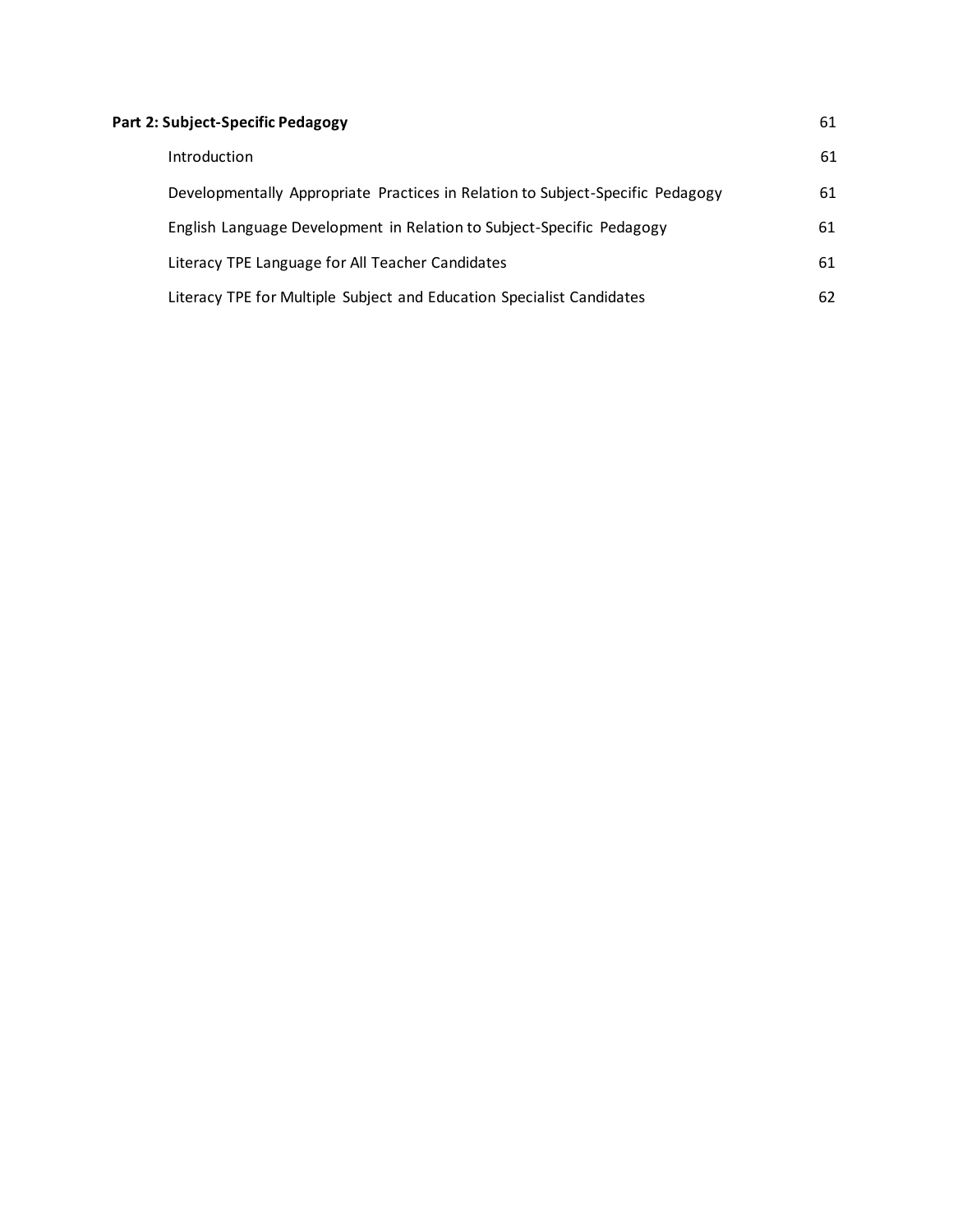# **Preliminary Education Specialist Credential Preconditions**

- <span id="page-5-0"></span>**(1) English Language Skills.** In each program of professional preparation, the college or university or school district requires candidates to demonstrate knowledge of alternative methods of developing English language skills, including reading, among all pupils, including those for whom English is a second language, in accordance with the Commission's standards. *[Reference: Education Code Sections 44227,](http://www.leginfo.ca.gov/cgi-bin/waisgate?WAISdocID=01735920250+1+0+0&WAISaction=retrieve) [44253.1,](http://www.leginfo.ca.gov/cgi-bin/waisgate?WAISdocID=01788823397+0+0+0&WAISaction=retrieve) [and 44283.](http://www.leginfo.ca.gov/cgi-bin/waisgate?WAISdocID=01788823397+6+0+0&WAISaction=retrieve)*
- **(2) Program Admission.** The sponsor of an education specialist teacher preparation program assesses each candidate's standing in relation to required subject matter preparation during the admissions process. The program admits only those candidates who meet one of the following criteria. *[Reference: Education Code Sections 44227 \(a\).](http://www.leginfo.ca.gov/cgi-bin/waisgate?WAISdocID=01735920250+1+0+0&WAISaction=retrieve)*
	- The candidate provides evidence of having passed the appropriate subject matter examination(s).
	- The candidate provides evidence of having attempted the appropriate subject matter examinations(s).
	- The candidate provides evidence of registration for the next scheduled examination.
	- The candidate provides evidence of having completed an appropriate Commission approved subject matter preparation program.
	- The candidate provides evidence of continuous progress toward meeting the subject matter requirement.
	- The candidate provides evidence of enrollment in an organized subject matter examination preparation program.
- **(3)Subject Matter Proficiency.** The approved teacher preparation program sponsor determines that each candidate meets the subject matter requirement prior to solo teaching, or, for intern candidates, before being given daily whole class instructional responsibilities in a K-12 school or before becoming the teacher of record in a K-12 school[. Reference: Education](http://www.ctc.ca.gov/educator-prep/standards/EPPSP-prelim-EdSp.pdf)  [Code Section 44227.](http://www.ctc.ca.gov/educator-prep/standards/EPPSP-prelim-EdSp.pdf)

To demonstrate subject matter competence, a candidate for an Education Specialist teaching credential, except for the Early Childhood Special Education credential, shall:

- 1. Pass the Commission-approved Multiple Subject matter examination; or pass a Commission-approved subject matter examination in Art, English, Mathematics, including foundational-level Mathematics, Music, Social Science or Science, including foundational-level General Science; or
- 2. Complete a Commission-approved subject matter program in Art, Elementary, English, Mathematics including foundational-level Mathematics, Music, Social Science or Science, including foundational-level General Science; or For integrated undergraduate programs only, the candidate must be monitored for subject matter competency both prior to beginning and during early field experiences.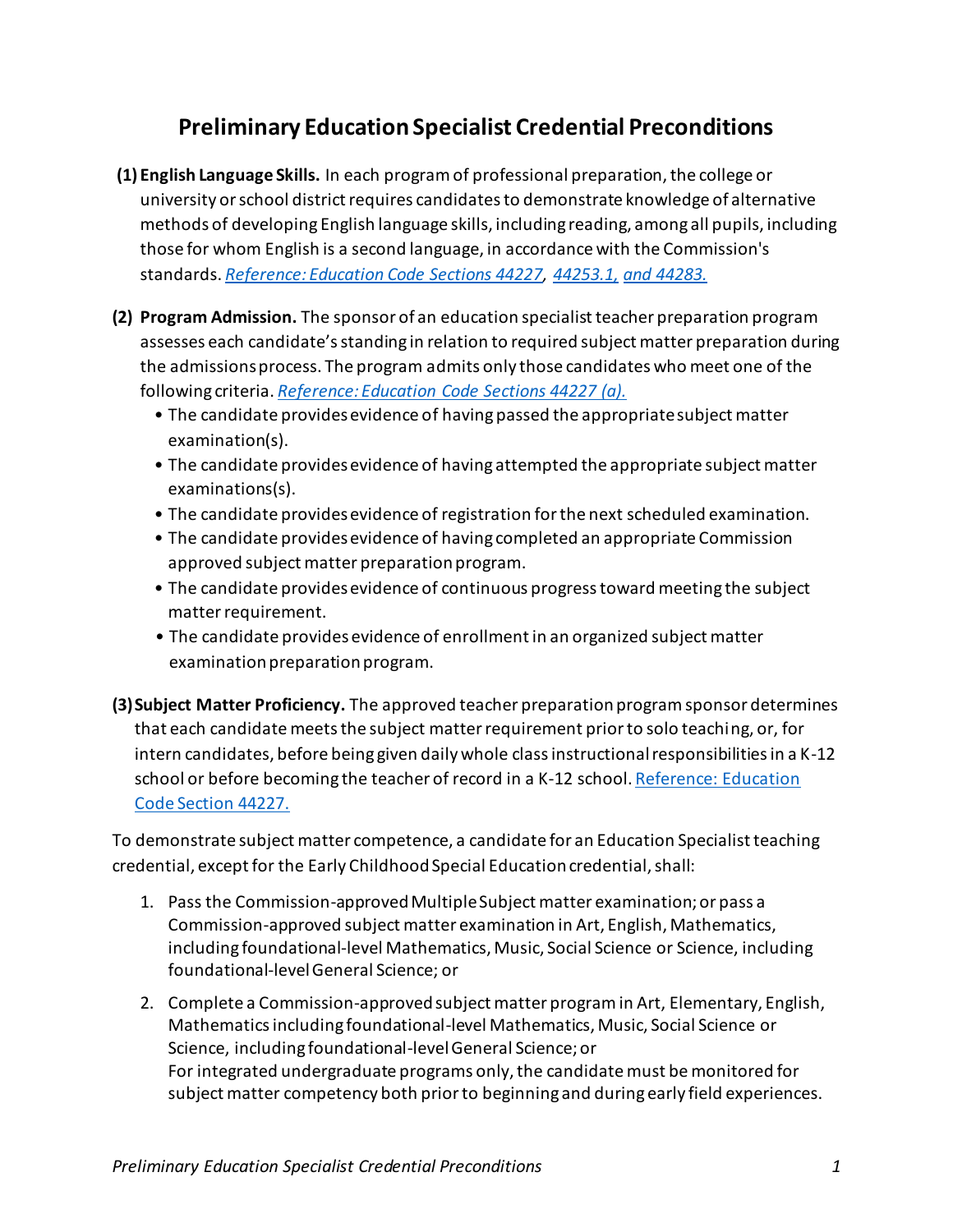Each candidate in an integrated undergraduate program must have satisfied subject matter or at a minimum completed four-fifths of the Commission-approved subject matter preparation program prior to beginning solo (i.e., student) teaching.

- 3. Hold a California general education teaching credential in any subject.
- **(4) Completion of Requirements.** A college or university or school district that operates a program for the Education Specialist teaching credential shall determine, prior to recommending a candidate for the credential, that the candidate meets all legal requirements for the credential, including but not limited to: *[Reference: Education Code](http://www.leginfo.ca.gov/cgi-bin/waisgate?WAISdocID=01735920250+1+0+0&WAISaction=retrieve)  [Sections 44225\(a\), 44227,](http://www.leginfo.ca.gov/cgi-bin/waisgate?WAISdocID=01735920250+1+0+0&WAISaction=retrieve) and [44283.2\(a\).](http://www.leginfo.ca.gov/cgi-bin/waisgate?WAISdocID=01788823397+6+0+0&WAISaction=retrieve)*
	- Possession of a baccalaureate or higher degree other than in professional education from a regionally accredited institution
	- Satisfaction of the Basic Skills Requirement
	- Completion of an accredited professional preparation program
	- Completion of the subject matter requirement
	- Demonstration of knowledge of the principles and provisions of the Constitution of the United States
	- Passage of the [Reading Instruction Competence Assessment \(RICA\)](http://www.rica.nesinc.com/) [Passage of the RICA examination does not apply to Early Childhood Special Education Credential candidates [Section 44283.2\(b\).\]](http://www.leginfo.ca.gov/cgi-bin/waisgate?WAISdocID=01788823397+6+0+0&WAISaction=retrieve)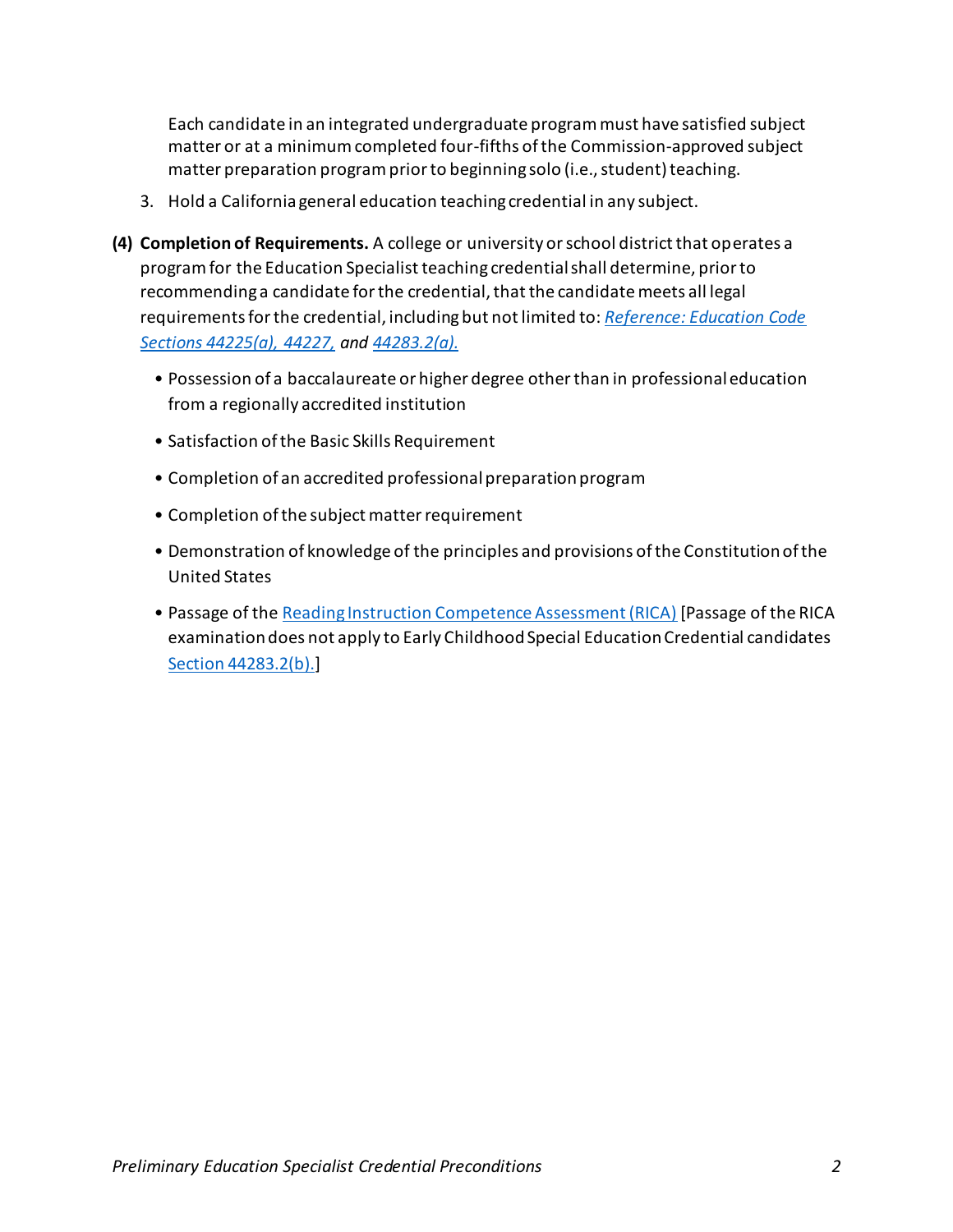# <span id="page-7-0"></span>**Preliminary Education Specialist Credential Program Standards(2018)**

#### <span id="page-7-1"></span>**Standard 1: Program Design and Curriculum**

Each program of professional preparation is implemented effectively in accordance with a cohesive design and sound evidence-based practices relevant to the contemporary conditions of schools. The design must reflect the full range of service delivery options, including general education as well as the knowledge and skills to meet the needs of students in the specific areas authorized by the credential. Programs ensure that candidates are well versed in delivering services in a wide variety of specialized academic instructional settings, including, but not limited to: the home, educational settings in hospitals/rehabilitation facilities and treatment centers, and classrooms, as well as provide itinerant instructional delivery and/or consultation in public/nonpublic school programs. The program's organizational structure supports a logical and integrated progression for candidates for the instructional components including coursework and field work provided within the program. The program's design and plan allow candidates multiple points of entry.

The preparation provided to candidates is designed to address the range of candidate performance expectations. Coursework and fieldwork/clinical experiences provide candidates with opportunities to learn and practice competencies relating to the care and education of students with disabilities. Candidate preparation is grounded in the theoretical framework of developmentally, linguistically and culturally appropriate and bias-free practices for the care and education of students with disabilities as well as for collaborating effectively with families to support their student's development and learning. These theoretical foundations are reflected in the organization, scope and sequence of the curriculum provided to candidates. The program prepares candidates to interface with other service providers (school, medical and agency based) which may include: hospital/clinic based personnel, the school nurse, occupational therapist, speech and language specialist, physical therapist, psychologist, orthopedist, paraprofessional/health care assistance, California Children's Services, Regional Center, Department of Mental Health, Department of Rehabilitation, and other appropriate service providers. The program provides opportunities for each candidate to demonstrate knowledge of disability characteristics for which the candidate is seeking authorization to teach, and the educational and psychosocial implications of these characteristics for students identified with educational support needs who have an Individualized Education Program (IEP). The program prepares candidates in case management practices and strategies for students with disabilities and for those referred for special education services.

Key elements within the curriculum include: typical and atypical child growth and development from birth through age 22; developmentally, linguistically, and culturally appropriate pedagogy for students in key content areas in alignment with state-adopted content standards and frameworks; understanding the learning trajectories of young children to young adults; designing and implementing developmentally, linguistically, and culturally appropriate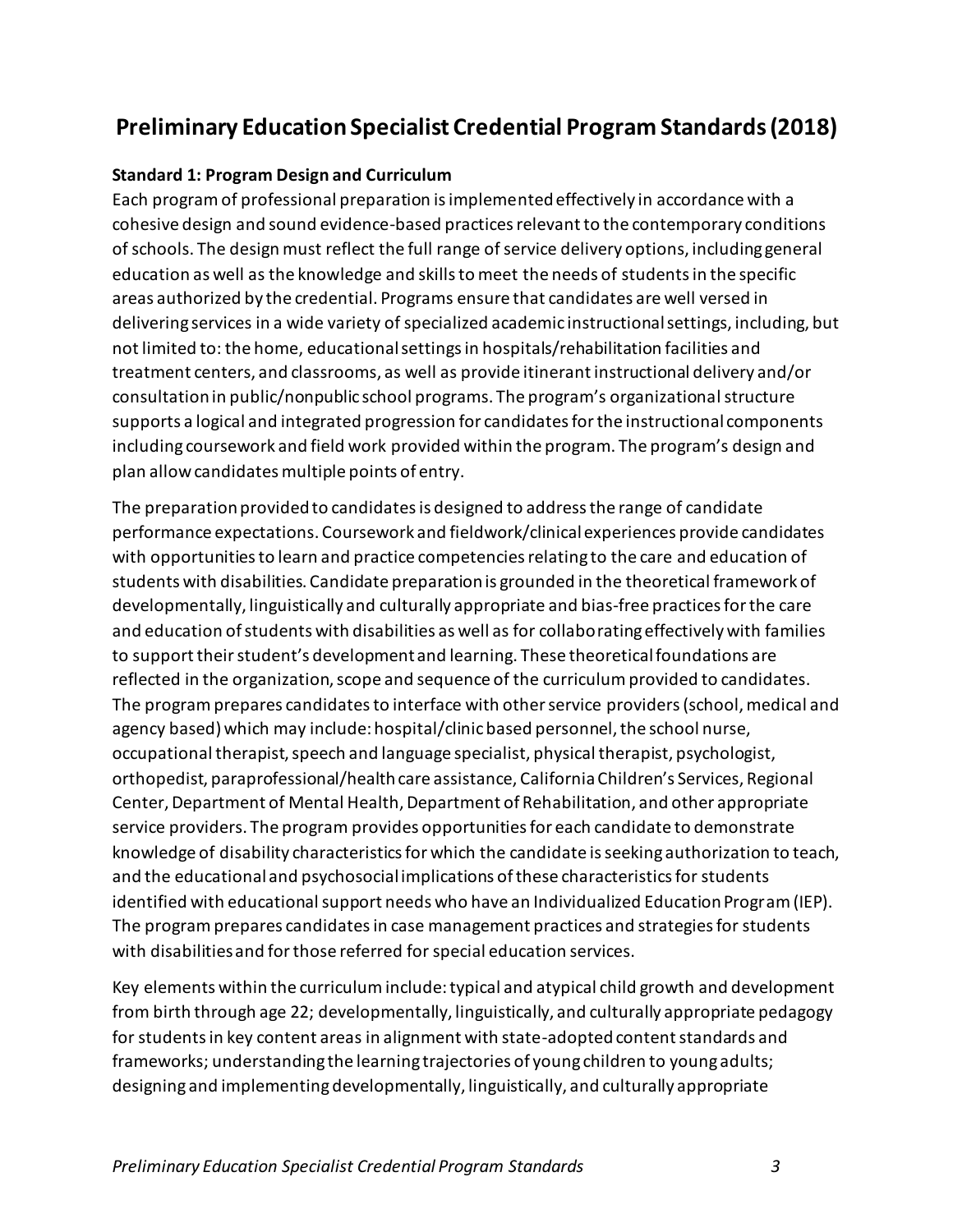curriculum and assessments; instruction in strategies to develop early literacy skills; understanding and analyzing student achievement outcomes to improve learning; understanding of the range of factors affecting student learning such as the effects of poverty, race, and socioeconomic status; and knowledge of the range of positive behavioral practices and supports for young children and young adults. The program's curriculum also includes coursework and clinical practice opportunities for candidates to be able to identify the unique characteristics of students with autism spectrum disorders and the core challenges associated with language and communication, social skills, behavior, and processing and their implications for program planning and service delivery. The program's design also includes a coherent candidate assessment system to provide formative information to candidates regarding their progress towards the intended level of certification. (See also Standard 2).

#### <span id="page-8-0"></span>**Standard 2: Preparing Candidates to Master the** *Teaching Performance Expectations***(TPEs)**

The *Teaching Performance Expectations* for credential candidates describe the set of professional knowledge, skills and abilities expected of a beginning level practitioner in order to effectively support the growth, development, and learning of all students and to work collaboratively with families to support all students in meeting the state-adopted academic content standards.

The coursework and fieldwork/clinical experiences provide multiple opportunities for candidates to learn, apply, and reflect on each teaching performance expectation. As candidates progress through their preparation scope and sequence, pedagogical assignments are increasingly complex and challenging. The scope of the pedagogical assignments (a) addresses all of the TPEs as they apply to the subjects to be authorized by the credential, and (b) prepares the candidate for course-related and other assessments of their competence with respect to both the Universal TPEs and the Education Specialist TPEs. As candidates progress through the curriculum, faculty and other qualified supervisors assess candidates' performance in relation to the TPEs and provide formative and timely performance feedback regarding candidates' progress toward mastering the TPEs.

#### <span id="page-8-2"></span><span id="page-8-1"></span>**Standard 3: Clinical Practice**

#### *A. Organization of Clinical Practice Experiences*

The program ensures that candidates have planned experiences and/or interactions that reflect the full diversity of grades/ages, federal disability categories and the continuum of special education services outlined in the specific credential authorization. The experiences are planned from the beginning of the program to include experiences in general education, experiences with parents and families, and experiences with a broad range of service delivery options leading to an extended culminating placement in which the candidate works toward assuming full responsibility for the provision of services in the specific credential authorization. Experiences are of sufficient duration for the candidate to demonstrate the teaching performance expectations for Education Specialist teachers. The culminating placement may be in any school, agency or program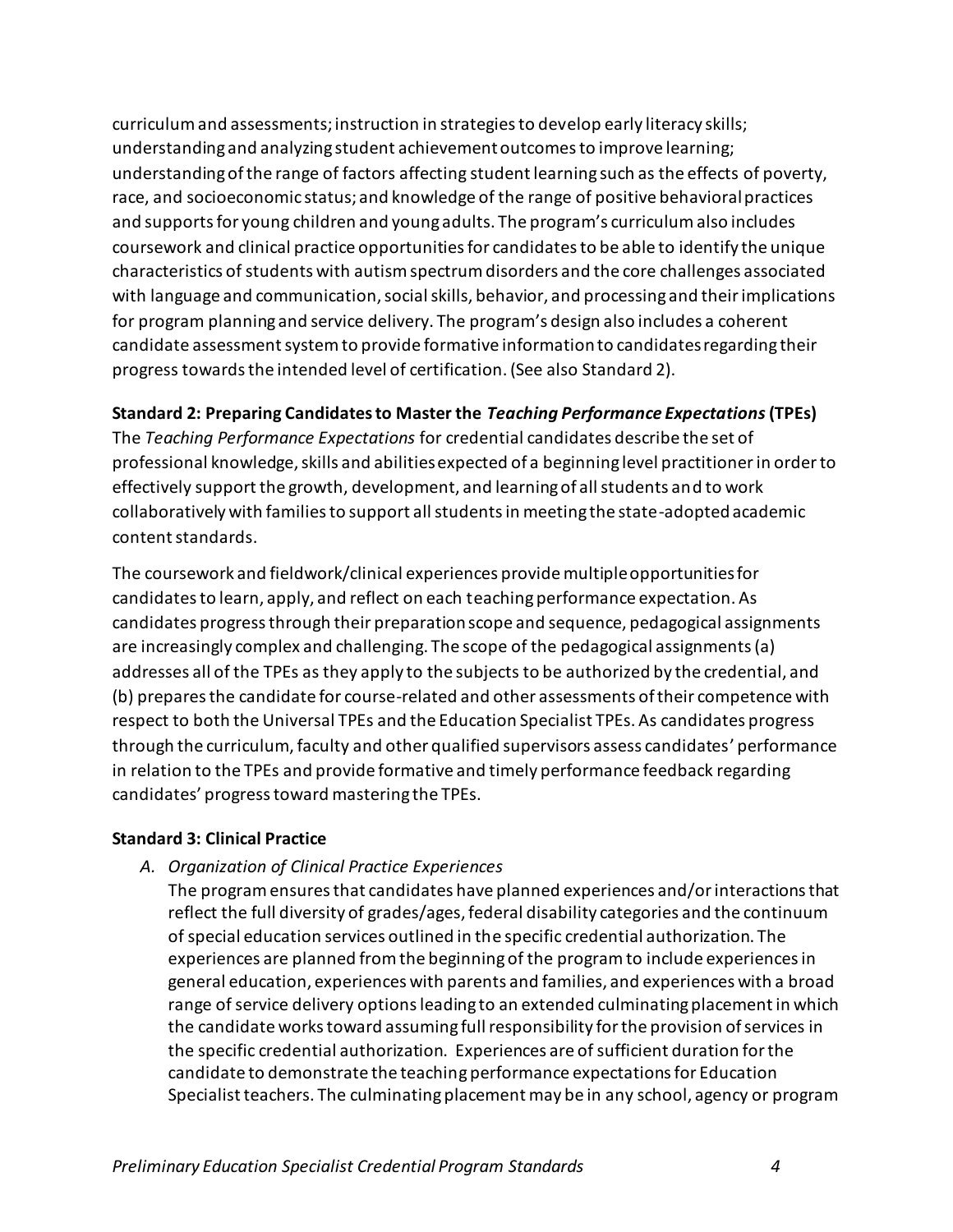as defined in Education Code Sections 56031, 56360, and 56361 for the purpose of providing special education services. Fieldwork/Clinical experiences are designed to provide candidates with a developmental set of activities integrated with coursework that extend the candidate's learning through application of theory to practice with students in California's education settings.

Fieldwork provides opportunities for candidates to observe a variety of classrooms and settings and to select focus students for deeper observational study, including students who are dual language learners and who may (a) exhibit typical behavior; (b) exhibit atypical behavior; and (c) have other types of special learning needs. Fieldwork also provides opportunities for candidates to observe teachers using productive routines and effective transitions for students' academic and socio-emotional growth and development. Candidates are provided with opportunities to review the curriculum and to further develop pedagogical knowledge of high leverage practices in subject matter areas, including early language and literacy for first and second language learners, mathematics, science, technology, engineering, social studies, and arts as appropriate. Candidates can observe the administration of a range of assessments. Candidates are also able to observe how personnel organize and supervise the work of other adults in inclusive and specialized education settings.

Clinical practice is a developmental and sequential set of activities integrated with theoretical and pedagogical coursework and must consist of a minimum of 600 hours of clinical practice across the arc of the program. At least 200 hours of supervised early field work that includes guided observations and initial student teaching (e.g., coplanning and co-teaching, or guided teaching) must be provided to candidates in general education and special education settings prior to final student teaching. Final student teaching shall consist of (400 hours) in the desired credential area. For interns, early field experience would take place in experienced mentor classrooms in both general education and special education settings. Candidates must have a range of experience that reflects the diversity of age and grade levels, the range of federal disability categories, and the continuum of special education services. Candidates should have experiences with a range of diverse students and families reflective of the demographics of California.

Dual credential programs leading to both a general and a special education credential are required to have substantive experiences in general education, inclusive, and special education settings within the 600 hours, and are encouraged to extend clinical practice for an additional 150 hours.

Candidates who are working in private schools and seeking a credential are required to complete a substantive clinical experience of at least 150 hours in a diverse school setting where the curriculum aligns with California's adopted content standards and frameworks and the school reflects the diversity of California's student population.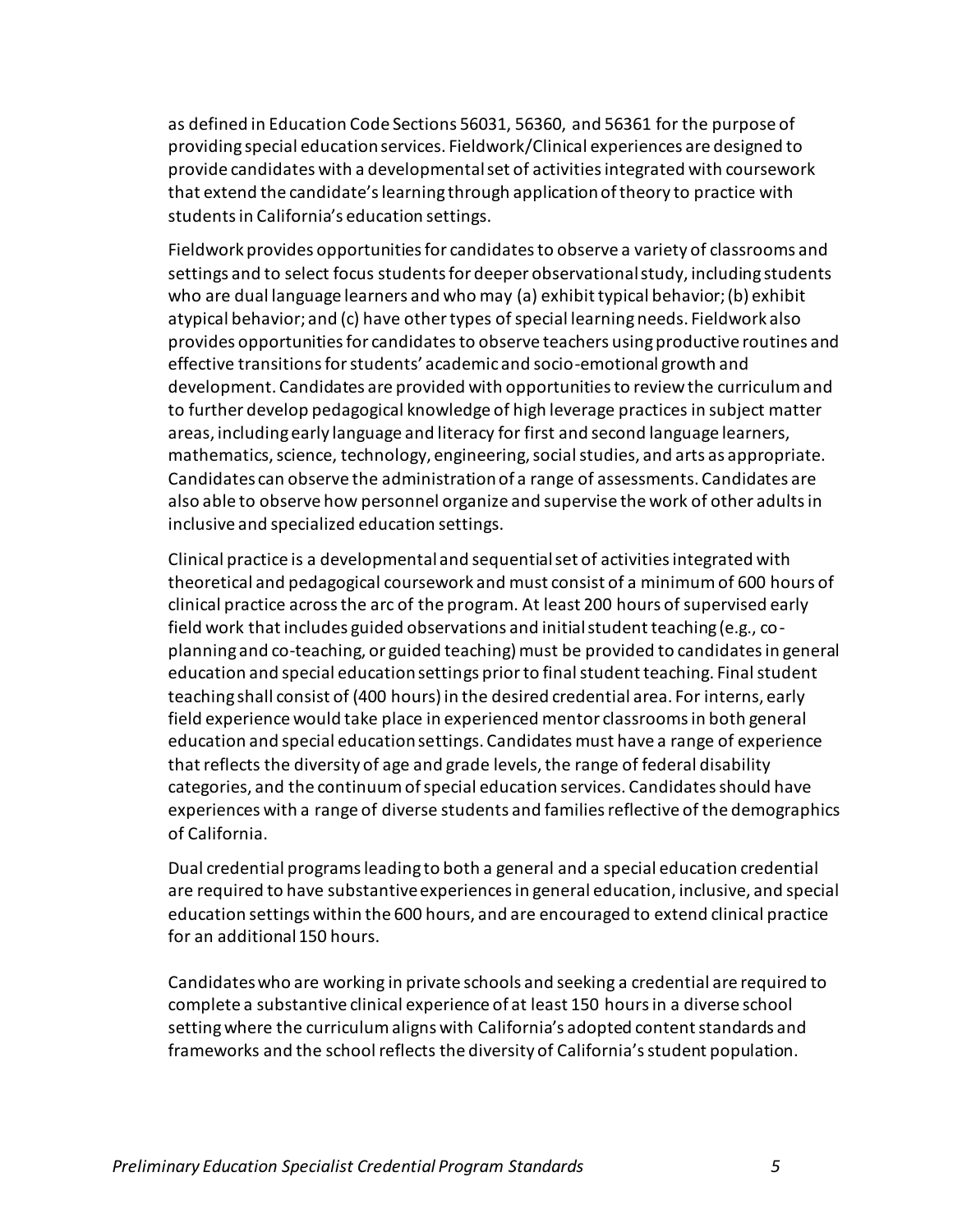The program provides initial orientation for preparation program supervisors and district-employed supervisors of clinical practice experiences to ensure all supervisors understand their role and expectations. The minimal amount of program supervision involving formal evaluation of each candidate must be 4 times per quarter or 6 times per semester. The minimum amount of district-employed supervisors' support and guidance must be 5 hours per week.

Clinical supervision may include an in-person site visit, video capture or synchronous video observation, but it must be archived either by annotated video or scripted observations and evaluated based on the TPEs, that produce data that can be aggregated and disaggregated.

- <span id="page-10-0"></span>*B. Preparation of Faculty and/or Site Supervisors and/or Program Directors* The program selects individuals who are credentialed or who have equivalent experience in educator preparation. Supervisors should be experts in the education specialist instructional area of the candidate being supervised and should have recent professional experience in school settings where the curriculum aligns with California's adopted content standards and frameworks and the school reflects the diversity of California's student population. The program provides supervisors with an orientation to the program's expectations and ensures that supervisors are knowledgeable about the program curriculum and assessments, including the TPEs and TPA model chosen by the program. In addition, program supervisors maintain current knowledge of effective supervision approaches such as cognitive coaching, adult learning theory, and current content-specific pedagogy and instructional practices for teachers in whose classrooms or settings candidate experiences will take place to ensure that all supervisors of fieldwork/clinical practice experiences and all cooperating education specialist teachers understand their roles and expectations.
- <span id="page-10-1"></span>*C. Criteria for School Placements*

Sites selected for candidate experiences should demonstrate commitment to developmentally and culturally appropriate practices as well as to collaborative relationships with families. In addition, these sites should also demonstrate placement of students with disabilities in the Least Restrictive Environment (LRE), provide support for dual language learners with disabilities, and offer the opportunity for candidates to interact with different age groups in both general and special education settings reflecting the continuum of placement options. They should also reflect to the extent possible socioeconomic, linguistic, and cultural diversity, and permit video capture for candidate reflection. Sites selected should have a fully qualified master/mentor teacher with an appropriate credential and a fully qualified site administrator.

#### <span id="page-10-3"></span><span id="page-10-2"></span>*D. Criteria for the Selection of District Employed Supervisors*

#### **(also, may be known as the cooperating teacher, master teacher or on-site mentor)**

The program should select district supervisors who hold a Clear Education Specialist Credential for which they are providing supervision and having a minimum of three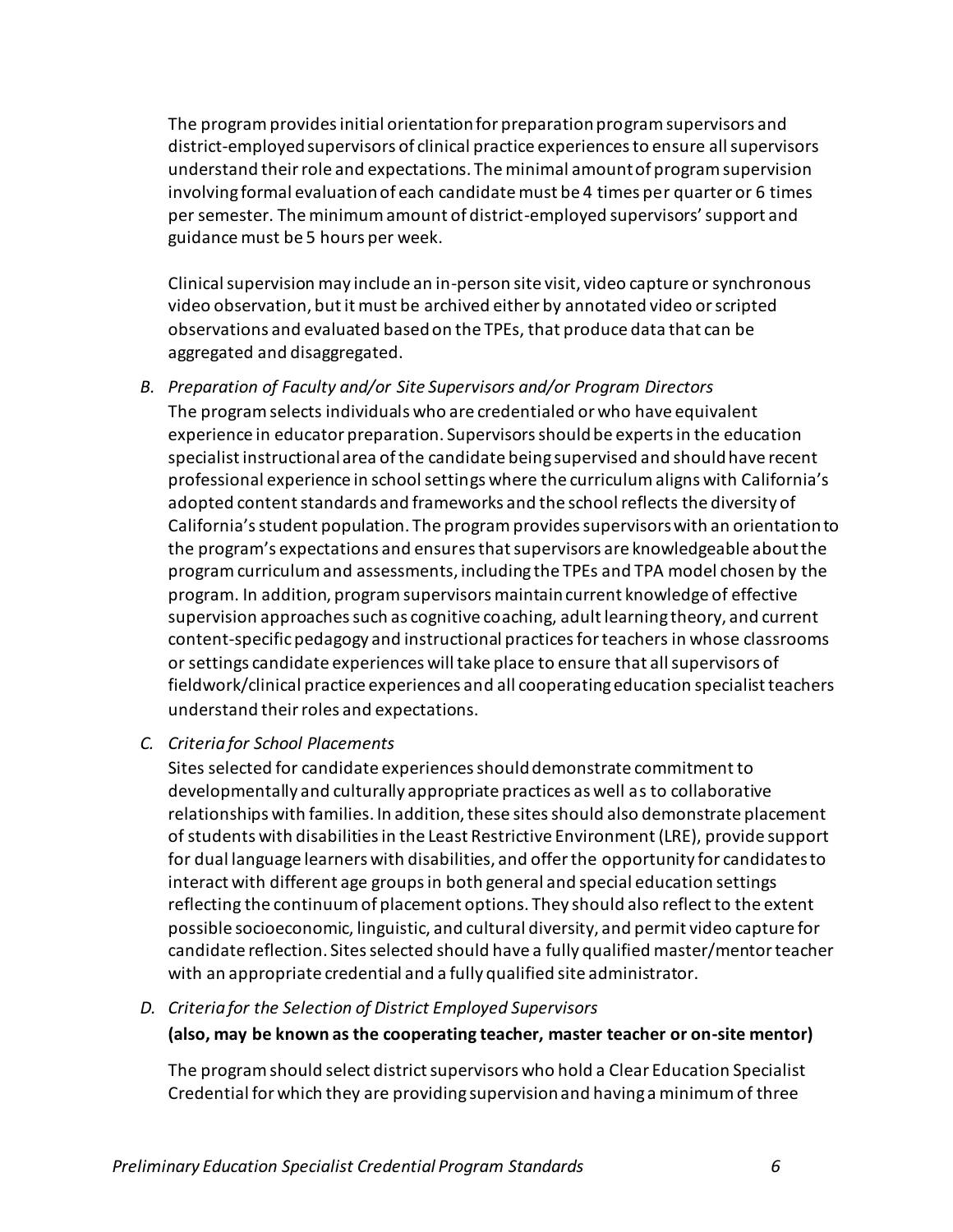years of birth through age 22 teaching experience. The district-employed supervisor must have demonstrated exemplary teaching practices as determined by the employer and the preparation program. The matching of candidate and district-employed supervisor must be a collaborative process between the school district and the program. The program provides district-employed supervisors a minimum of 10 hours of initial orientation to the program curriculum, adult learning theory, and current contentspecific pedagogical and instructional practices, as well as to effective supervision approaches such as cognitive coaching. To facilitate district-employed supervisors meeting program expectations, the program ensures that district-employed supervisors remain current in the knowledge and skills necessary for effective candidate supervision.

#### <span id="page-11-0"></span>**Standard 4: Monitoring, Supporting, and Assessing Candidate Progress towards Meeting the Education Specialist Credential Requirements**

Program faculty, program supervisors, and district-employed supervisors monitor and support candidates during their progress towards meeting and mastering the TPEs. Evidence regarding candidate progress and performance is used to guide advisement and assistance efforts. The program provides support and assistance to candidates and only retains candidates who are suited for advancement into teaching. Appropriate information is accessible to guide candidates' meeting all program requirements.

#### <span id="page-11-1"></span>**Standard 5: Assessment of Candidate Competency**

Prior to recommending each candidate for an Education Specialist teaching credential, one or more persons responsible for the program must determine on the basis of thoroughly documented evidence that each candidate has demonstrated a satisfactory performance on the fullrange of Universal and Education Specialist *Teaching Performance Expectations*(TPEs) as these apply to the subjects and specialties authorized by the credential. During the program, candidates are guided and coached on their performance in relation to the TPEs using formative evaluation processes. Verification of candidate performance on the TPEs is provided through candidate passing of the Teaching Performance Assessment (TPA) model selected by the preparation program.

#### **Upon Commission adoption of an Education Specialist TPA the following Standard 5 language will replace the above. At this time, the shaded language is not applicable to programs:**

#### *A. Standard 5: Implementation of a Teaching Performance Assessment*

<span id="page-11-2"></span>The TPA is implemented according to the requirements of the Commission-approved model selected by the program. One or more individuals responsible for implementing the TPA document the administration processes for all tasks/activities of the applicable TPA model in accordance with the requirements of the selected model. The program consults as needed with the model sponsor where issues of consistency in implementing the model as designed arise. The program requires program faculty (including full time, adjunct, and other individuals providing instructional and/or supervisory services to candidates within the program) to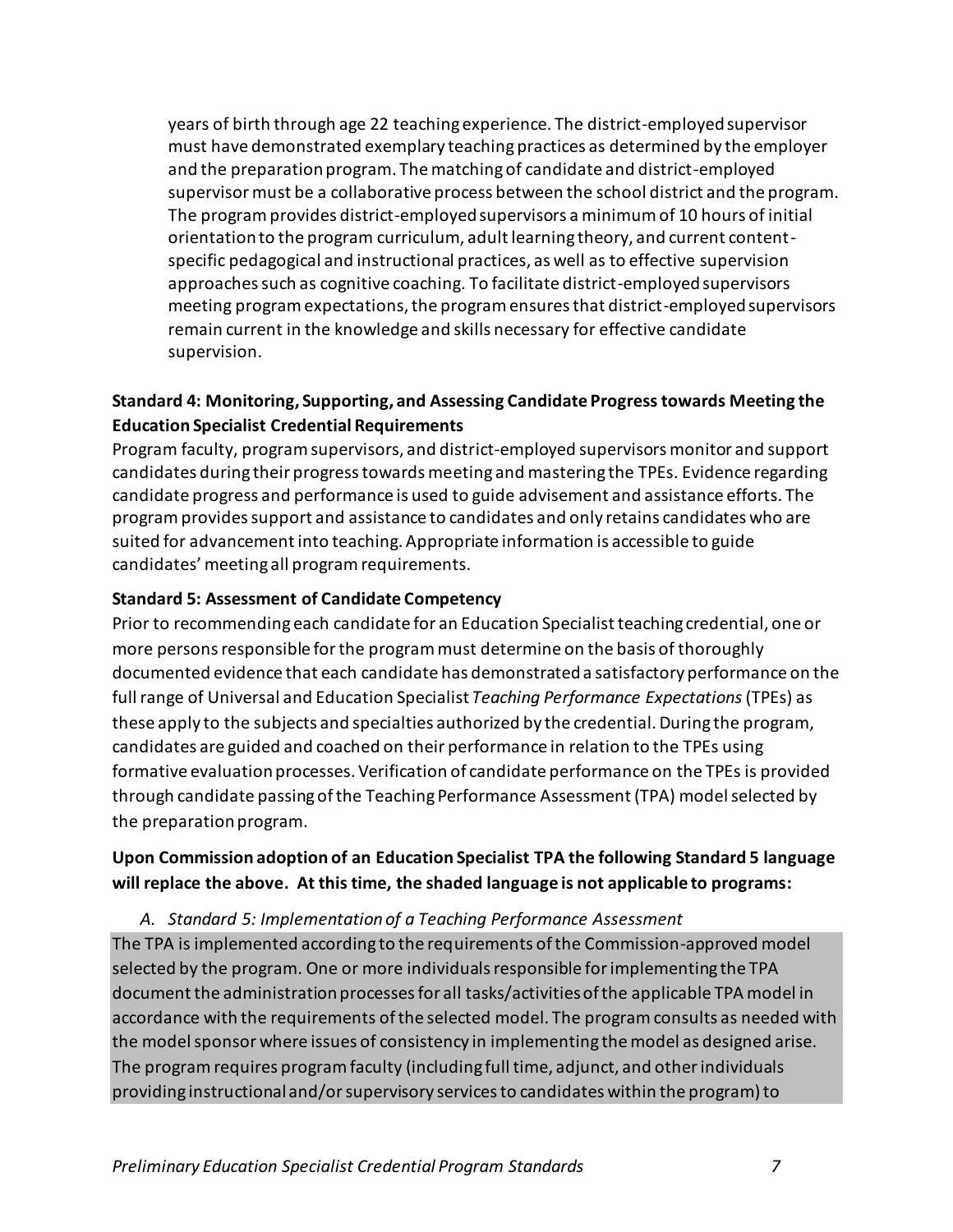become knowledgeable about the TPA tasks, rubrics, and scoring, as well as how the TPA is implemented within the program so that they can appropriately prepare candidates for the assessment and also use TPA data for program improvement purposes.

- *B. 5A: Administration of the Teaching Performance Assessment (TPA)*
- <span id="page-12-0"></span>(1) The program identifies one or more individuals responsible for implementing the chosen TPA model and documents the administration processes for all tasks/activities of the applicable TPA model in accordance with the model's implementation requirements.
- (2) For purposes of implementing the video requirement, the program places candidates only in student teaching or intern placements where the candidate is able to record his/her teaching with K-12 students. The program assures that each school or district where the candidate is placed has a recording policy in place. The program requires candidates to affirm that the candidate has followed all applicable video policies for the TPA task requiring a video and maintains records of this affirmation for a full accreditation cycle.
- (3) lf the program participates in the local scoring option provided by the model sponsor, the program coordinates with the model sponsor to identify the local assessors who would be used to score TPA responses from the program's candidates.
- (4) The program maintains program level and candidate level TPA data, including but not limited to individual and aggregate results of candidate performance over time. The program documents the use of these data for Commission reporting, accreditation, and program improvement purposes.
- (5) The program assures that candidates understand the appropriate use of materials submitted as part of their TPA responses, the appropriate use of their individual performance data, and privacy considerations relating to the use of candidate data.
- (6) A program using a local scoring process establishes and consistently uses appropriate measures to ensure the security of all TPA training materials, including all print, online, video, and assessor materials which may be in the program's possession.
- (7) All programs have a clearly defined written appeal policy for candidates and inform candidates about the policy prior to the assessment.
- (8) The program using a local scoring process provides and implements an appeal policy, with the model sponsor, for candidates who do not pass the TPA.
	- *C. 5B: Candidate Preparation and Support*

<span id="page-12-1"></span>The teacher preparation program assures that each candidate receives clear and accurate information about the nature of the pedagogical tasks within the Commission-approved teaching performance assessment model selected by the program and the passing score standard for the assessment. The program provides multiple formative opportunities for candidates to prepare for the TPA tasks/activities. The program assures that candidates understand that all responses to the TPA submitted for scoring represent the candidate's own work. For candidates who are not successful on the assessment, the program provides appropriate remediation support and guidance on resubmitting task components consistent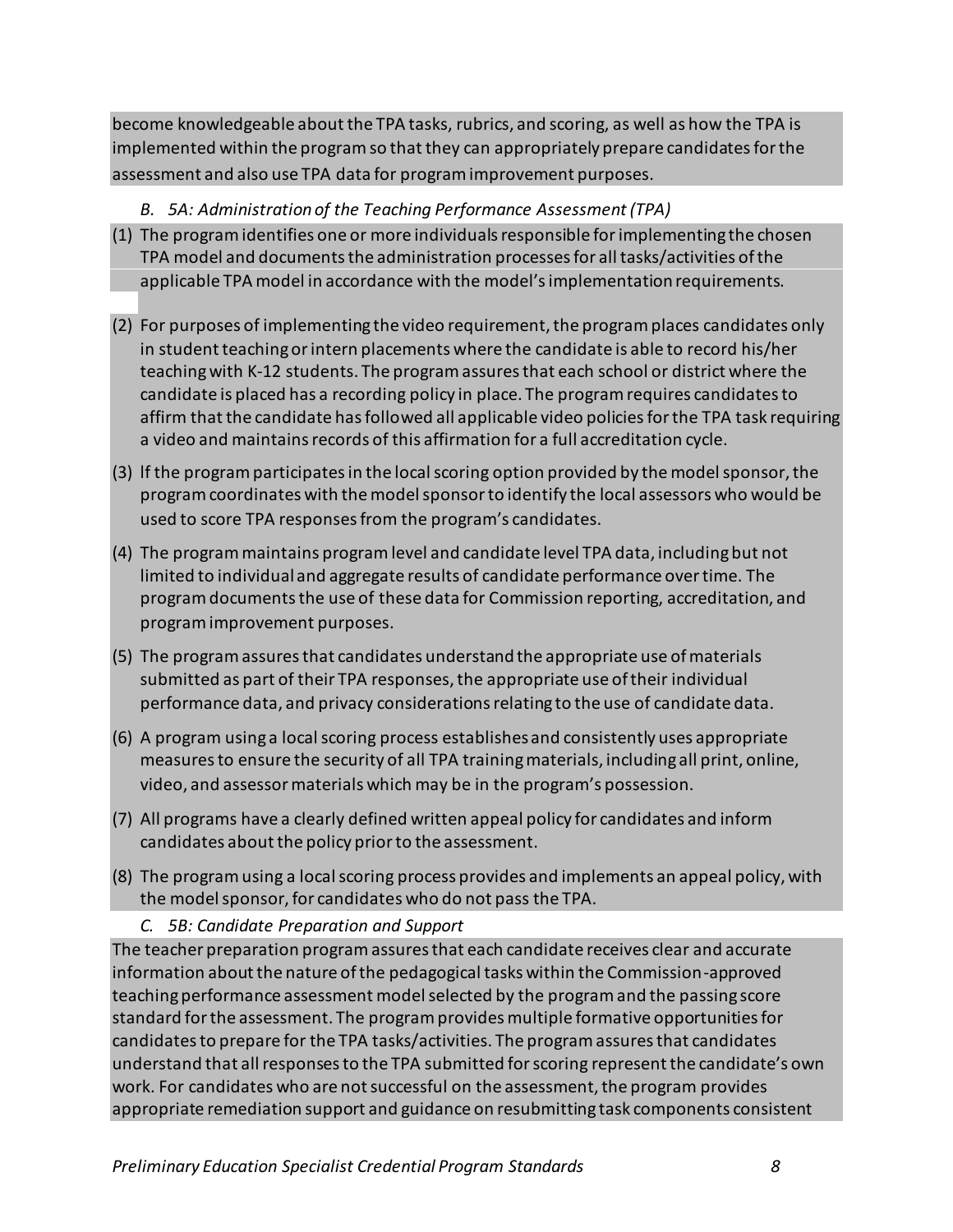with model sponsor guidelines.

(1) The program implements as indicated below the following support activities for candidates. These activities constitute **required** forms of support for candidates within the TPA process:

- Providing candidates with access to handbooks and other explanatory materials about the TPA and expectations for candidate performance on the assessment.
- Explaining TPA tasks and scoring rubrics.
- Engaging candidates in formative experiences aligned with a TPA (e.g., assignments analyzing their instruction, developing curriculum units, or assessing student work).
- Providing candidates who are not successful on the assessment with additional support focusing on understanding the task(s) and rubric(s) on which the candidate was not successful as well as on understanding what needs to be resubmitted for scoring and the process for resubmitting responses for scoring.

These activities constitute **acceptable, but not required** forms of support for candidates within the TPA process:

- Guiding discussions about the TPA tasks and scoring rubrics.
- Providing support documents such as advice on making good choices about what to use within the assessment responses.
- Using TPA scoring rubrics on assignments other than the candidate responses submitted for scoring.
- Asking probing questions about candidate draft TPA responses, without providing direct edits or specific suggestions about the candidate's work.
- Assisting candidates in understanding how to use the electronic platforms for models/programs using electronic uploading of candidate responses.
- Arranging technical assistance for the video portion of the assessment.

These activities constitute **unacceptable** forms of support for candidates within the TPA process:

• Editing a candidate's official materials prior to submission and/ or prior to resubmission (for candidates who are unsuccessful on the assessment).

• Providing specific critique of candidate responses that indicates alternative responses, prior to submission for official scoring and/or prior to resubmission (for candidates who are unsuccessful on the assessment).

• Telling candidates which video clips to select for submission.

• Uploading candidate TPA responses (written responses or video entries) on public access websites, including social media.

(2) The program provides candidates with timely feedback on formative assessments and experiences preparatory to the TPA. The feedback includes information relative to candidate demonstration of competency on the domains of the Teaching Performance Expectations (TPEs).

(3) The program provides opportunities for candidates who are not successful on the assessment to receive remedial assistance, and to retake the assessment. The program only recommends candidates who have met the passing score on the TPA for a preliminary teaching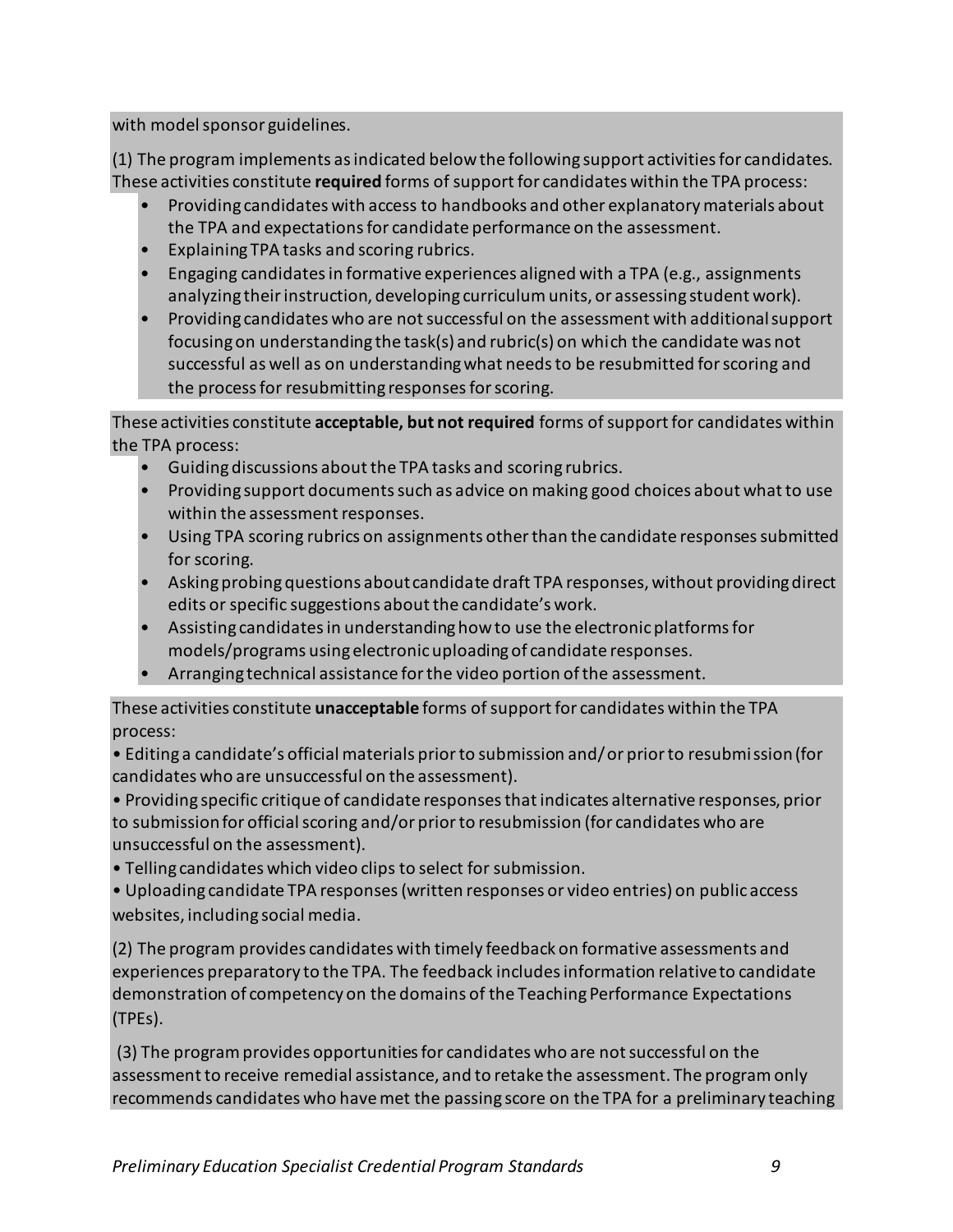#### credential and have met all credential requirements.

<span id="page-14-0"></span>*D. 5C: Assessor Qualifications, Training, and Scoring Reliability* 

The model sponsor selects potential assessors for the centralized scoring option. The program selects potential assessors for the local scoring option and must follow selection criteria established by the model sponsor. The selection criteria for all assessors include but are not limited to pedagogical expertise in the content areas assessed within the TPA. The model sponsor is responsible for training, calibration and scoring reliability for all assessors in both local and centralized scoring options. All potential assessors must pass initial training and calibration prior to scoring and must remain calibrated throughout the scoring process. (End f shaded area.)

#### <span id="page-14-1"></span>**Standard 6: Induction Individual Development Plan**

Before exiting the preliminary program, candidates, district-employed supervisors, and program supervisors collaborate on an individual development plan (IDP) consisting of recommendations for professional development and growth in the candidate's clear credential program. The plan is a portable document archived by the preliminary program and provided to the candidate for voluntary transmission to the clear/induction program.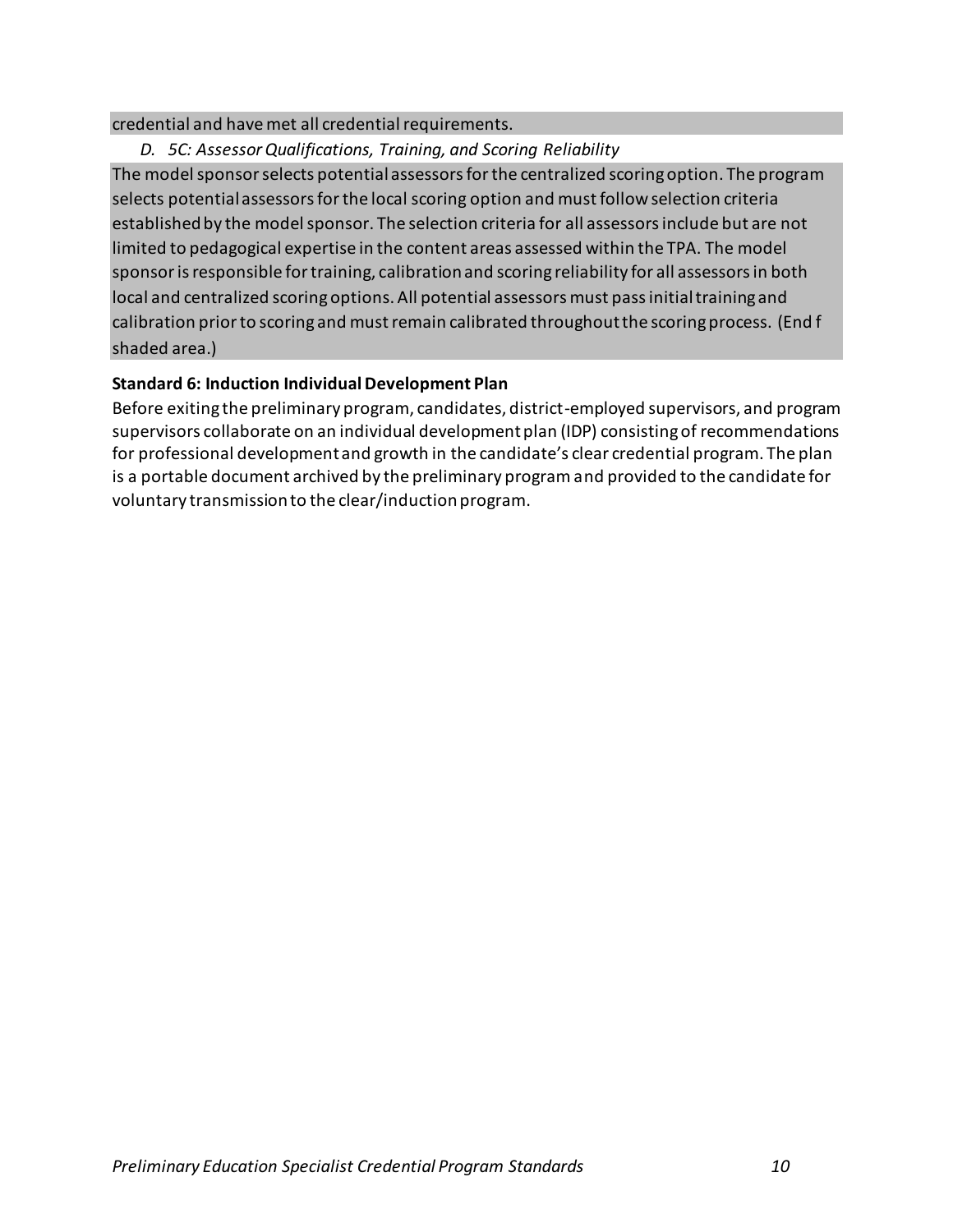# <span id="page-15-0"></span>**Teaching Performance Expectations (TPEs) Aligned with the** *California Standards for the Teaching Profession*

#### <span id="page-15-1"></span>**Introduction**

The *Teaching Performance Expectations* (*TPEs*) comprise the body of knowledge, skills, and abilities that beginning general education teachers have the opportunity to learn in approved teacher preparation programs in California. Beginning teachers demonstrate their knowledge of the TPEs by successfully completing course work, engaging in clinical practice, and passing a Teaching Performance Assessment (TPA) based on the TPEs. Beginning teachers must meet these requirements prior to being recommended for a preliminary teaching credential in California. TPEs guide teacher preparation program development; candidate competency with respect to the TPEs is measured through the TPA.

The TPEs are research-based and aligned to national teaching standards expectations. They link to expectations set forth in California's adopted content standards for students. They require beginning teachers to demonstrate the knowledge, skills, and abilities to provide safe, healthy, and supportive learning environments to meet the needs of each and every student and to model digital literacy and ethical digital citizenship. In addition, the TPEs explicitly require beginning teachers to know and be able to apply pedagogical theories, principles, and instructional practices for the comprehensive instruction of English learners. They know and can apply theories, principles, and instructional practices for English Language Development to assist students to achieve literacy in English within the content area(s) of their credential(s). They create inclusive learning environments, in person or online, and use their understanding of all students' developmental levels to provide effective instruction and assessment for all students, including students with disabilities in the general education classroom.

In this document, reference is made to the Universal Teaching Performance Expectations which are the Preliminary Multiple and Single Subject Program TPEs. Those candidates obtaining either a Preliminary Mild to Moderate Support Needs or an Extensive Support Needs credential will be required to meet both the Universal TPEs and the program specific TPEs for their specialty content area program, prior to being recommended for a preliminary credential.

As programs begin to look at transitioning to the new Mild to Moderate and Extensive Support Needs Teaching Performance Expectations, comparison charts are now available. These charts show the relation to the Universal TPEs and highlight those TPEs that are unique for an Education Specialist.

- [Mild to Moderate Support Needs Comparison Chart](https://www.ctc.ca.gov/docs/default-source/educator-prep/special-education-docs/mmsn-tpes-comparison-chart.pdf?sfvrsn=4)
- [Extensive Support Needs Comparison Chart](https://www.ctc.ca.gov/docs/default-source/educator-prep/special-education-docs/esn-tpes-comparison-chart.pdf?sfvrsn=4)

The TPEs are directly and purposely aligned to the *California Standards for the Teaching Profession* (CSTP) that guide California's teacher induction programs and ongoing teacher development in California. This direct alignment signals to beginning teachers, preparers of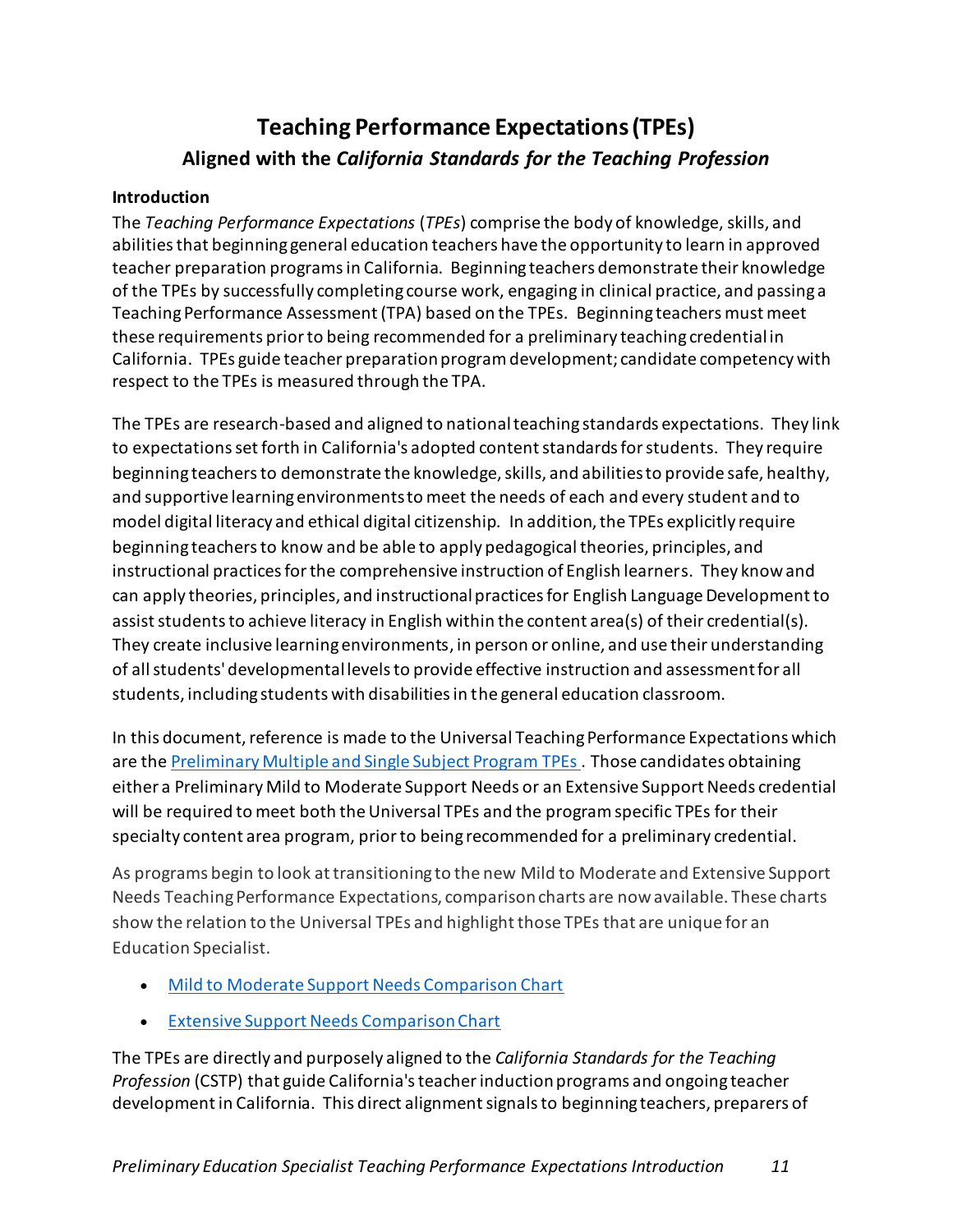beginning teachers, and those who support and mentor teachers in their first years of employment the importance of connecting initial teacher preparation with ongoing support and development of teaching practice in the induction years and beyond.

The TPEs are organized by the six CSTP domains. Detail about expectations for beginning teacher knowledge and performance is provided through TPE elements and narratives within each of the six CSTP Domains:

- Engaging and Supporting All Students in Learning
- Creating and Maintaining Effective Environments for Student Learning
- Understanding and Organizing Subject Matter for Student Learning
- Planning Instruction and Designing Learning Experiences for All Students
- Assessing Student Learning
- Developing as a Professional Educator

Throughout this set of TPEs, reference is made to "all students" or "all TK–12 students." This phrase is intended as a widely inclusive term that references **all** students attending public schools. Students may exhibit a wide range of learning and behavioral characteristics, as well as disabilities, dyslexia, intellectual or academic advancement, and differences based on ethnicity, race, socioeconomic status, gender, gender identity, sexual orientation, language, religion, and/or geographic origin. The range of students in California public schools also includes students whose first language is English, English learners, and Standard English learners. This inclusive definition of "all students" applies whenever and wherever the phrase "all students" is used in the TPEs.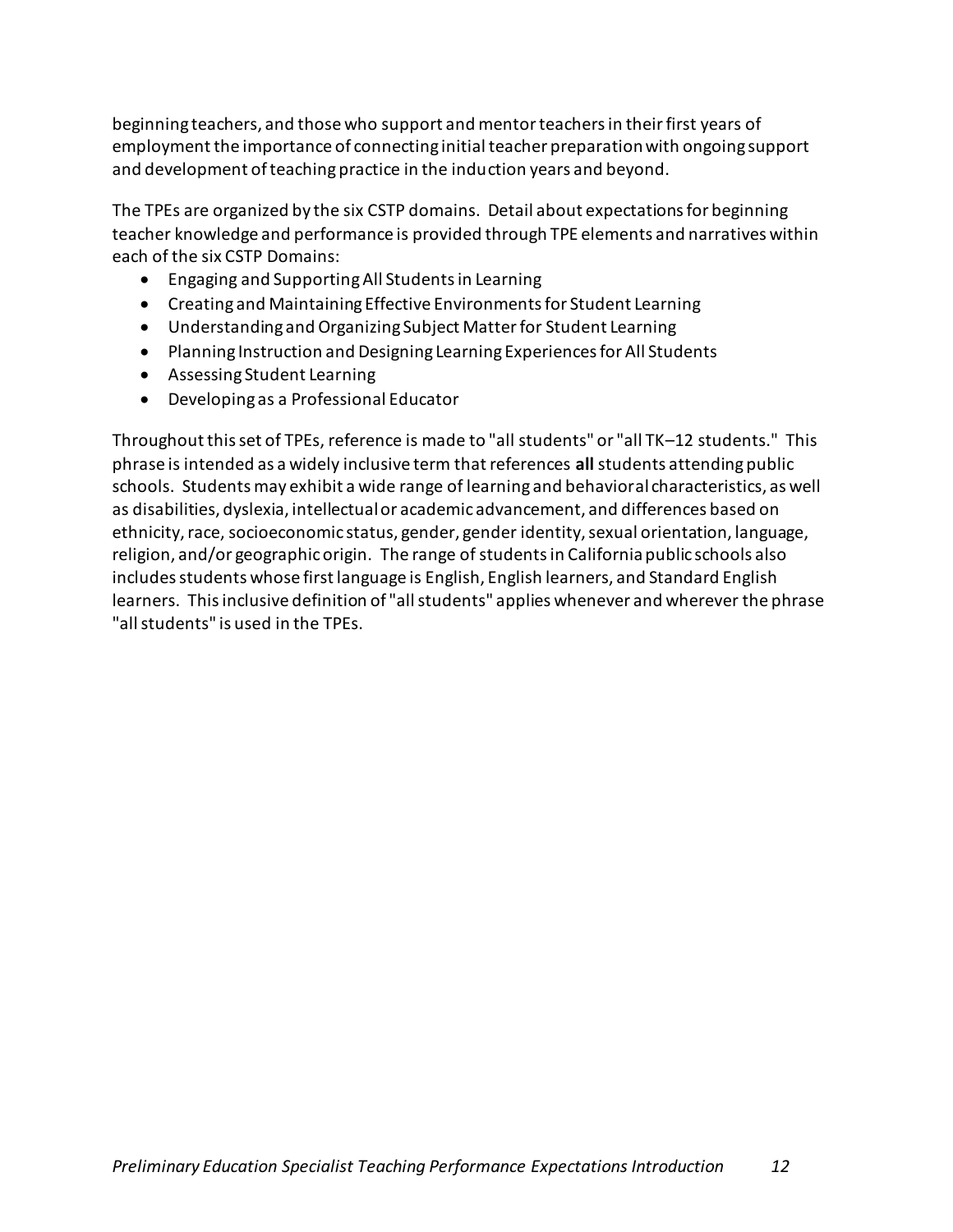# **Education Specialist: Mild to Moderate Support Needs TPEs**

<span id="page-17-0"></span>Each domain of the Mild to Moderate Support Needs TPEs begins with the Universal TPEs (U) followed by the program specific Mild to Moderate Support Needs TPEs (MM). Candidates in the preliminary program will need to meet both the Universal and Mild to Moderate Support Needs TPEs prior to being recommended for a credential.

#### <span id="page-17-1"></span>**TPE 1: Engaging and Supporting All Students in Learning**

Elements: Mild to Moderate Support Needs Candidates will:

- U1.1 Apply knowledge of students, including their prior experiences, interests, and socialemotional learning needs, as well as their funds of knowledge and cultural, language, and socioeconomic backgrounds, to engage them in learning.
- U1.2 Maintain ongoing communication with students and families, including the use of technology to communicate with and support students and families, and to communicate achievement expectations and student progress.
- U1.3 Connect subject matter to real-life contexts and provide active learning experiences to engage student interest, support student motivation, and allow students to extend their learning.
- U1.4 Use a variety of developmentally and ability-appropriate instructional strategies, resources, and assistive technology, including principles of Universal Design of Learning (UDL) and Multi-Tiered System of Supports (MTSS) to support access to the curriculum for a wide range of learners within the general education classroom and environment.
- U1.5 Promote students' critical and creative thinking and analysis through activities that provide opportunities for inquiry, problem solving, responding to and framing meaningful questions, and reflection.
- U1.6 Provide a supportive learning environment for students' first and/or second language acquisition by using research-based instructional approaches, including focused English Language Development, Specially Designed Academic Instruction in English (SDAIE), scaffolding across content areas, and structured English immersion, and demonstrate an understanding of the difference among students whose only instructional need is to acquire Standard English proficiency, students who may have an identified disability affecting their ability to acquire Standard English proficiency, and students who may have both a need to acquire Standard English proficiency and an identified disability.
- U1.7 Provide students with opportunities to access the curriculum by incorporating the visual and performing arts, as appropriate to the content and context of learning.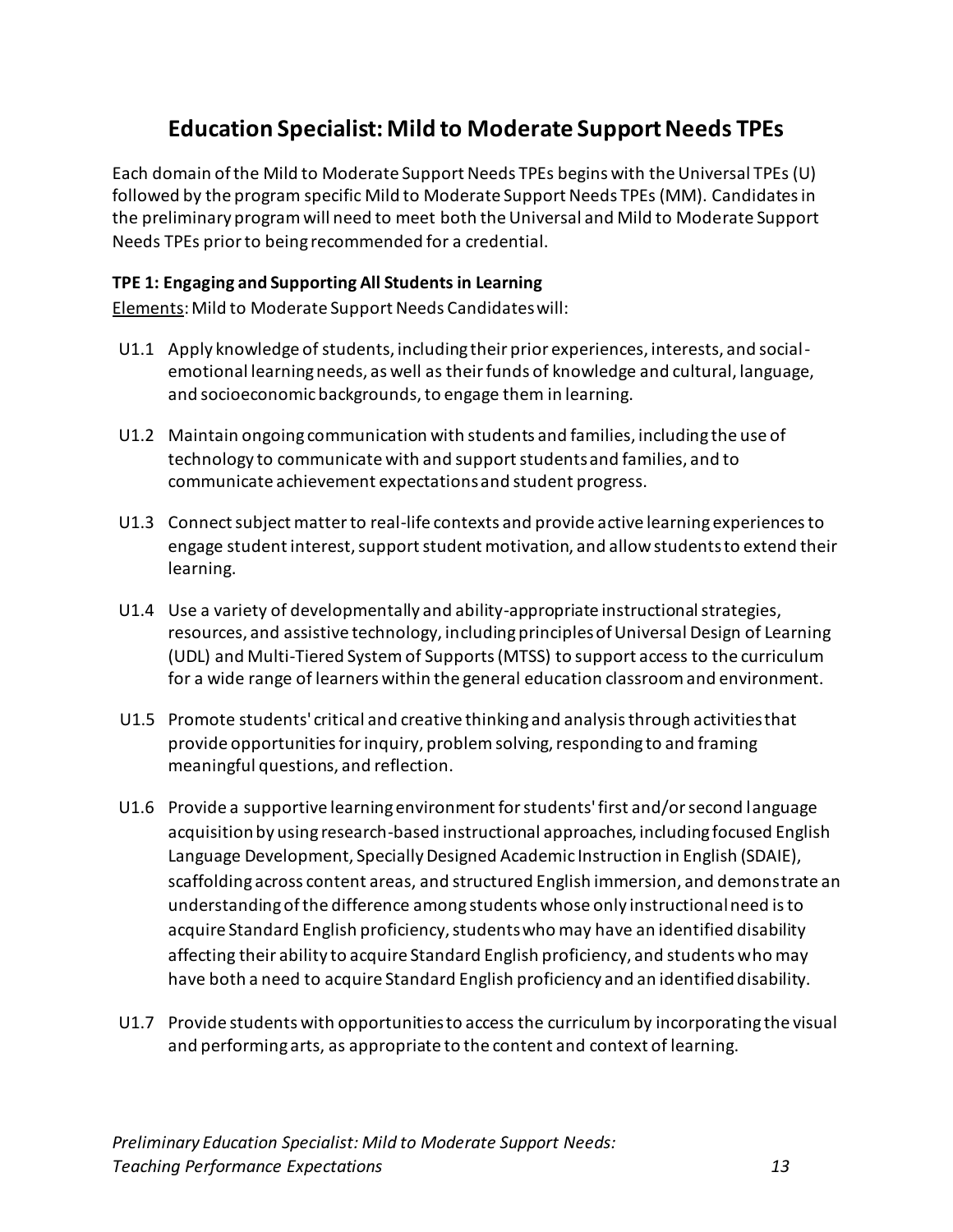- U1.8 Monitor student learning and adjust instruction while teaching so that students continue to be actively engaged in learning.
- MM1.1Demonstrate the ability to collaboratively develop and implement Individualized Education Programs (IEP), including instructional goals that ensure access to the California Common Core State Standards and/or California Preschool Learning Foundations, as appropriate, that lead to effective inclusion of students with disabilities in the general education core curriculum.
- MM1.2Demonstrate the ability to identify the appropriate supports of students with complex communication needs and design strategies in order to foster access and build comprehension, and develop appropriate language development goals within the IEPs for those students.
- MM1.3Demonstrate knowledge of students' language development across disabilities and the life span, including typical and atypical language development, communication skills, social pragmatics, language skills (e.g. executive functioning) and/or vocabulary/semantic development as they relate to the acquisition of academic knowledge and skills.
- MM1.4Monitor student progress toward learning goals as identified in the academic content standards and the IEP/Individual Transition plan (ITP).
- MM1.5Demonstrate the ability to develop IEPs/ITPs with students and their families, including goals for independent living, post-secondary education, and/or careers, with appropriate connections between the school curriculum and life beyond high school.
- MM1.6Facilitate and support students in assuming increasing responsibility for learning and self-advocacy based on individual needs, with appropriate transitions between academic levels in programs and developing skills related to career, college, independent living, and community participation.
- MM1.7Use strategies to support positive psychosocial development and self-determined behavior of students with disabilities.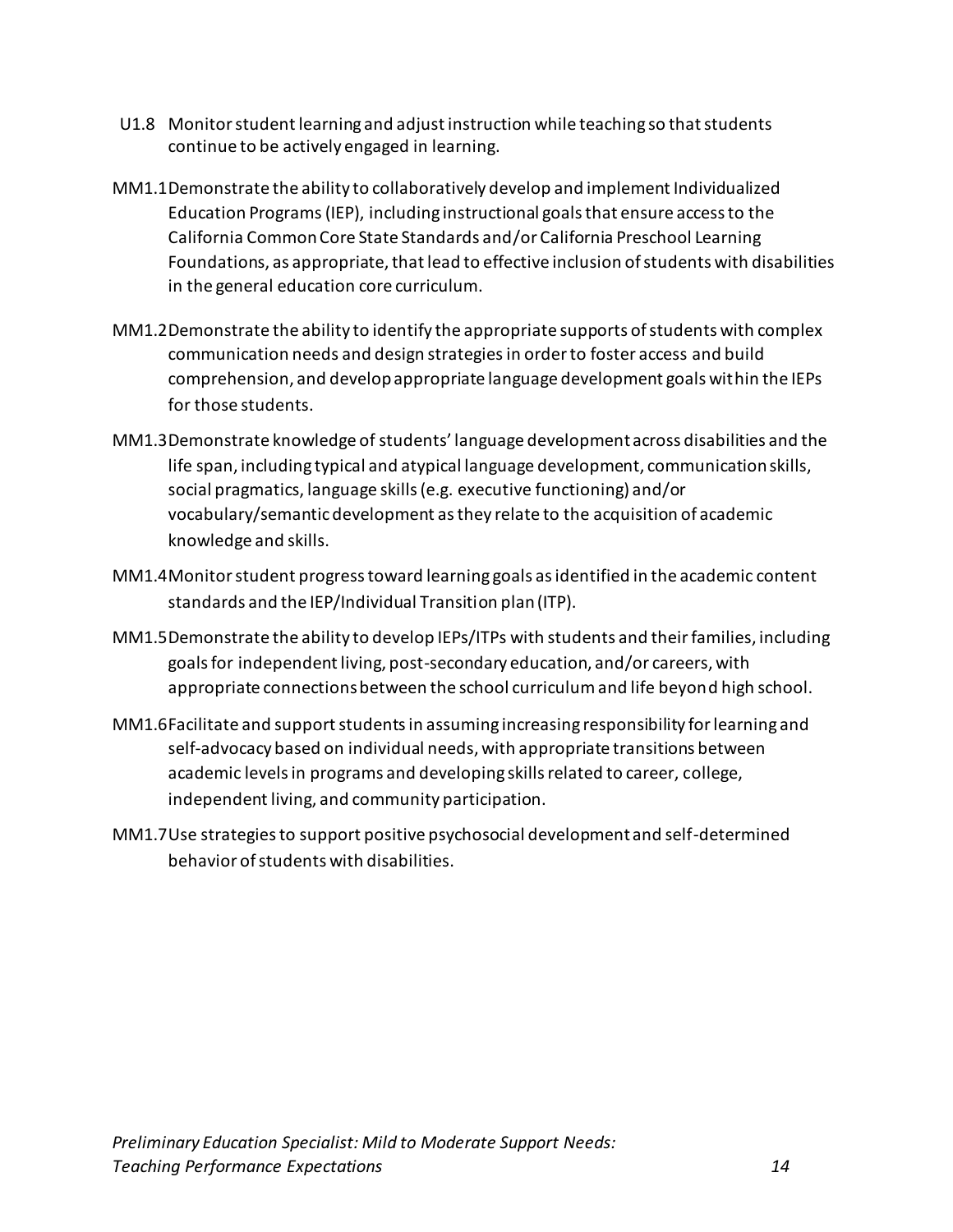#### <span id="page-19-0"></span>**TPE 2: Creating and Maintaining Effective Environments for Student Learning**

Elements: Mild to Moderate Support Needs Candidates will:

- U2.1 Promote students' social-emotional growth, development, and individual responsibility using positive interventions and supports, restorative justice, and conflict resolution practices to foster a caring community where each student is treated fairly and respectfully by adults and peers.
- U2.2 Create learning environments (i.e., traditional, blended, and online) that promote productive student learning, encourage positive interactions among students, reflect diversity and multiple perspectives, and are culturally responsive.
- U2.3 Establish, maintain, and monitor inclusive learning environments that are physically, mentally, intellectually, and emotionally healthy and safe to enable all students to learn, and recognize and appropriately address instances of intolerance and harassment among students, such as bullying, racism, and sexism.
- U2.4 Know how to access resources to support students, including those who have experienced trauma, homelessness, foster care, incarceration, and/or are medically fragile.
- U2.5 Maintain high expectations for learning with appropriate support for the full range of students in the classroom.
- U2.6 Establish and maintain clear expectations for positive classroom behavior and for student-to-student and student-to-teacher interactions by communicating classroom routines, procedures, and norms to students and families.
- MM2.1Develop accommodations and/ormodifications specific to students with disabilities to allow access to learning environments, which may include incorporating instructional and assistive technology, and alternative and augmentative communication (AAC) procedures to optimize the learning opportunities and outcomes for all students, and move them toward effective inclusion in general education settings.
- MM2.2Demonstrate the ability to support the movement, mobility, sensory and/orspecialized health care needs required for students to participate fully in classrooms, schools, and the community. As appropriate, organize a safe environment for all students that include barrier free space for independent mobility, adequate storage, and operation of medical equipment and other mobility and sensory accommodations.
- MM2.3Demonstrate the ability to address functional limitations of movement and/or sensation for students with orthopedic impairments who may have a co-existing health impairment and/or intellectual disability and have difficulty accessing their education due to physical limitations.
- MM2.4Collaborate with families and appropriate related services personnel to support access to optimal learning experiences for students with mild to moderate support needs in a wide variety of general education and specialized academic instructional settings, including but not limited to the home, natural environments, educational settings in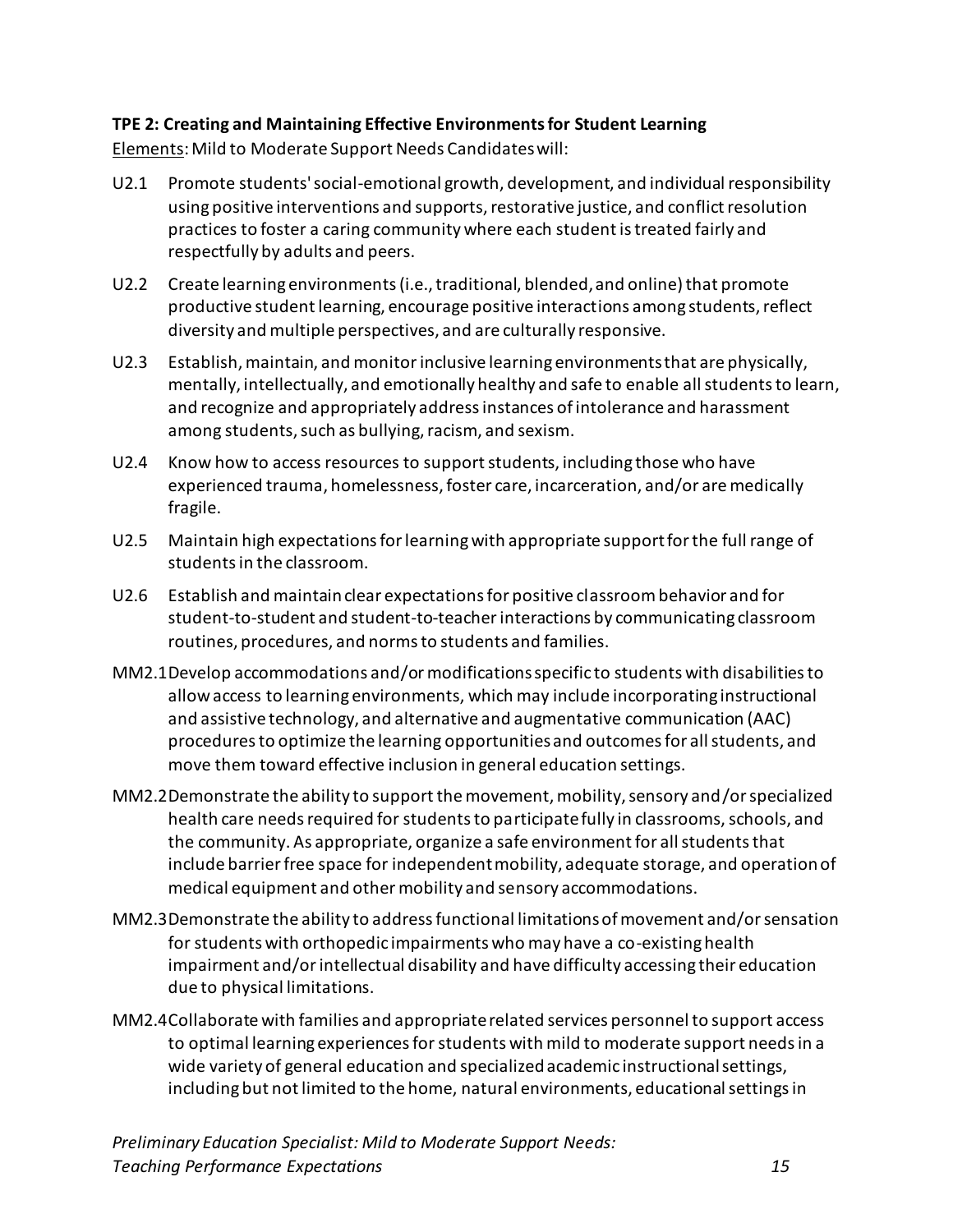hospitals and treatment centers, and classroom and/or itinerant instructional delivery and/or consultation in public/nonpublic school programs.

- MM2.5Demonstrate knowledge of the communicative intent of students' behavior as well as the ability to help students develop positive communication skills and systems to replace negative behavior.
- MM2.6Demonstrate the ability to identify if a student's behavior is a manifestation of his or her disability and, if so, to develop positive behavior intervention plans inclusive of the types of interventions and multi-tiered systems of supports that may be needed to address these behavior issues.
- MM2.7Understand and access in a collaborative manner with other agency professionals the variety of interventions, related services and additional supports, including site-based and community resources and agencies, to provide integrated support for students with behavior, social, emotional, trauma, and/or mental health needs.
- MM2.8Apply and collaboratively implement supports needed to establish and maintain student success in the least restrictive environment, according to students' unique needs.
- MM2.9Demonstrate the skills required to ensure that interventions and/or instructional environments are appropriate to the student's chronological age, developmental levels, and disability-specific needs, including community-based instructional environments.
- MM2.10 Implement systems to assess, plan, and provide academic and social skills instruction to support positive behavior in all students, including students who present complex social communication, behavioral and emotional needs.
- MM2.11 Demonstrate the knowledge, skills and abilities to understand and address the needs of the peers and family members of students who have sustained a traumatic brain injury as they transition to school and present with a change in function.

<span id="page-20-0"></span>**TPE 3: Understanding and Organizing Subject Matter for Student Learning**

Elements: Mild to Moderate Support Candidates will:

- U3.1 Demonstrate knowledge of subject matter, including the adopted California State Standards and curriculum frameworks.
- U3.2 Use knowledge about students and learning goals to organize the curriculum to facilitate student understanding of subject matter and make accommodations and/or modifications as needed to promote student access to the curriculum.
- U3.3 Plan, design, implement, and monitor instruction consistent with current subjectspecific pedagogy in the content area(s) of instruction, and design and implement disciplinary and cross-disciplinary learning sequences, including integrating the visual and performing arts as applicable to the discipline.<sup>1</sup>
- U3.4 Individually and through consultation and collaboration with other educators and

 $^1$  See Subject-Specific Pedagogical Skills in Section 2 for reference.

*Preliminary Education Specialist: Mild to Moderate Support Needs: Teaching Performance Expectations 16*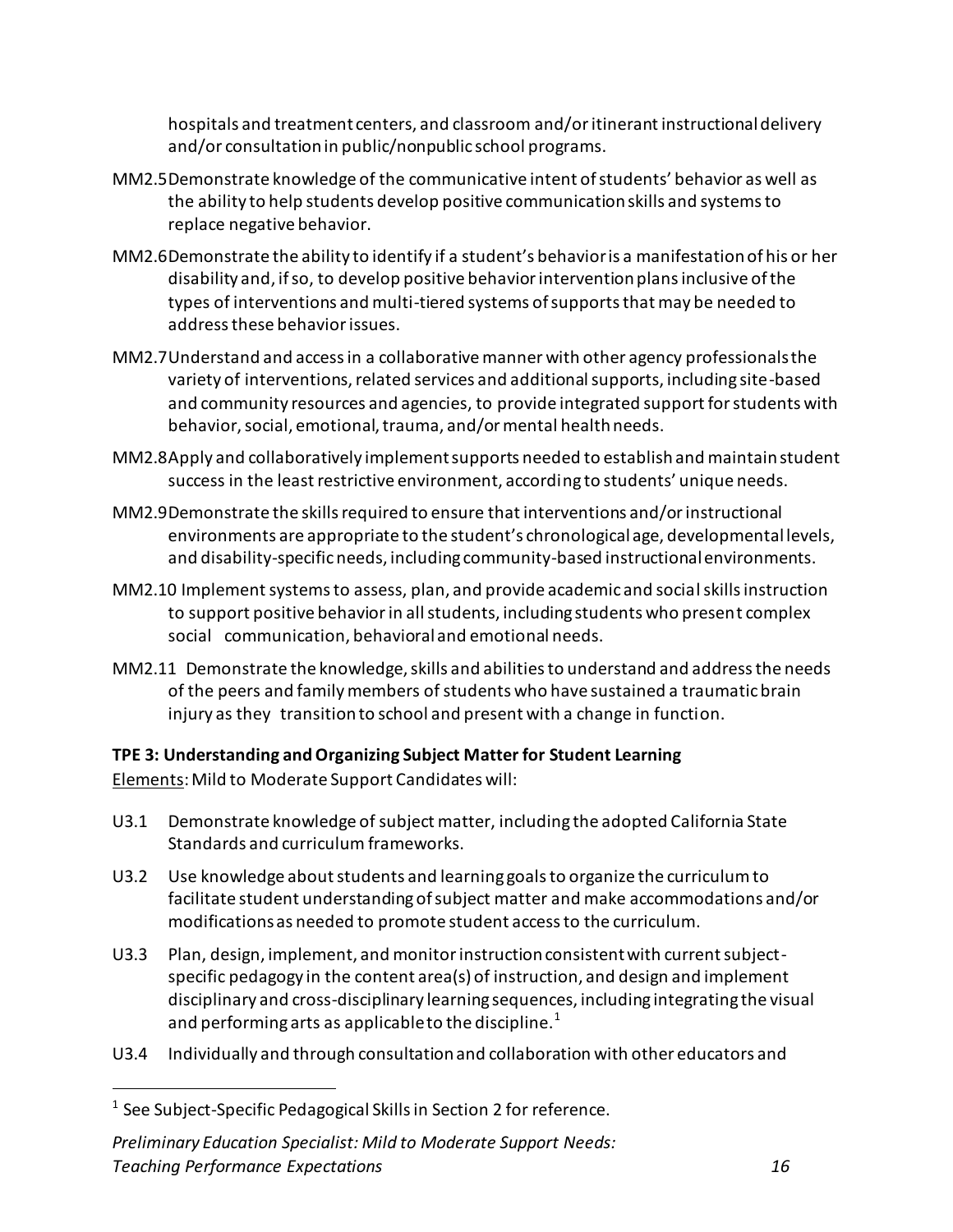members of the larger school community, plan for effective subject matter instruction and use multiple means of representing, expressing, and engaging students to demonstrate their knowledge.

- U3.5 Adapt subject matter curriculum, organization, and planning to support the acquisition and use of academic language within learning activities to promote the subject matter knowledge of all students, including the full range of English learners, Standard English learners, students with disabilities, and students with other learning needs in the least restrictive environment.
- U3.6 Use and adapt resources, standards-aligned instructional materials, and a range of technology, including assistive technology, to facilitate students' equitable access to the curriculum.
- U3.7 Model and develop digital literacy by using technology to engage students and support their learning, and promote digital citizenship, including respecting copyright law, understanding fair use guidelines and the use of Creative Commons license, and maintaining Internet security.
- U.3.8 Demonstrate knowledge of effective teaching strategies aligned with the internationally recognized educational technology standards.
- MM3.1Effectively adapt, modify, accommodate, and/or differentiate the instruction of students with identified disabilities in order to facilitate access to the Least Restrictive Environment (LRE).
- MM3.2Demonstrate knowledge of disabilities and their effects on learning, skills development, social-emotional development, mental health, and behavior, and how to access and use related services and additional supports to organize and support effective instruction.
- MM3.3Demonstrate knowledge of atypical development associated with various disabilities and risk conditions (e.g. orthopedic impairment, autism spectrum disorders, cerebral palsy), as well as resilience and protective factors (e.g. attachment, temperament), and their implications for learning.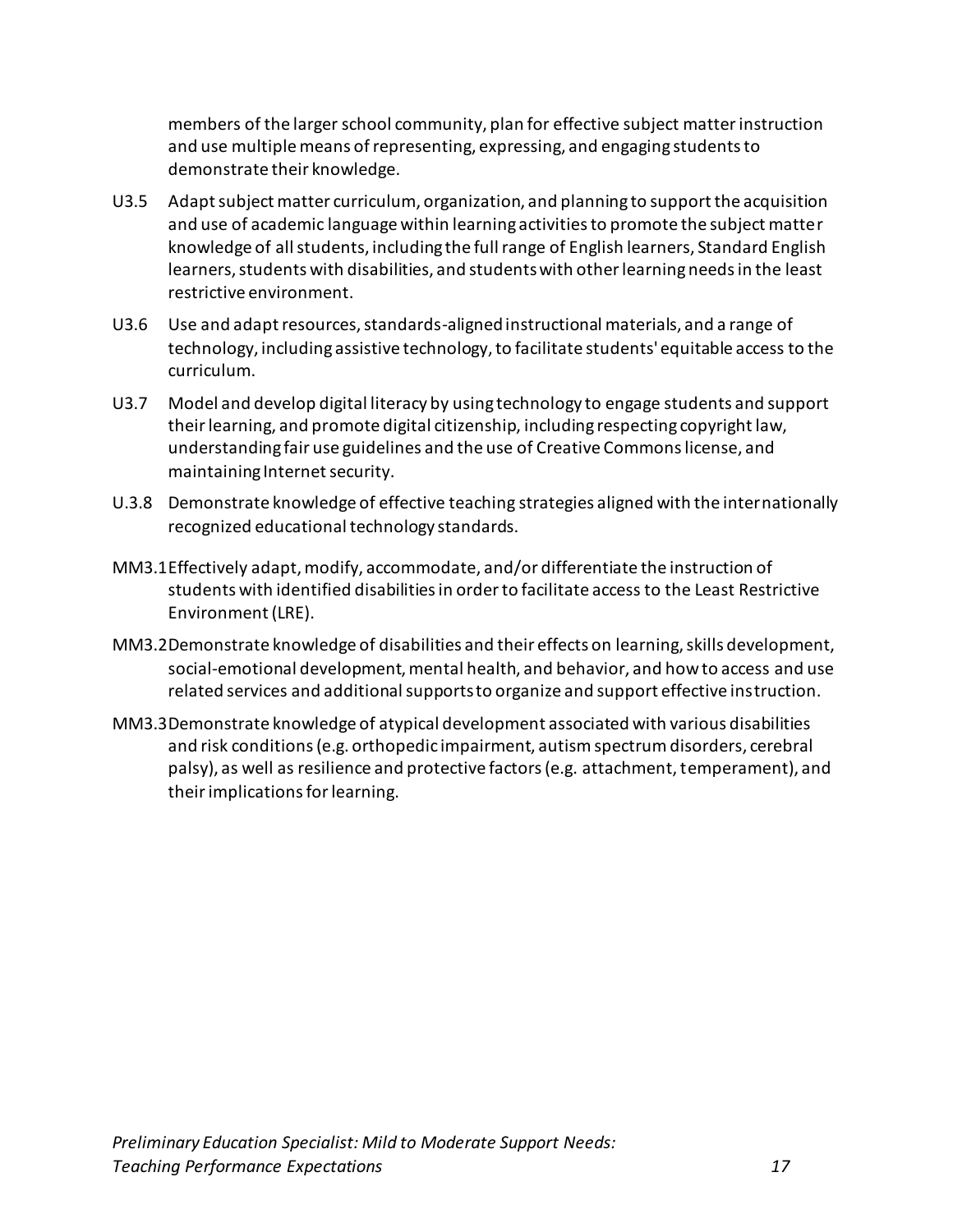### <span id="page-22-0"></span>**TPE 4: Planning Instruction and Designing Learning Experiences for All Students**

Elements: Mild to Moderate Support Needs Candidates will:

- U4.1 Locate and apply information about students' current academic status, content- and standards-related learning needs and goals, assessment data, language proficiency status, and cultural background for both short-term and long-term instructional planning purposes.
- U4.2 Understand and apply knowledge of the range and characteristics of typical and atypical child development from birth through adolescence to help inform instructional planning and learning experiences for all students.
- U4.3 Design and implement instruction and assessment that reflects the interconnectedness of academic content areas and related student skills development in literacy, mathematics, science, and other disciplines across the curriculum, as applicable to the subject area of instruction.
- U4.4 Plan, design, implement and monitor instruction, making effective use of instructional time to maximize learning opportunities and provide access to the curriculum for all students by removing barriers and providing access through instructional strategies that include:
	- appropriate use of instructional technology, including assistive technology.
	- applying principles of UDL and MTSS.
	- use of developmentally, linguistically, and culturally appropriate learning activities, instructional materials, and resources for all students, including the full range of English learners.
	- appropriate modifications for students with disabilities in the general education classroom.
	- opportunities for students to support each other in learning; and
	- use of community resources and services as applicable.
- U4.5 Promote student success by providing opportunities for students to understand and advocate for strategies that meet their individual learning needs and assist students with specific learning needs to successfully participate in transition plans (e.g., IEP, IFSP, ITP, and 504 plans.)
- U4.6 Access resources for planning and instruction, including the expertise of community and school colleagues through in-person or virtual collaboration, co-teaching, coaching, and/or networking.
- U4.7 Plan instruction that promotes a range of communication strategies and activity modes between teacher and student and among students that encourage student participation in learning.
- U4.8 Use digital tools and learning technologies across learning environments as appropriate to create new content and provide personalized and integrated technology-rich lessons to engage students in learning, promote digital literacy, and offer students multiple means to demonstrate their learning.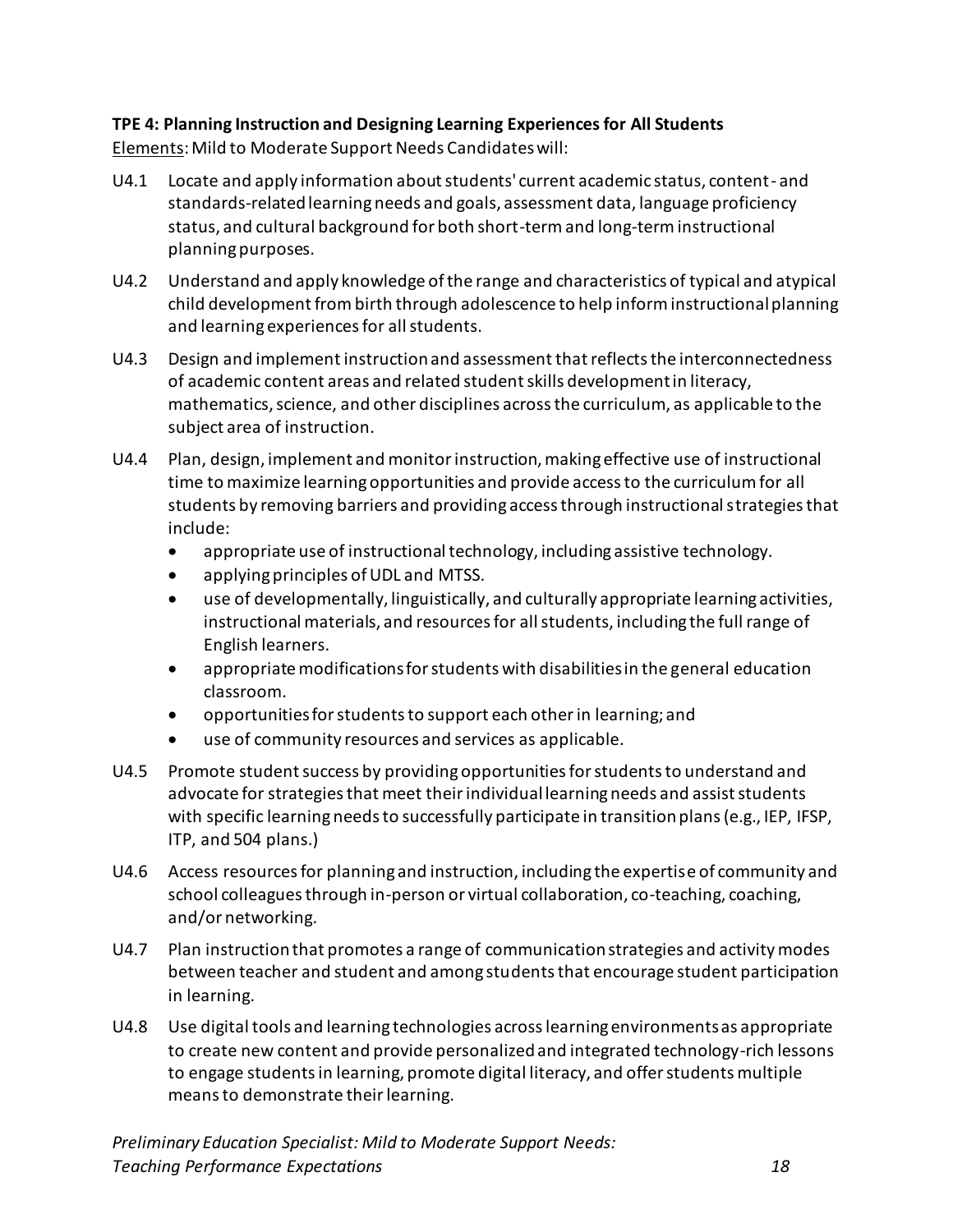- MM4.1Demonstrate the ability to use assistive technology, augmentative and alternative communication (AAC) including low- and high-tech equipment and materials to facilitate communication, curriculum access, and skills development of students with disabilities.
- MM4.2Demonstrate the ability to use evidenced-based high leverage practices with a range of student needs, and determine a variety of pedagogical approaches to instruction, including scope and sequence, and unit and lesson plans, in order to provide students with disabilities equitable access to the content and experiences aligned with the stateadopted core curriculum.
- MM4.3Demonstrate the ability to identify and use behaviorally based teaching strategies with the understanding that behaviors are communicative and serve a function.
- MM4.4Demonstrate the ability to create short and long-term goals that are responsive to the unique needs of the student that meet the grade level requirements of the core curriculum, and systematically adjusted as needed to promote academic achievement within inclusive environments.
- MM4.5Demonstrate knowledge of core challenges associated with the neurology of open or closed head injuries resulting in impairments and adjust teaching strategies based upon the unique profile of students who present with physical/medical access issues or who retain a general fund of knowledge, but demonstrate difficulty acquiring and retaining new information due to poor memory processing, as well as neuro behavioral issues (e.g., cognition; language; memory; attention; reasoning; abstract thinking; judgment; problem solving; sensory, perceptual, and motor abilities; psychosocial behavior; physical functions; information processing; and speech).
- MM4.6Coordinate, collaborate, co-teach, and communicate effectively with other service providers, including paraprofessionals, general education teachers, parents, students, and community agencies for instructional planning and successful student transitions.
- MM4.7Use person-centered/family centered planning processes, and strengths-based, functional/ecological assessments across classroom and non-classroom contexts that lead to students' meaningful participation in standards-based curriculum, life skills curriculum, and/or wellness curriculum, and that support progress toward IEP goals and objectives.

#### <span id="page-23-0"></span>**TPE 5: Assessing Student Learning**

Elements: Mild to Moderate Support Needs Candidates will:

- U5.1 Apply knowledge of the purposes, characteristics, and appropriate uses of different types of assessments (e.g., diagnostic, informal, formal, progress-monitoring, formative, summative, and performance) to design and administer classroom assessments, including use of scoring rubrics.
- U5.2 Collect and analyze assessment data from multiple measures and sources to plan and modify instruction and document students' learning over time.
- U5.3 Involve all students in self-assessment and reflection on their learning goals and

*Preliminary Education Specialist: Mild to Moderate Support Needs: Teaching Performance Expectations 19*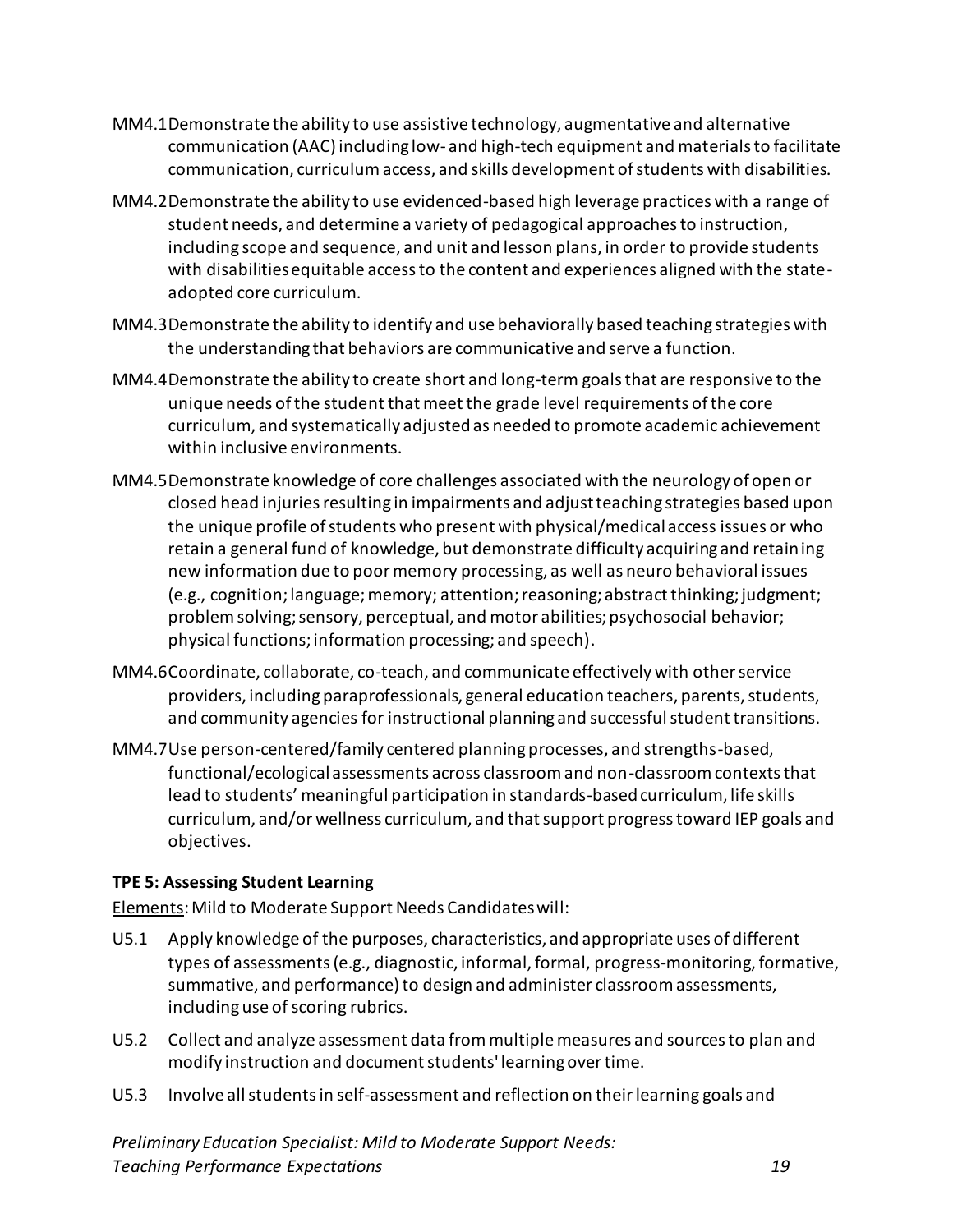progress and provide students with opportunities to revise or reframe their work based on assessment feedback.

- U5.4 Use technology as appropriate to support assessment administration, conduct data analysis, and communicate learning outcomes to students and families.
- U5.5 Use assessment information in a timely manner to assist students and families in understanding student progress in meeting learning goals.
- U5.6 Work with specialists to interpret assessment results from formative and summative assessments to distinguish between students whose first language is English, English learners, Standard English learners, and students with language or other disabilities.
- U5.7 Interpret English learners' assessment data to identify their level of academic proficiency in English as well as in their primary language, as applicable, and use this information in planning instruction.
- U5.8 Use assessment data, including information from students' IEP, IFSP, ITP, and 504 plans, to establish learning goals and to plan, differentiate, make accommodations and/or modify instruction.
- MM5.1Apply knowledge of the purposes, characteristics, and appropriate uses of different types of assessments used to determine special education eligibility, progress monitoring, placement in LRE, and services. Candidates also apply knowledge of when and how to use assessment sources that integrate alternative statewide assessments, formative assessments, and formal/informal assessment results as appropriate, based on students' needs.
- MM5.2Each candidate utilizes assessment data to: 1) identify effective intervention and support techniques, 2) develop needed augmentative and alternative systems, 3) implement instruction of communication and social skills, 4) create and facilitate opportunities for interaction; 5) develop communication methods to demonstrate student academic knowledge; and 6) address the unique learning, sensory and access needs of students with physical/orthopedic disabilities, other health impairments, and multiple disabilities.
- MM5.3Demonstrate knowledge of special education law, including the administration and documentation of assessments and how to hold IEP meetings according to the guidelines established by law.
- MM5.4Demonstrate knowledge of requirements for appropriate assessment and identification of students whose cultural, ethnic, gender, or linguistic differences may be misunderstood or misidentified as manifestations of a disability.
- MM5.5Demonstrate knowledge of second language development and the distinction between language disorders, disabilities, and language differences.
- MM5.6Know how to appropriately administer assessments according to the established protocols for each assessment. Candidates also understand how to implement appropriate accommodations on assessments for students with disabilities that do not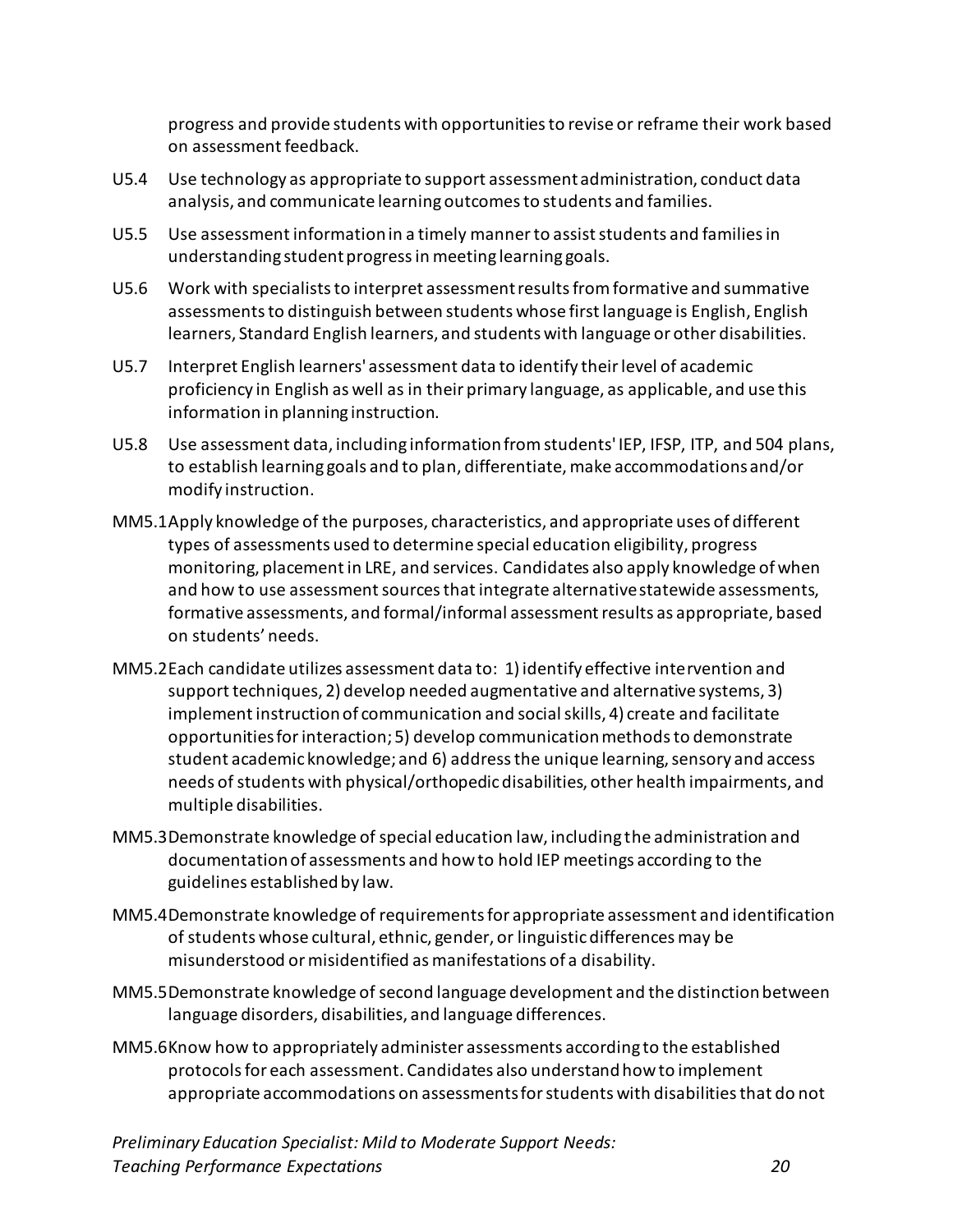fundamentally alter the nature and/or content of what is being tested, and how to use AAC appropriately for facilitating the participation in the assessment of students with complex communications needs.

#### <span id="page-25-0"></span>**TPE 6: Developing as a Professional Educator**

Elements: Mild to Moderate Support Needs Candidates will:

- U6.1 Reflect on their own teaching practice and level of subject matter and pedagogical knowledge to plan and implement instruction that can improve student learning.
- U6.2 Recognize their own values and implicit and explicit biases, the ways in which these values and implicit and explicit biases may positively and negatively affect teaching and learning, and work to mitigate any negative impact on the teaching and learning of students. They exhibit positive dispositions of caring, support, acceptance, and fairness toward all students and families, as well as toward their colleagues.
- U6.3 Establish professional learning goals and make progress to improve their practice by routinely engaging in communication and inquiry with colleagues.
- U6.4 Demonstrate how and when to involve other adults and to communicate effectively with peers and colleagues, families, and members of the larger school community to support teacher and student learning.
- U6.5 Demonstrate professional responsibility for all aspects of student learning and classroom management, including responsibility for the learning outcomes of all students, along with appropriate concerns and policies regarding the privacy, health, and safety of students and families. Beginning teachers conduct themselves with integrity and model ethical conduct for themselves and others.
- U6.6 Understand and enact professional roles and responsibilities as mandated reporters and comply with all laws concerning professional responsibilities, professional conduct, and moral fitness, including the responsible use of social media and other digital platforms and tools.
- U6.7 Critically analyze how the context, structure, and history of public education in California affects and influences state, district, and school governance as well as state and local education finance.
- MM6.1 Demonstrate the ability to coordinate and collaborate effectively with paraprofessionals and other adults in the classroom.
- MM6.2 Identify and understand conflict resolution techniques that use communication, collaboration, and mediation approaches to address conflicts and disagreements that may arise during the facilitation of an IEP meeting or collaboration with other professionals.
- MM6.3 Demonstrate knowledge of historical interactions and contemporary legal, medical, pedagogical, and philosophical models of social responsibility, treatment and education in the lives of individuals with disabilities.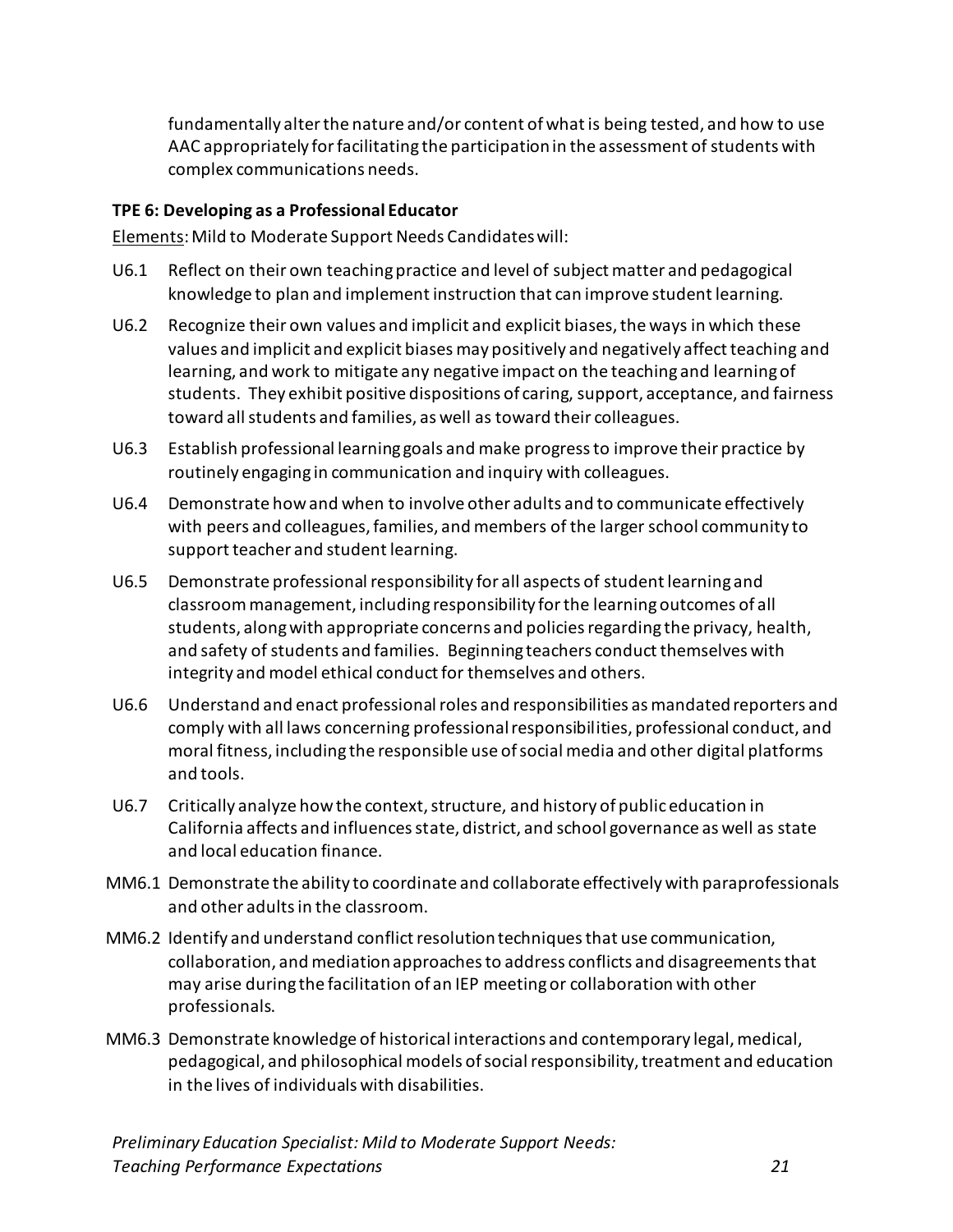- MM6.4 Demonstrate knowledge of federal, state, and local policies related to specialized health care in educational settings.
- MM6.5 Demonstrate knowledge of the unique experiences of families of students who are chronically ill, are hospitalized and/or in transition from hospitalization, and/or who have degenerative conditions.
- MM6.6 Possess the knowledge that the diminishment or loss of previous abilities (learning, social, physical) may have significant, long-term effects on the self-concept and emotional well-being of the student who acquires a traumatic brain injury as well as on their family members, requiring the provision of appropriate supports and services to address these issues.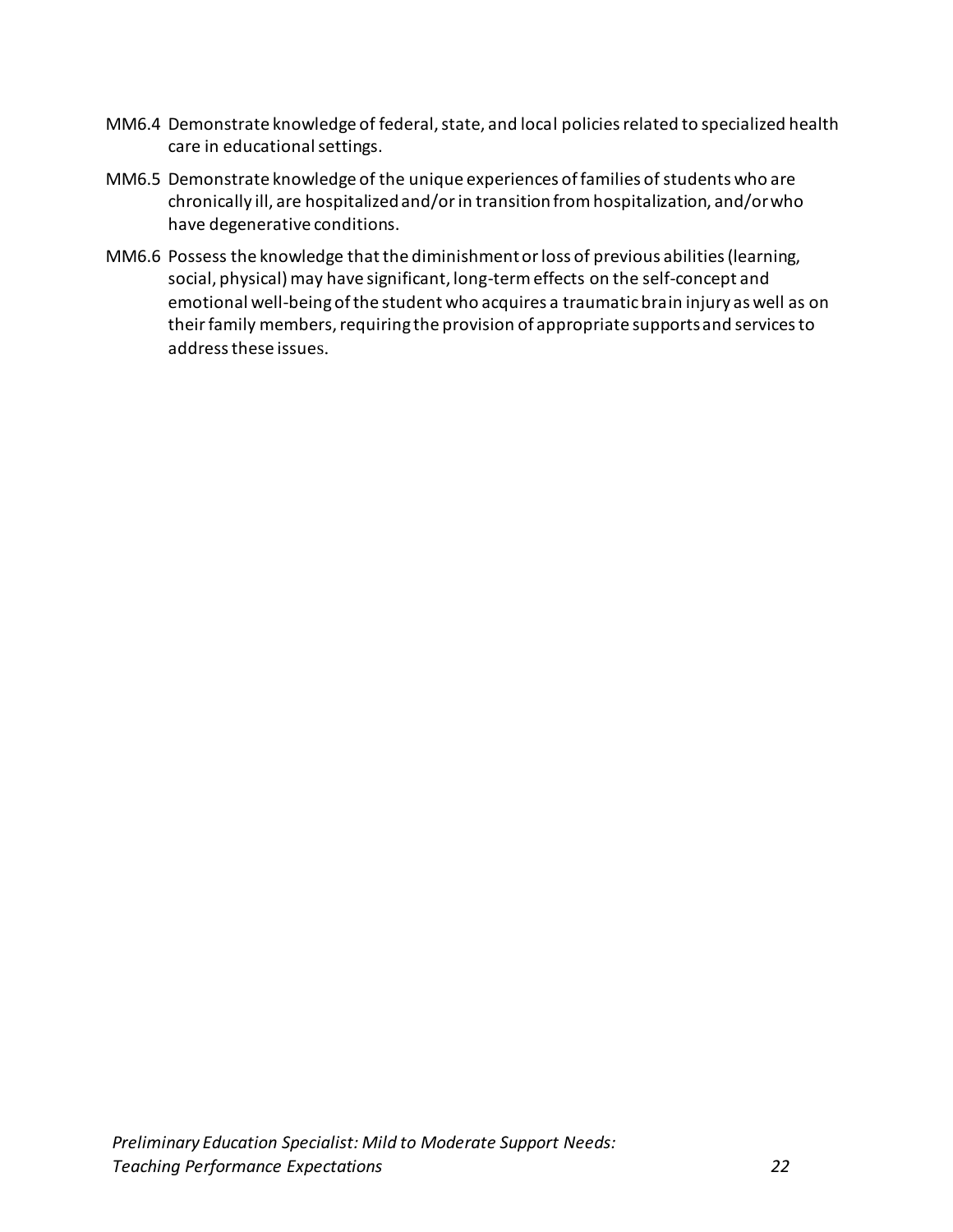# **Education Specialist: Extensive Support Needs TPEs**

<span id="page-27-0"></span>Each domain of the Extensive Support Needs TPEs begins with the Universal TPEs (U) followed by the program specific Extensive Support Needs TPEs (EX). Candidates in the preliminary program will need to meet both the Universal and Extensive Support Needs TPEs prior to being recommended for a credential.

#### <span id="page-27-1"></span>**TPE 1: Engaging and Supporting All Students in Learning**

Elements: Extensive Support Needs Candidates will:

- U1.1 Apply knowledge of students, including their prior experiences, interests, and socialemotional learning needs, as well as their funds of knowledge and cultural, language, and socioeconomic backgrounds, to engage them in learning.
- U1.2 Maintain ongoing communication with students and families, including the use of technology to communicate with and support students and families, and to communicate achievement expectations and student progress.
- U1.3 Connect subject matter to real-life contexts and provide active learning experiences to engage student interest, support student motivation, and allow students to extend their learning.
- U1.4 Use a variety of developmentally and ability-appropriate instructional strategies, resources, and assistive technology, including principles of Universal Design of Learning (UDL) and Multi-Tiered System of Supports (MTSS) to support access to the curriculum for a wide range of learners within the general education classroom and environment.
- U1.5 Promote students' critical and creative thinking and analysis through activities that provide opportunities for inquiry, problem solving, responding to and framing meaningful questions, and reflection.
- U1.6 Provide a supportive learning environment for students' first and/or second language acquisition by using research-based instructional approaches, including focused English Language Development, Specially Designed Academic Instruction in English (SDAIE), scaffolding across content areas, and structured English immersion, and demonstrate an understanding of the difference among students whose only instructional need is to acquire Standard English proficiency, students who may have an identified disability affecting their ability to acquire Standard English proficiency, and students who may have both a need to acquire Standard English proficiency and an identified disability.
- U1.7 Provide students with opportunities to access the curriculum by incorporating the visual and performing arts, as appropriate to the content and context of learning.
- U1.8 Monitor student learning and adjust instruction while teaching so that students continue to be actively engaged in learning.
- EX1.1 Identify factors associated with successful planning and implementation of appropriate transition options, programs, and life experiences, and demonstrate advocacy skills

*Preliminary Education Specialist: Extensive Support Needs: Teaching Performance Expectations 23*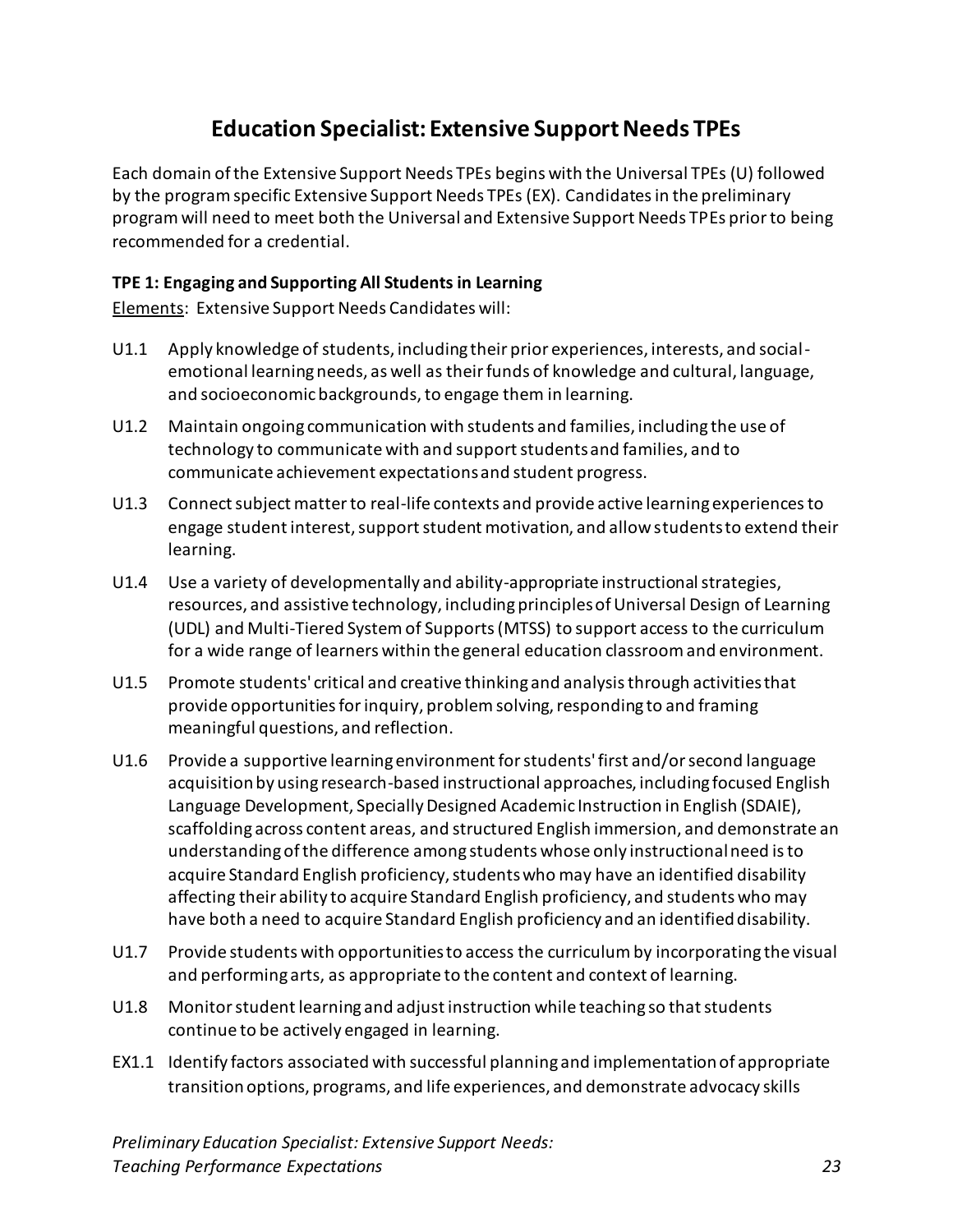related to the various transitions experienced by students with extensive support needs, as they move from transitional kindergarten to post-secondary.

- EX1.2 Demonstrate understanding of mandated considerations for augmentative and alternative communication (AAC) technology for students with extensive support needs.
- EX1.3 Identify the unique features of deaf blindness and the impact of combined hearing and vision impairments on communications, learning, and accessing environments. This includes the unique learning profiles and individualized instruction appropriate for student who are deafblind.
- EX1.4 Use strategies to support positive psychosocial development and self-determined behavior of students with extensive support needs.
- EX1.5 In collaboration with families and appropriate related services personnel, use students' present levels of academic achievement and functional performance from a variety of sources to plan, develop, and adapt/adjust IEPs and ITPs that address the unique learning, sensory and accessibility needs of students with extensive support needs.
- EX1.6 Demonstrate the ability to collaboratively develop and implement Individualized Education Programs (IEP), including instructional goals that ensure access to the California Common Core State Standards and/or California Preschool Learning Foundations, as appropriate, that lead to effective inclusion of students with disabilities in the general education core curriculum.
- EX1.7 Demonstrate the ability to identify the appropriate supports of students with complex communication needs and design strategies in order to foster access and build comprehension, and develop appropriate language development goals within the IEPs for those students.
- EX1.8 Demonstrate knowledge of students' language development across disabilities and the life span, including typical and atypical language development, communication skills, social pragmatics, language skills (e.g. executive functioning) and/or vocabulary/semantic development as they relate to the acquisition of academic knowledge and skills.
- EX1.9 Monitor student progress toward learning goals as identified in the academic content standards and the IEP/Individual Transition plan (ITP).
- EX1.10 Demonstrate the ability to develop IEPs/ITPs with students and their families, including goals for independent living, post-secondary education, and/or careers, with appropriate connections between the school curriculum and life beyond high school.
- EX1.11 Facilitate and support students in assuming increasing responsibility for learning and self-advocacy based on individual needs, with appropriate transitions between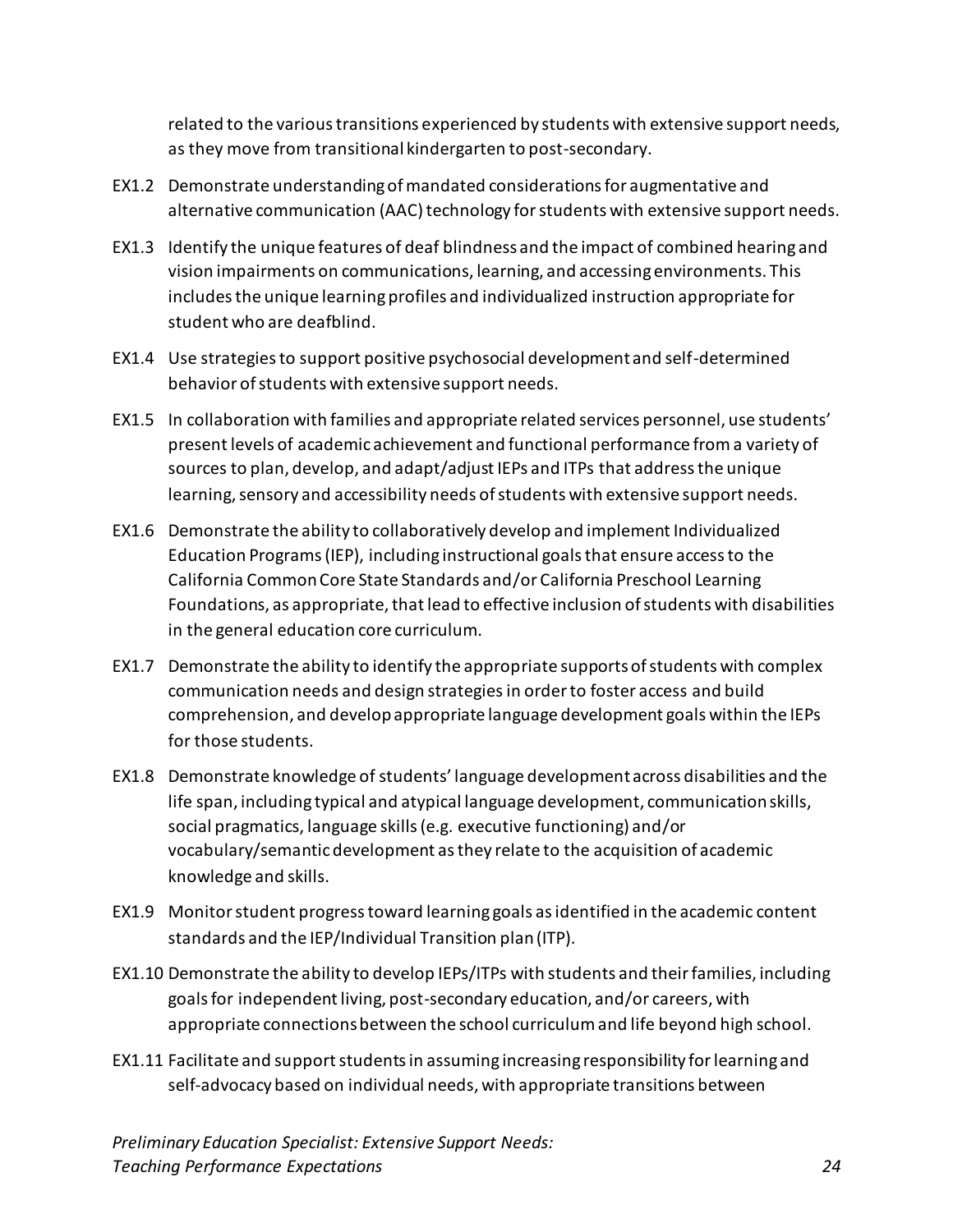academic levels in programs and developing skills related to career, college, independent living, and community participation.

#### <span id="page-29-0"></span>**TPE 2: Creating and Maintaining Effective Environments for Student Learning** Elements: Extensive Support Needs Candidates will:

- U2.1 Promote students' social-emotional growth, development, and individual responsibility using positive interventions and supports, restorative justice, and conflict resolution practices to foster a caring community where each student is treated fairly and respectfully by adults and peers.
- U2.2 Create learning environments (i.e., traditional, blended, and online) that promote productive student learning, encourage positive interactions among students, reflect diversity and multiple perspectives, and are culturally responsive.
- U2.3 Establish, maintain, and monitor inclusive learning environments that are physically, mentally, intellectually, and emotionally healthy and safe to enable all students to learn, and recognize and appropriately address instances of intolerance and harassment among students, such as bullying, racism, and sexism.
- U2.4 Know how to access resources to support students, including those who have experienced trauma, homelessness, foster care, incarceration, and/or are medically fragile.
- U2.5 Maintain high expectations for learning with appropriate support for the full range of students in the classroom.
- U2.6 Establish and maintain clear expectations for positive classroom behavior and for student-to-student and student-to-teacher interactions by communicating classroom routines, procedures, and norms to students and families.
- EX2.1 Use appropriate and safe techniques, procedures, materials, educational technology, assistive technology, and other adaptive equipment for students with extensive support needs. Facilitate student health and mobility by practicing appropriate and safe techniques for lifting and positioning and instructing or supervising other personnel in such procedures.
- EX2.2 Utilize information from collaboratively developed individualized health care plans to support a safe environment and implement specialized health care regulations and technological procedures required by students with extensive support needs who require medical services not requiring a physician.
- EX2.3 Demonstrate the skills necessary to develop communication-rich environments that support communication and social engagement within the context of age-appropriate, functional and meaningful activities as related to students with extensive support needs including those who are deafblind.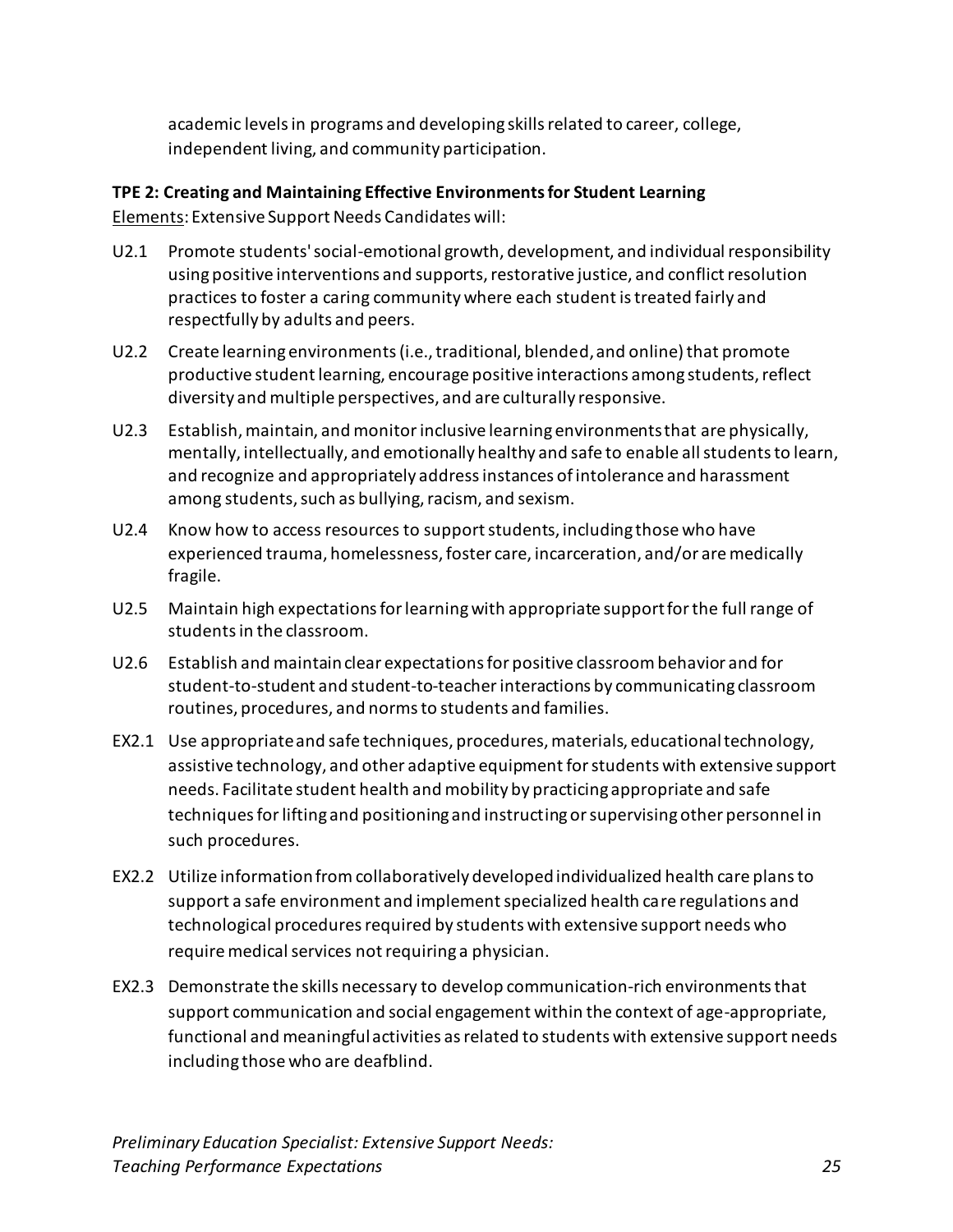- EX2.4 Collaborate with families and appropriate related services personnel to support access to optimal learning experiences forstudents with extensive support needs in a wide variety of general education and specialized instructional settings, includingbut not limited to the home, natural environments, educational settings in hospitals and treatment centers, and classroom and/or itinerant instructional delivery and/or consultation in public/nonpublic school programs.
- EX2.5 Develop accommodations and/ormodifications specific to students with disabilities to allow access to learning environments which may include incorporating instructional and assistive technology, and AAC procedures to optimize the learning opportunities and outcomes for all students, and move them toward effective inclusion in general education settings.
- EX2.6 Demonstrate the ability to support the movement, mobility, sensory and/orspecialized health care needs required for students to participate fully in classrooms, schools, and the community. As appropriate, organize a safe environment for all students that include barrier free space for independent mobility, adequate storage, and operation of medical equipment and other mobility and sensory accommodations.
- EX2.7 Demonstrate the ability to address functional limitations of movement and/or sensation for students with orthopedic impairments who may have a co-existing health impairment and/or intellectual disability and have difficulty accessing their education due to physical limitations.
- EX2.8 Demonstrate knowledge of the communicative intent of students' behavior as well as the ability to help students develop positive communication skills and systems to replace negative behavior.
- EX 2.9 Demonstrate the ability to identify if a student's behavior is a manifestation of his or her disability and, if so, to develop positive behavior intervention plans inclusive of the types of interventions and multi-tiered systems of supports that may be needed to address these behavior issues.
- EX 2.10 Understand and access in a collaborative manner with other agency professionals the variety of interventions, related services and additional supports, including site-based and community resources and agencies, to provide integrated support for students with behavior, social, emotional, trauma, and/or mental health needs.
- EX 2.11 Apply and collaboratively implement supports needed to establish and maintain student success in the least restrictive environment, according to students' unique needs.
- EX2.12 Demonstrate the skills required to ensure that interventions and/or instructional environments are appropriate to the student's chronological age, developmental levels, and disability-specific needs, including community-based instructional environments.

*Preliminary Education Specialist: Extensive Support Needs: Teaching Performance Expectations 26*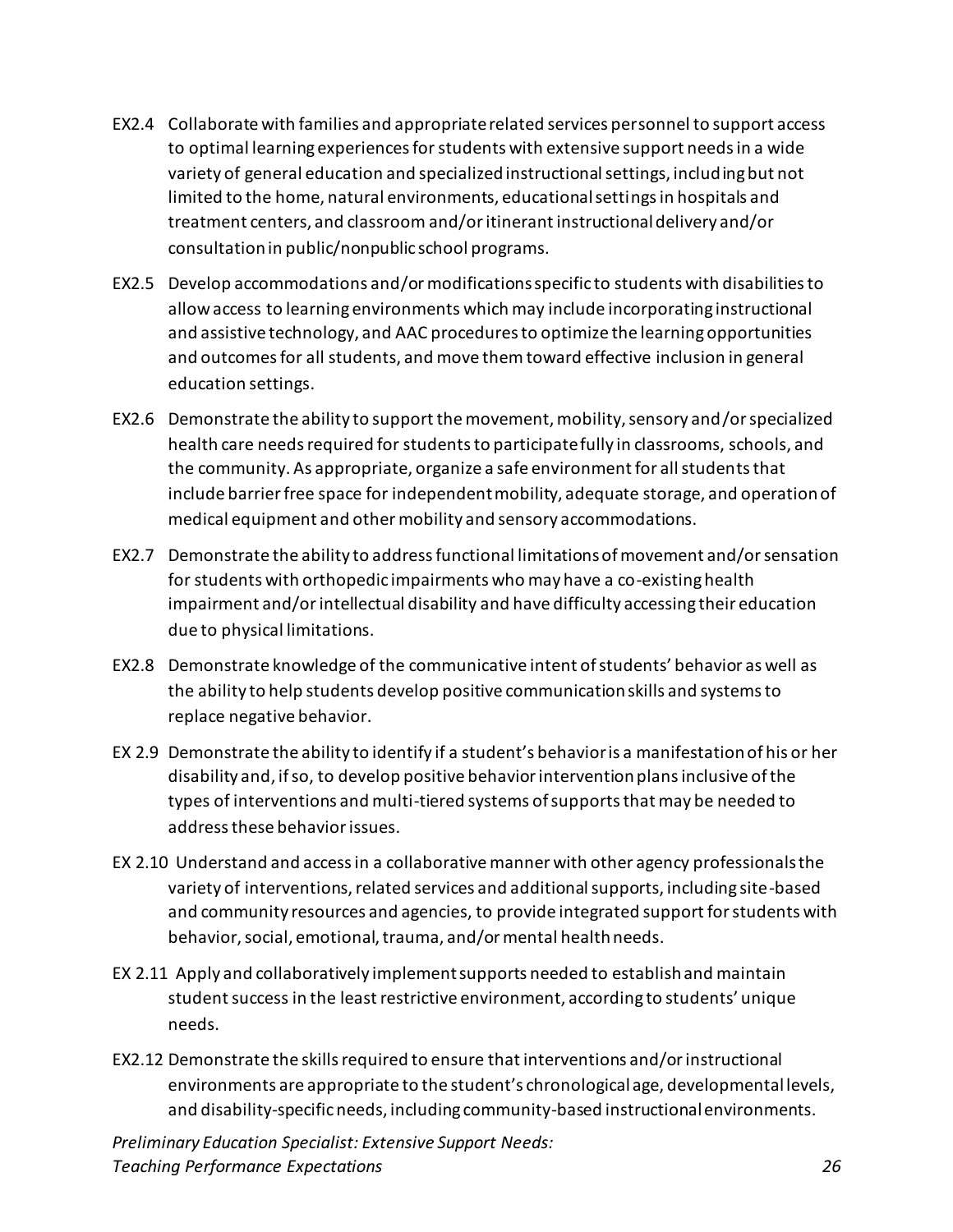- EX2.13 Implement systems to assess, plan, and provide academic and social skills instruction to support positive behavior in all students, including students who present complex social communication, behavioral and emotional needs.
- EX2.14 Demonstrate the knowledge, skills and abilities to understand and address the needs of the peers and family members of students who have sustained a traumatic brain injury as they transition to school and present with a change in function.

#### <span id="page-31-0"></span>**TPE 3: Understanding and Organizing Subject Matter for Student Learning**

Elements: Extensive Support Needs Candidates will:

- U3.1 Demonstrate knowledge of subject matter, including the adopted California State Standards and curriculum frameworks.
- U3.2 Use knowledge about students and learning goals to organize the curriculum to facilitate student understanding of subject matter and make accommodations and/or modifications as needed to promote student access to the curriculum.
- U3.3 Plan, design, implement, and monitor instruction consistent with current subjectspecific pedagogy in the content area(s) of instruction, and design and implement disciplinary and cross-disciplinary learning sequences, including integrating the visual and performing arts as applicable to the discipline.<sup>2</sup>
- U3.4 Individually and through consultation and collaboration with other educators and members of the larger school community, plan for effective subject matter instruction and use multiple means of representing, expressing, and engaging students to demonstrate their knowledge.
- U3.5 Adapt subject matter curriculum, organization, and planning to support the acquisition and use of academic language within learning activities to promote the subject matter knowledge of all students, including the full range of English learners, Standard English learners, students with disabilities, and students with other learning needs in the least restrictive environment.
- U3.6 Use and adapt resources, standards-aligned instructional materials, and a range of technology, including assistive technology, to facilitate students' equitable access to the curriculum.
- U3.7 Model and develop digital literacy by using technology to engage students and support their learning, and promote digital citizenship, including respecting copyright law, understanding fair use guidelines and the use of Creative Commons license, and maintaining Internet security.
- U3.8 Demonstrate knowledge of effective teaching strategies aligned with the internationally recognized educational technology standards.

<sup>&</sup>lt;sup>2</sup> See Subject-Specific Pedagogical Skills in Section 2 for reference.

*Preliminary Education Specialist: Extensive Support Needs: Teaching Performance Expectations 27*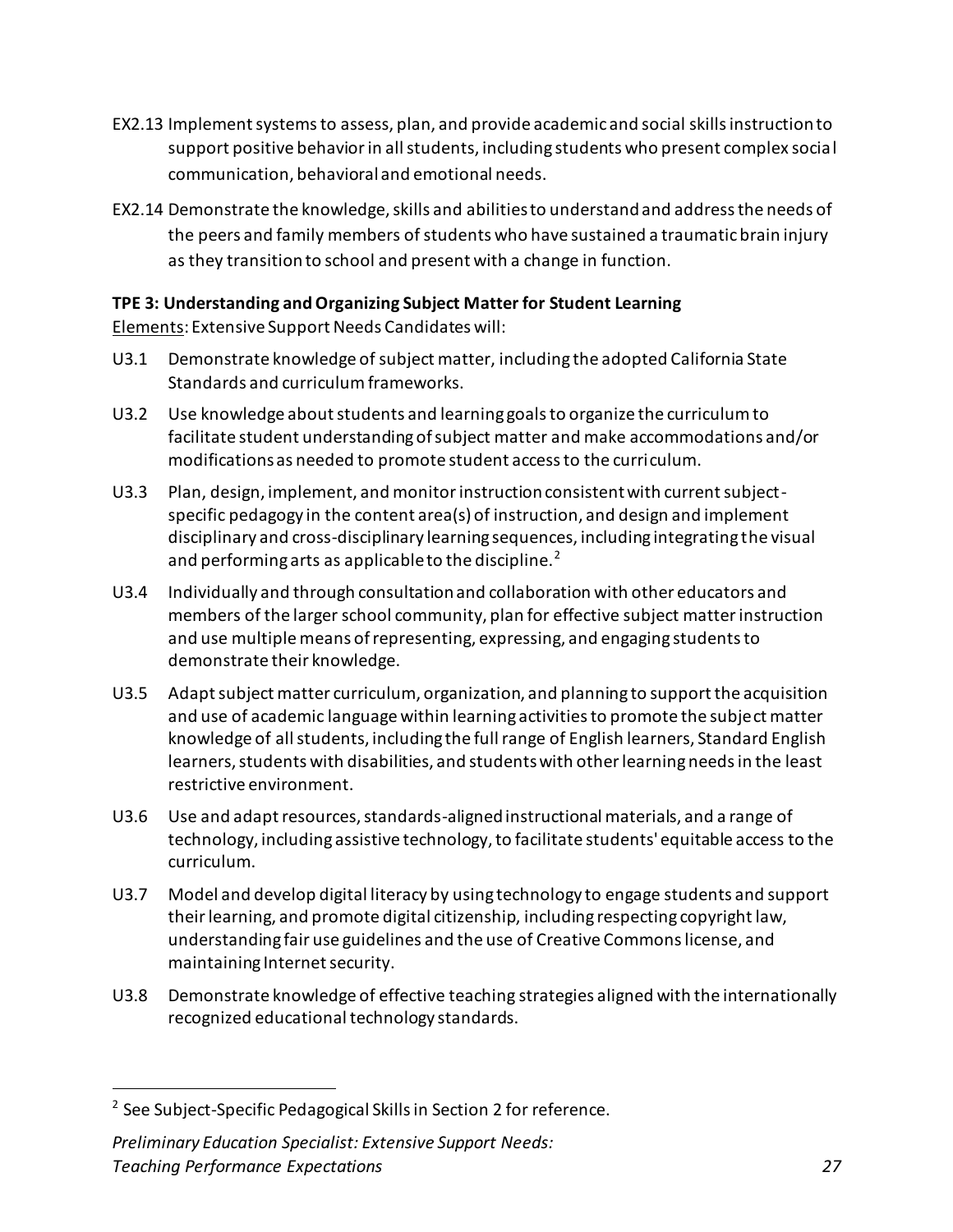- EX3.1 Demonstrate a depth of knowledge and skills, including the use of assistive technology, in the teaching of strategies for early literacy skills, reading, writing, math, and science, that ultimately enable students with extensive support needs to access the academic core curriculum.
- EX3.2 Identify and utilize curricula and evidence-based instructional strategies that meet the diverse learning characteristics of students with extensive support needs across an array of environments and activities.
- EX3.3 Effectively adapt, modify, accommodate, and/or differentiate the instruction of students with identified disabilities in order to facilitate access to the Least Restrictive Environment (LRE).
- EX3.4 Demonstrate knowledge of disabilities and their effects on learning, skills development, social-emotional development, mental health, and behavior, and how to access and use related services and additional supports to organize and support effective instruction.
- EX3.5 Demonstrate knowledge of atypical development associated with various disabilities and risk conditions (e.g. orthopedic impairment, autism spectrum disorders, cerebral palsy), as well as resilience and protective factors (e.g. attachment, temperament), and their implications for learning.

### <span id="page-32-0"></span>**TPE 4: Planning Instruction and Designing Learning Experiences for All Students** Elements: Extensive Support Needs Candidates will:

- U4.1 Locate and apply information about students' current academic status, content- and standards-related learning needs and goals, assessment data, language proficiency status, and cultural background for both short-term and long-term instructional planning purposes.
- U4.2 Understand and apply knowledge of the range and characteristics of typical and atypical child development from birth through adolescence to help inform instructional planning and learning experiences for all students.
- U4.3 Design and implement instruction and assessment that reflects the interconnectedness of academic content areas and related student skills development in literacy, mathematics, science, and other disciplines across the curriculum, as applicable to the subject area of instruction.
- U4.4 Plan, design, implement and monitor instruction, making effective use of instructional time to maximize learning opportunities and provide access to the curriculum for all students by removing barriers and providing access through instructional strategies that include:
	- appropriate use of instructional technology, including assistive technology.
	- applying principles of UDL and MTSS.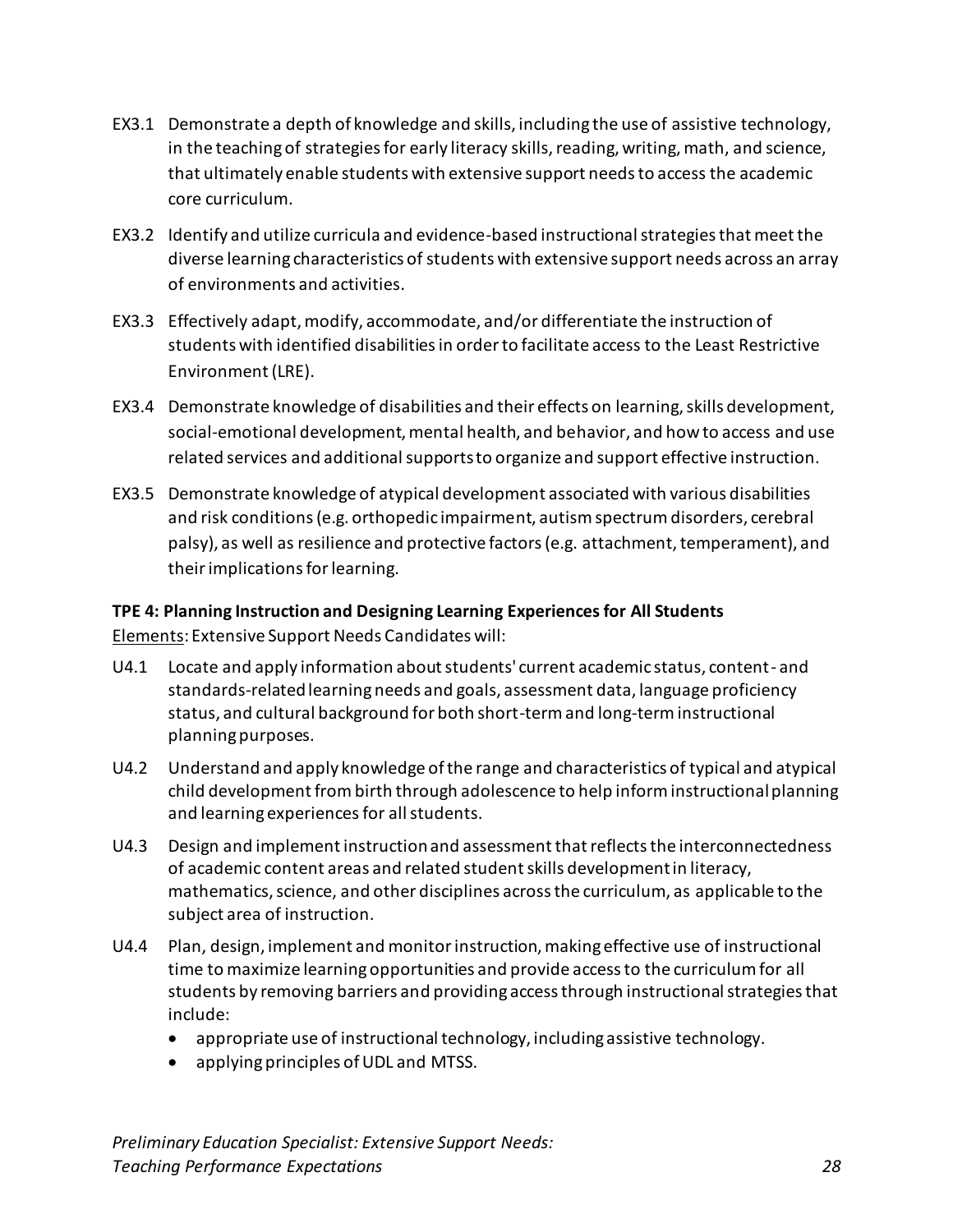- use of developmentally, linguistically, and culturally appropriate learning activities, instructional materials, and resources for all students, including the full range of English learners.
- appropriate modifications for students with disabilities in the general education classroom.
- opportunities for students to support each other in learning; and
- use of community resources and services as applicable.
- U4.5 Promote student success by providing opportunities for students to understand and advocate for strategies that meet their individual learning needs and assist students with specific learning needs to successfully participate in transition plans (e.g., IEP, IFSP, ITP, and 504 plans.
- U4.6 Access resources for planning and instruction, including the expertise of community and school colleagues through in-person or virtual collaboration, co-teaching, coaching, and/or networking.
- U4.7 Plan instruction that promotes a range of communication strategies and activity modes between teacher and student and among students that encourage student participation in learning.
- U4.8 Use digital tools and learning technologies across learning environments as appropriate to create new content and provide personalized and integrated technology-rich lessons to engage students in learning, promote digital literacy, and offer students multiple means to demonstrate their learning.
- EX4.1 Identify and utilize behaviorally based teaching strategies in the design and implementation of instruction to effectively serve students with extensive support needs with the understanding that behaviors are communicative and serve a function.
- EX4.2 Demonstrate understanding of the structure and function of the auditory and visual sensory systems and skills to interpret and contribute to functional hearing and vision assessment findings to guide program development.
- EX4.3 Demonstrate the ability to use assistive technology, AAC including low- and high-tech equipment and materials to facilitate communication, curriculum access, and skills development of students with disabilities.
- EX4.4 Demonstrate the ability to use evidenced-based high leverage practices with a range of student needs, and determine a variety of pedagogical approaches to instruction, including scope and sequence, and unit and lesson plans, in order to provide students with disabilities equitable access to the content and experiences aligned with the stateadopted core curriculum.
- EX4.5 Demonstrate the ability to create short and long-term goals that are responsive to the unique needs of the student that meet the grade level requirements of the core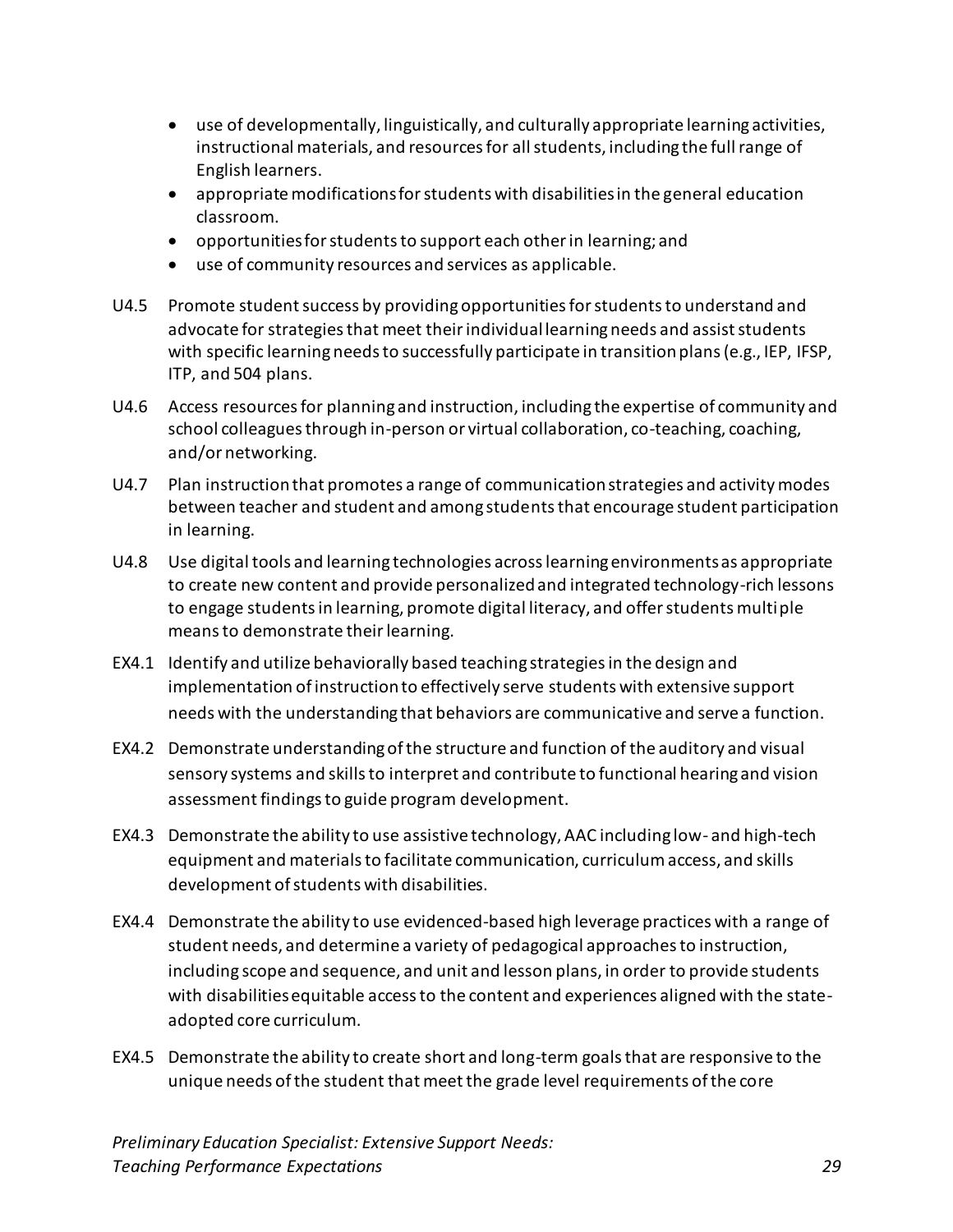curriculum, and systematically adjusted as needed to promote academic achievement within inclusive environments.

- EX4.6 Demonstrate knowledge of core challenges associated with the neurology of open or closed head injuries resulting in impairments and adjust teaching strategies based upon the unique profile of students who present with physical/medical access issues or who retain a general fund of knowledge, but demonstrate difficulty acquiring and retaining new information due to poor memory processing, as well as neuro behavioral issues (e.g., cognition; language; memory; attention; reasoning; abstract thinking; judgment; problem solving; sensory, perceptual, and motor abilities; psychosocial behavior; physical functions; information processing; and speech).
- EX4.7 Coordinate, collaborate, co-teach and communicate effectively with other service providers, including paraprofessionals, general education teachers, parents, students, and community agencies for instructional planning and successful student transitions.
- EX4.8 Use person-centered/family centered planning processes, and strengths-based, functional/ecological assessments across classroom and non-classroom contexts that lead to students' meaningful participation in standards-based curriculum, life skills curriculum, and/or wellness curriculum, and that support progress toward IEP goals and objectives.

#### <span id="page-34-0"></span>**TPE 5: Assessing Student Learning**

Elements: Extensive Support Needs Candidates will:

- U5.1 Apply knowledge of the purposes, characteristics, and appropriate uses of different types of assessments (e.g., diagnostic, informal, formal, progress-monitoring, formative, summative, and performance) to design and administer classroom assessments, including use of scoring rubrics.
- U5.2 Collect and analyze assessment data from multiple measures and sources to plan and modify instruction and document students' learning over time.
- U5.3 Involve all students in self-assessment and reflection on their learning goals and progress and provide students with opportunities to revise or reframe their work based on assessment feedback.
- U5.4 Use technology as appropriate to support assessment administration, conduct data analysis, and communicate learning outcomes to students and families.
- U5.5 Use assessment information in a timely manner to assist students and families in understanding student progress in meeting learning goals.
- U5.6 Work with specialists to interpret assessment results from formative and summative assessments to distinguish between students whose first language is English, English learners, Standard English learners, and students with language or other disabilities.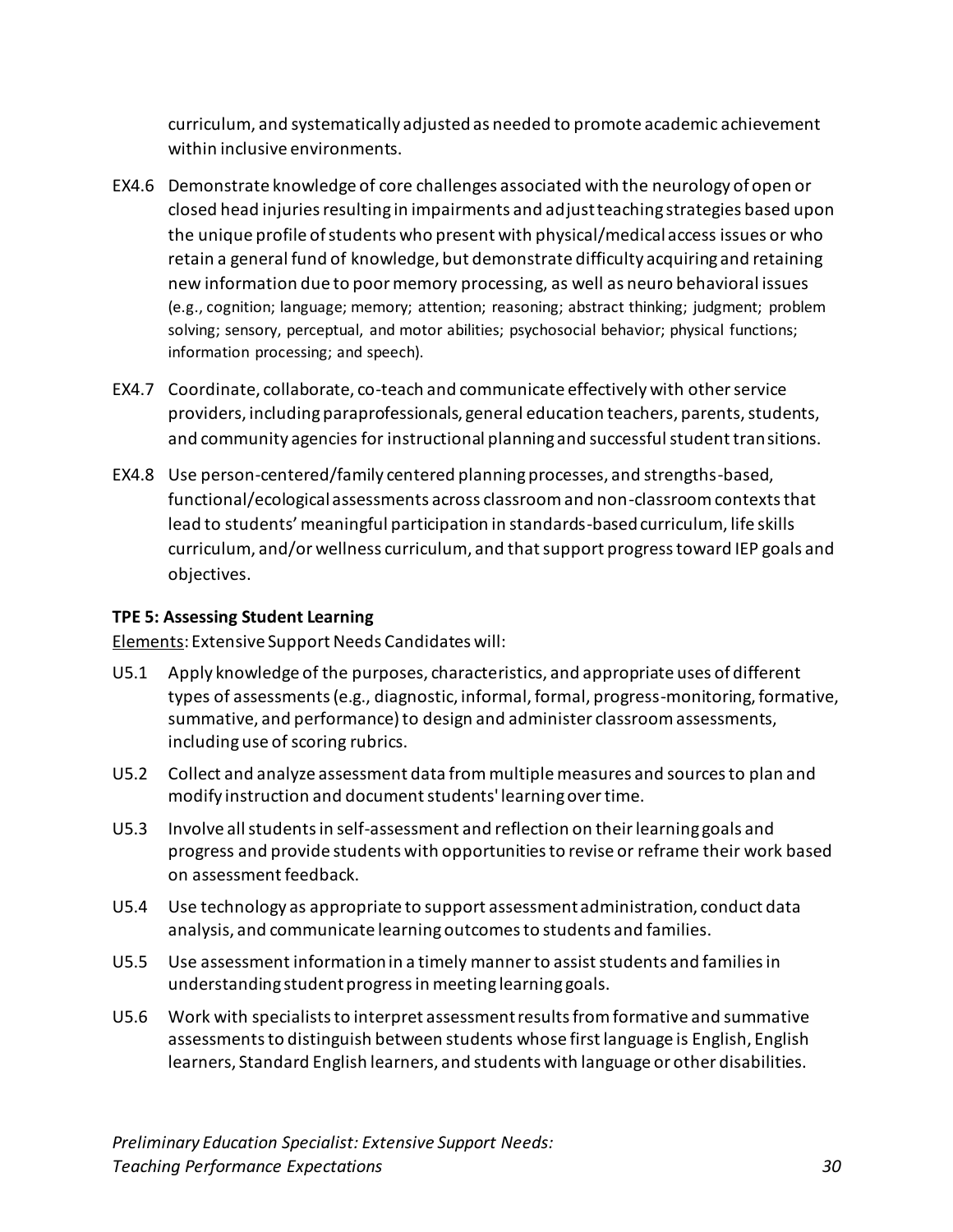- U5.7 Interpret English learners' assessment data to identify their level of academic proficiency in English as well as in their primary language, as applicable, and use this information in planning instruction.
- U5.8 Use assessment data, including information from students' IEP, IFSP, ITP, and 504 plans, to establish learning goals and to plan, differentiate, make accommodations and/or modify instruction.
- EX5.1 Utilize person-centered/family centered planning processes, self-determination, strengths-based, functional/ecological, and observational assessment data from multiple sources to develop effective evidence-based instructional supports and strategies for students with extensive support needs.
- EX5.2 Apply knowledge of the purposes, characteristics, and appropriate uses of different types of assessments used to determine special education eligibility, progress monitoring, placement in LRE, and services. Candidates also apply knowledge of when and how to use assessment sources that integrate alternative statewide assessments, formative assessments, and formal/informal assessment results as appropriate, based on students' needs.
- EX5.3 Each candidate utilizes assessment data to: 1) identify effective intervention and support techniques, 2) develop needed augmentative and alternative systems, 3) implement instruction of communication and social skills, 4) create and facilitate opportunities for interaction; 5) develop communication methods to demonstrate student academic knowledge; and 6) address the unique learning, sensory and access needs of students with physical/orthopedic disabilities, other health impairments, and multiple disabilities.
- EX5.4 Demonstrate knowledge of special education law, including the administration and documentation of assessments and how to hold IEP meetings according to the guidelines established by law.
- EX5.5 Demonstrate knowledge of requirements for appropriate assessment and identification of students whose cultural, ethnic, gender, or linguistic differences may be misunderstood or misidentified as manifestations of a disability.
- EX5.6 Demonstrate knowledge of second language development and the distinction between language disorders, disabilities, and language differences.
- EX5.7 Know how to appropriately administer assessments according to the established protocols for each assessment. Candidates also understand how to implement appropriate accommodations on assessments for students with disabilities that do not fundamentally alter the nature and/or content of what is being tested, and how to use AAC appropriately for facilitating the participation in the assessment of students with complex communications needs.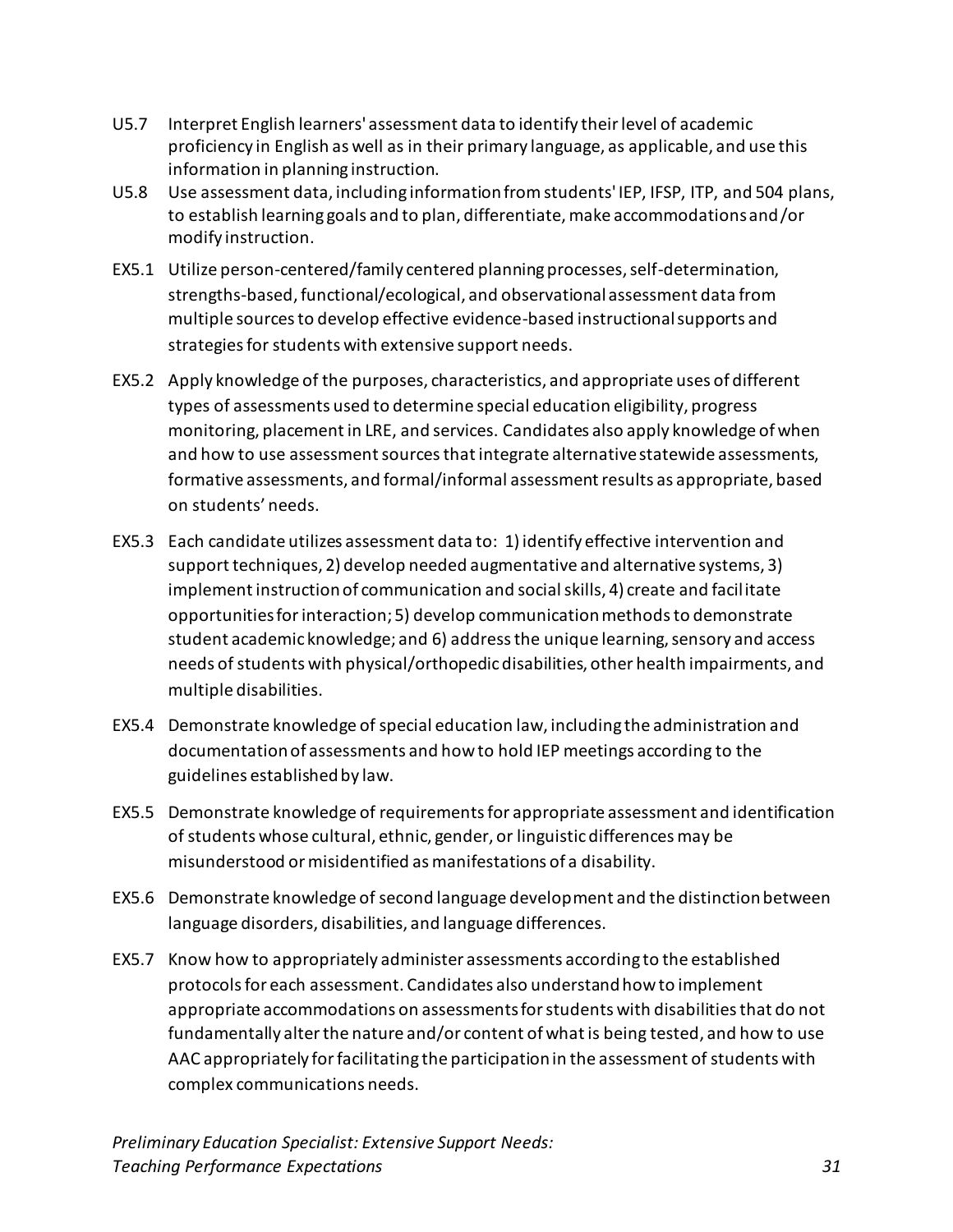#### <span id="page-36-0"></span>**TPE 6: Developing as a Professional Educator**

Elements: Extensive Support Needs Candidates will:

- U6.1 Reflect on their own teaching practice and level of subject matter and pedagogical knowledge to plan and implement instruction that can improve student learning.
- U6.2 Recognize their own values and implicit and explicit biases, the ways in which these values and implicit and explicit biases may positively and negatively affect teaching and learning, and work to mitigate any negative impact on the teaching and learning of students. They exhibit positive dispositions of caring, support, acceptance, and fairness toward all students and families, as well as toward their colleagues.
- U6.3 Establish professional learning goals and make progress to improve their practice by routinely engaging in communication and inquiry with colleagues.
- U6.4 Demonstrate how and when to involve other adults and to communicate effectively with peers and colleagues, families, and members of the larger school community to support teacher and student learning.
- U6.5 Demonstrate professional responsibility for all aspects of student learning and classroom management, including responsibility for the learning outcomes of all students, along with appropriate concerns and policies regarding the privacy, health, and safety of students and families. Beginning teachers conduct themselves with integrity and model ethical conduct for themselves and others.
- U6.6 Understand and enact professional roles and responsibilities as mandated reporters and comply with all laws concerning professional responsibilities, professional conduct, and moral fitness, including the responsible use of social media and other digital platforms and tools.
- U6.7 Critically analyze how the context, structure, and history of public education in California affects and influences state, district, and school governance as well as state and local education finance.
- EX6.1 Create supportive partnerships with parents, families, teachers and employers to provide instructional, behavioral, social, communication, sensory, and pragmatically appropriate supports to students with extensive support needs.
- EX6.2 Demonstrate the ability to coordinate and collaborate effectively with paraprofessionals and other adults in the classroom.
- EX6.3 Identify and understand conflict resolution techniques that use communication, collaboration, and mediation approaches to address conflicts and disagreements that may arise during the facilitation of an IEP meeting or collaboration with other professionals.
- EX6.4 Demonstrate knowledge of historical interactions and contemporary legal, medical, pedagogical, and philosophical models of social responsibility, treatment, and education in the lives of individuals with disabilities.

*Preliminary Education Specialist: Extensive Support Needs: Teaching Performance Expectations 32*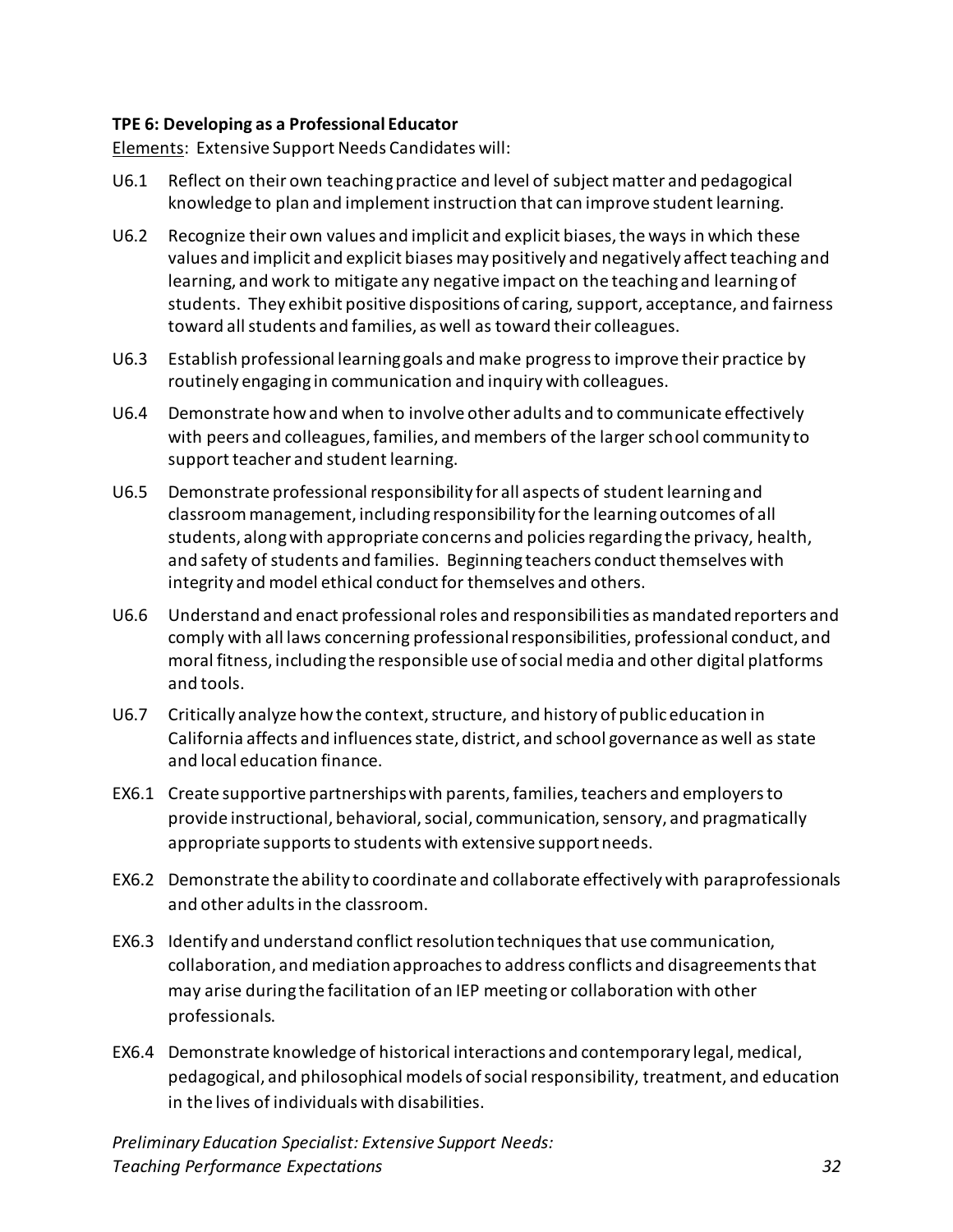- EX6.5 Demonstrate knowledge of federal, state, and local policies related to specialized health care in educational settings.
- EX6.6 Demonstrate knowledge of the unique experiences of families of students who are chronically ill, are hospitalized and/or in transition from hospitalization, and/or who have degenerative conditions.
- EX6.7 Possess the knowledge that the diminishment or loss of previous abilities (learning, social, physical) may have significant, long-term effects on the self-concept and emotional well-being of the student who acquires a traumatic brain injury as well as on their family members, requiring the provision of appropriate supports and services to address these issues.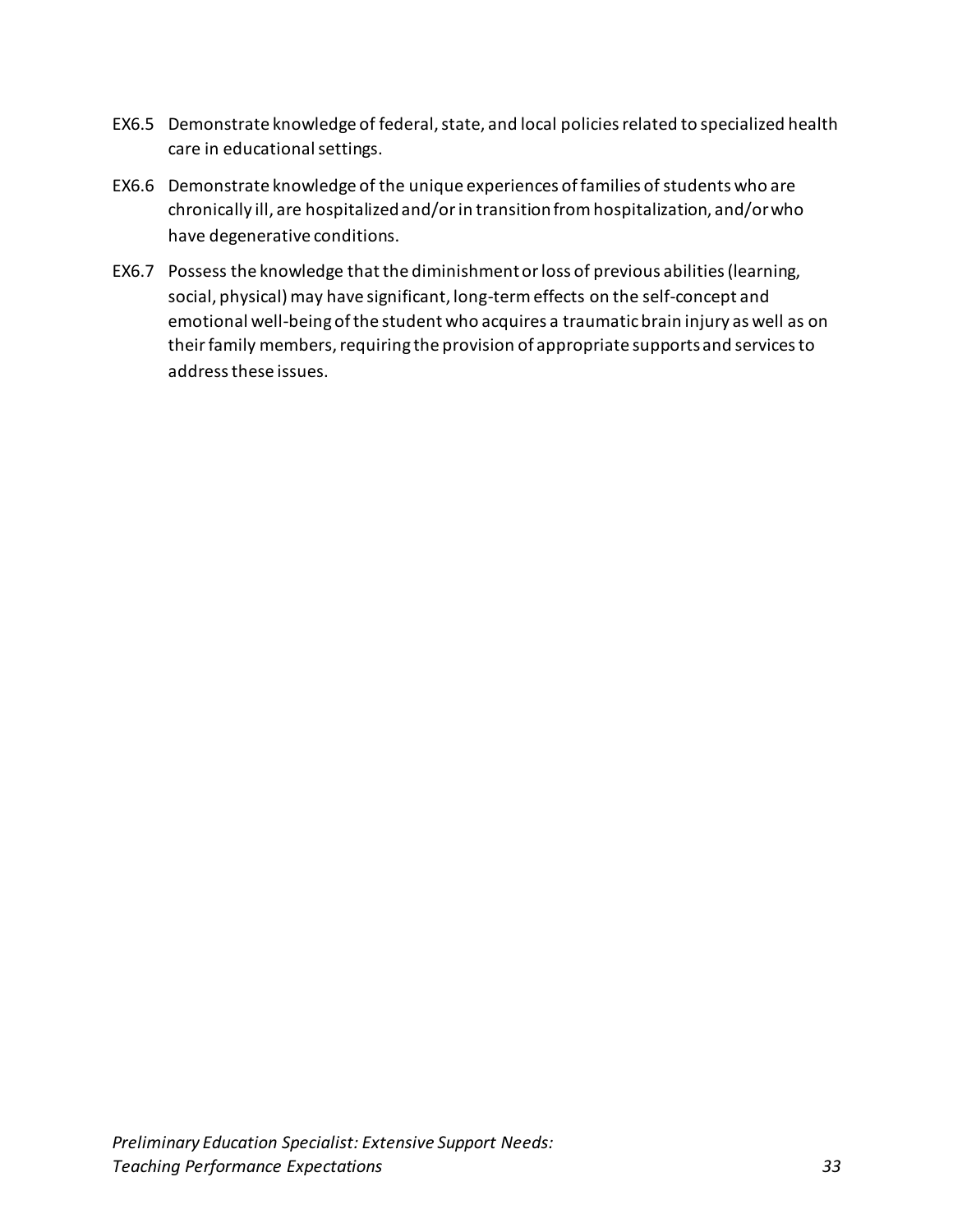# **Early Childhood Special Education TPEs**

#### <span id="page-38-1"></span><span id="page-38-0"></span>**The California Standards for the Teaching Profession:**

Standard 1: Engaging and Supporting All Students\* in Learning Standard 2: Creating and Maintaining Effective Environments for Student Learning Standard 3: Understanding and Organizing Subject Matter for Student Learning Standard 4: Planning Instruction and Designing Learning Experiences for All Students Standard 5: Assessing Students for Learning Standard 6: Developing as a Professional Educator

#### *\*in the Early Childhood Special Education context, "students" is understood to refer to "young children," from birth through kindergarten*

#### <span id="page-38-2"></span>**Introduction to this Document**

*Organization:* This document uses the six standards of the *California Standards for the Teaching Profession* (CSTP) to organize the set of knowledge, skills, and performance expectations for a beginning California Early Childhood Special Education Specialist. The CSTP, developed with extensive stakeholder input, were selected as the organizing framework because these standards were purposefully developed and adopted by the Commission to be broadly encompassing and descriptive of the continuum of teaching and learning. Although the original version of the CSTP was developed to describe teaching and learning as applicable to TK-grade 12, the content of the standards in this document has been specifically adapted to apply to the work of California Early Childhood Special Education Specialist Teachers, and to address teaching and learning for California's youngest learners from birth-kindergarten.

This document includes *Teaching Performance Expectations* (TPEs) within the six *California Standards for the Teaching Profession*. Each TPE includes a narrative that provides the context and intent of the TPE and a set of elements that identify key aspects of beginning performance. The numbering and order of the six TPEs do not indicate relative importance or value; all TPEs are considered equally important and valuable. In addition, the order of the elements within each PE do not indicate relative importance or value.

The *Teaching Performance Expectations* (TPEs) comprise the body of knowledge, skills, and abilities that Beginning California Early Childhood Education Specialist Teachers should have the opportunity to learn and practice in preparation programs in California. Beginning California Early Childhood Education Specialist Teachers demonstrate their knowledge and skills related to the TPEs in the context of successfully completing course work and engaging in TPE-related fieldwork/clinical practice in the Early Childhood Education (ECE) setting. The TPEs are intended to guide preparation program development; candidate competency with respect to the TPEs is assessed by programs during coursework and fieldwork/clinical practice experiences. The TPEs are research-based and aligned to expectations set forth in California's *Early Childhood Educator Competencies*, California's Infant/Toddler and Preschool Learning Foundations, and related documents from the California Department of Education. They require beginning California Early Childhood Education Specialist Teachers to demonstrate the knowledge, skills, and abilities to provide safe, healthy, and supportive learning environments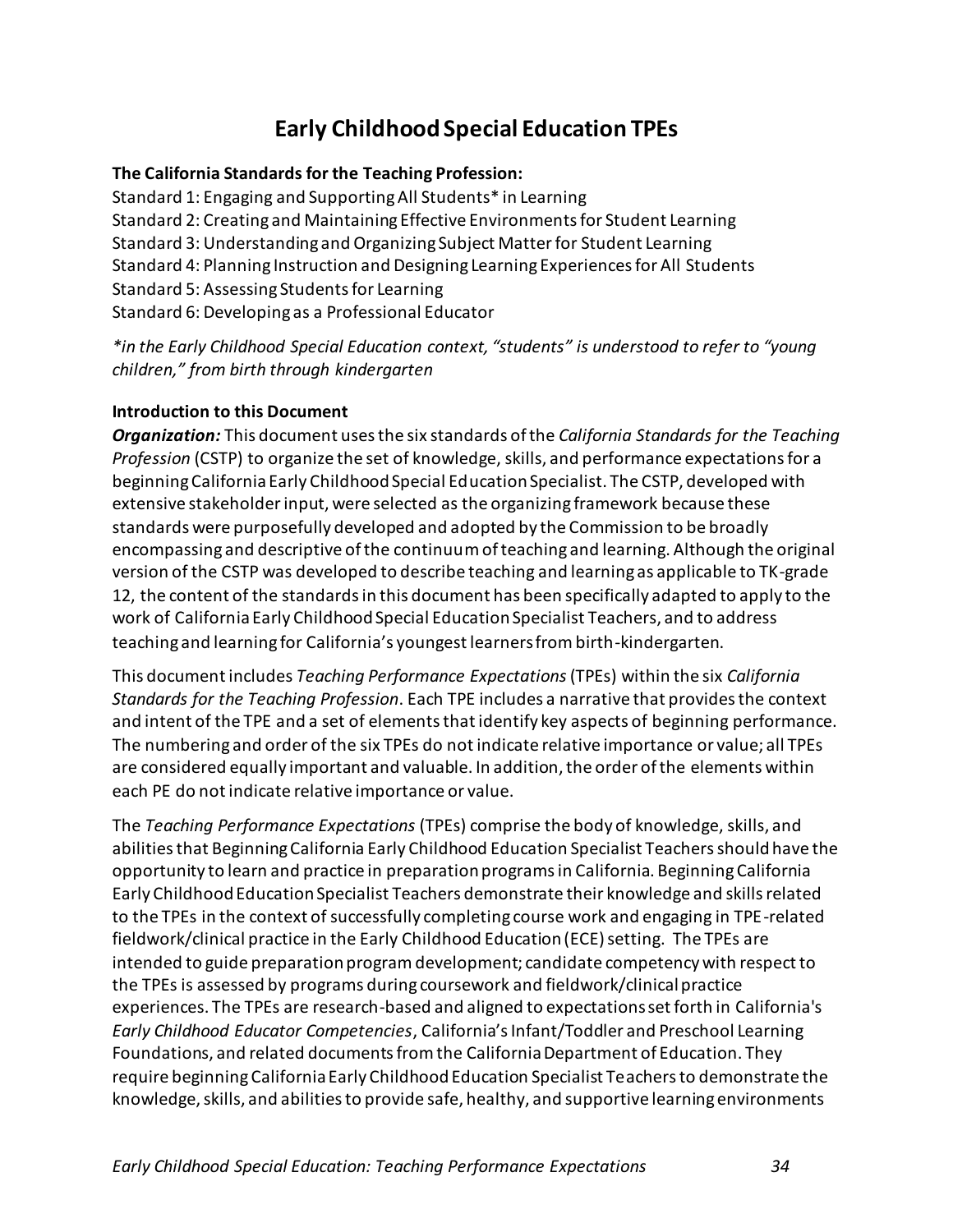to meet the needs of every young child in their ECE setting, and to know and be able to apply pedagogical theories, principles, and instructional practices for the comprehensive instruction of all students with disabilities.

Beginning California Early Childhood Education Specialist Teachers are expected to know how to create inclusive learning environments and use their understanding of all students' developmental levels to provide effective instruction and assessment for all students, including students with disabilities and students who are English language/dual language learners, in the special education ECE setting.

*Addressing the teaching and learning of all young children*: Throughout this set of TTPEs, reference is made to "all students" This phrase is intended as a widely inclusive term that references **all** students within a given ECE setting. Students may exhibit a wide range of learning and behavioral characteristics, as well as disabilities, dyslexia, intellectual or academic advancement, and differences based on ethnicity, race, socioeconomic status, gender, gender identity, sexual identification/orientation, language, religion, and/or geographic origin. The range of students in California early learning special education settings also includes students whose first language is English, and dual language learners. This inclusive definition of "all students" applies whenever and wherever the phrase "all students" is used in these standards and TPEs.

*Source Documents:* The Standards and Expectations contained in this document are grounded in several key source documents in the field, as adapted to apply to a beginning California Early Childhood Education Specialist Teacher at the point of initial licensure. State licensure standards by design represent the *minimum* expectations for the target workforce at the level of initial entry into the profession, not the expectations for what an accomplished veteran ECE teacher or administrator would know or be able to do. The standards cited below as key source documents in the field largely describe levels of expected accomplished, veteran practice and thus the content of these documents have purposefully been synthesized and adapted to apply specifically to the *entry-level* workforce.

The source documents are:

- *The California Standards for the Teaching Profession,* California Commission on Teacher Credentialing, 2009
- *The Teaching Performance Expectations,* California Commission on Teacher Credentialing, rev. 2016
- *The California Early Childhood Educator Competencies,* California Department of Education, 2012
- *The California Preschool Learning Foundations, volumes 1-3, California Department of* Education, 2008

#### <span id="page-39-0"></span>**Job Role Addressed by this set of Standards and Performance Expectations: Teaching, Coaching and Mentoring in a special education ECE setting.**

An Early Childhood Education Specialist Teacher provides service in the care, development, and instruction of children with special needs in a child care and development program or other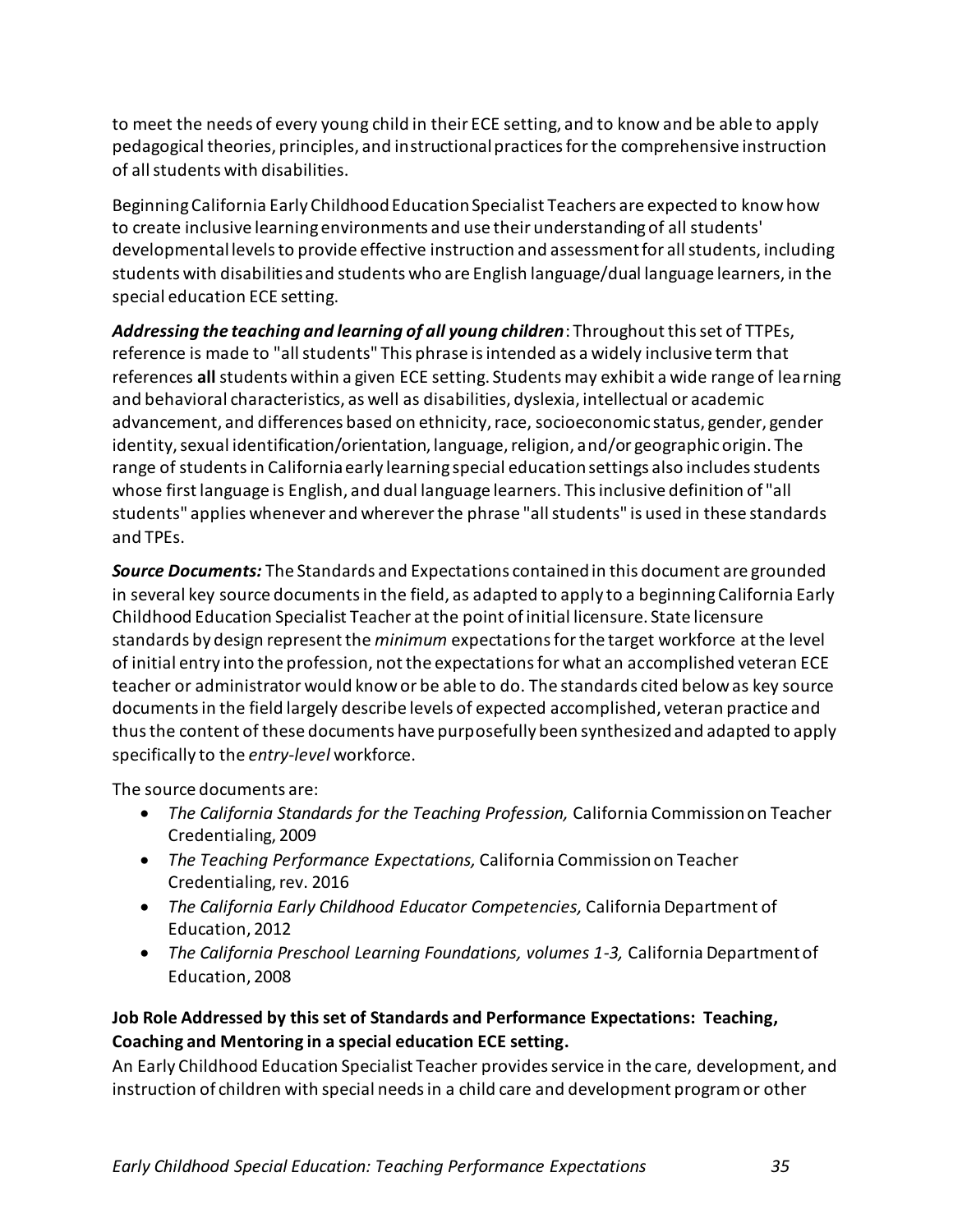appropriate setting, assists in the professional learning, growth and development of other program staff through coaching and mentoring activities, and may also supervise the work of other adults in the specific ECE setting.

#### <span id="page-40-0"></span>**TPE 1: Engaging and Supporting Young Children in Learning**

Elements: Early Childhood Special Education Candidates will:

- 1. Demonstrate applied knowledge of typical and atypical child development when planning an individualized program for young children in the ECE special education setting.
- 2. Demonstrate applied knowledge of young children's' cultural and linguistic background, socioeconomic status, prior experiences, interests, social-emotional learning needs, and developmental learning needs within instructional planning, instructional and intervention activities.
- 3. Demonstrate understanding of young children's strengths and challenges across developmental (i.e., language and communication, social-emotional, cognition, adaptive/self-help, and motor) and curricular domains to support young children's access to the curriculum, provide appropriate learning opportunities and experiences, and facilitate young children's ability to participate effectively in instruction and intervention activities.
- 4. Demonstrate knowledge of children's language development across disabilities and the life span including typical and atypical language development, communication skills, social pragmatics, the hierarchy of brain based learning skills (e.g. executive functioning) and vocabulary/semantic development as they relate to the acquisition of academic knowledge and skills.
- 5. Communicate effectively and in a culturally and linguistically appropriate manner with families and other service providers to facilitate and strengthen ongoing partnerships and collaborations that can support young children's learning goals and outcomes.
- 6. Promote the child's development across all developmental and curricular domainsby observing, interpreting, monitoring, scaffolding, and responding intentionally to the child's behavior and interactions within instructional and other learning opportunities.
- 7. Implement, monitor, and adapt instruction and intervention activitiesto facilitate young children's learning and progress in an ongoing, iterative manner in order to maximize young children's learning and outcomes.
- 8. Understand the unique care, development, and learning needs of infants and toddlers and how to support their growth, development, and learning within the early childhood special education setting.
- 9. Provide a supportive learning environment for students' first and/or second language acquisition by using research-based instructional approaches.
- 10. Monitor student learning and adjust instruction while teaching so that students continue to be actively engaged in learning.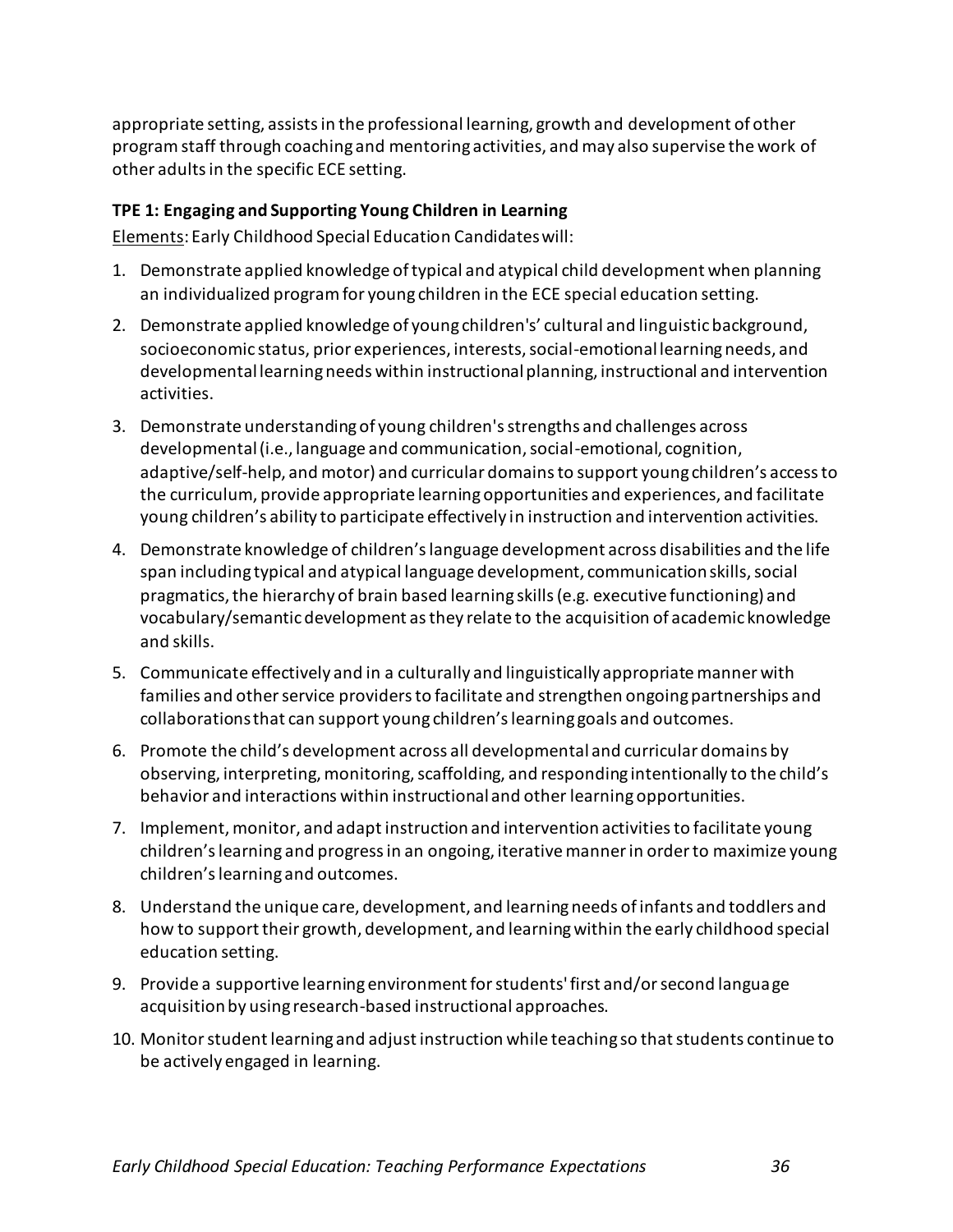11. Facilitate the continuation of young children's learning progress across multiple contexts and transitions including a variety of environments e.g., (home, school, community, hospital), and people e.g., peers, service providers, family, community).

#### <span id="page-41-0"></span>**TPE 2: Creating and Maintaining Effective Environmentsfor Young Children's Learning**  Elements: Early Childhood Special Education Candidateswill:

- 1. Facilitate positive learning experiences during daily routines and activities for children with disabilities in a wide range of environments (e.g. home-based services, community programs, school-based programs).
- 2. Promote children's access, learning and participation in a variety of environments using a wide range of co-teaching and collaborative consultation models of support that are strengths based, family-centered, and culturally and linguistically responsive.
- 3. Organize space, time, and materials in consideration of all children's unique strengths and learning needs within safe, natural, and structured environments, including modifying and adapting the physical, social, and/or temporal environment(s) to promote each child's participation in accessible learning experiences.
- 4. Create an environment that promotes positive child behavior and participation through the use of principles of positive behavior support.
- 5. Identify, acquire, and implement assistive technology for individual children and Universal Design for Learning (UDL) for all children, including those with low-incidence disabilities, physical/orthopedic, and other health impaired, to promote access, learning, and participation across learning environments, including using augmentative and alternative strategies and interventions for the development of communication and social skills.
- 6. Create and foster inclusive environments that provide opportunities for all children to learn across the developmental domains (i.e., cognitive, social-emotional, language and communication, motor,self-help/adaptive) and curricular domains.

#### <span id="page-41-1"></span>**TPE 3: Understanding andOrganizing Subject Matter for Young Children's Learning**  Elements: Early Childhood Special Education Candidates will:

- 1. Demonstrate comprehensive knowledge ofthe Early Start Personnel Manual, Infant/Toddler Learning and Developmental Foundations, Preschool Learning Foundations, and state-adopted Kindergarten Student Standards, including the principles of Universal Design for learning.
- 2. Demonstrate sufficient discipline-based knowledge, as applicable in the early childhood special education setting, to design effective learning sequences focused on teaching content to young children
- 3. Describe and implement the principles of effective instruction and facilitation in each content domain when planning curriculum and lesson plans within the early childhood special education context.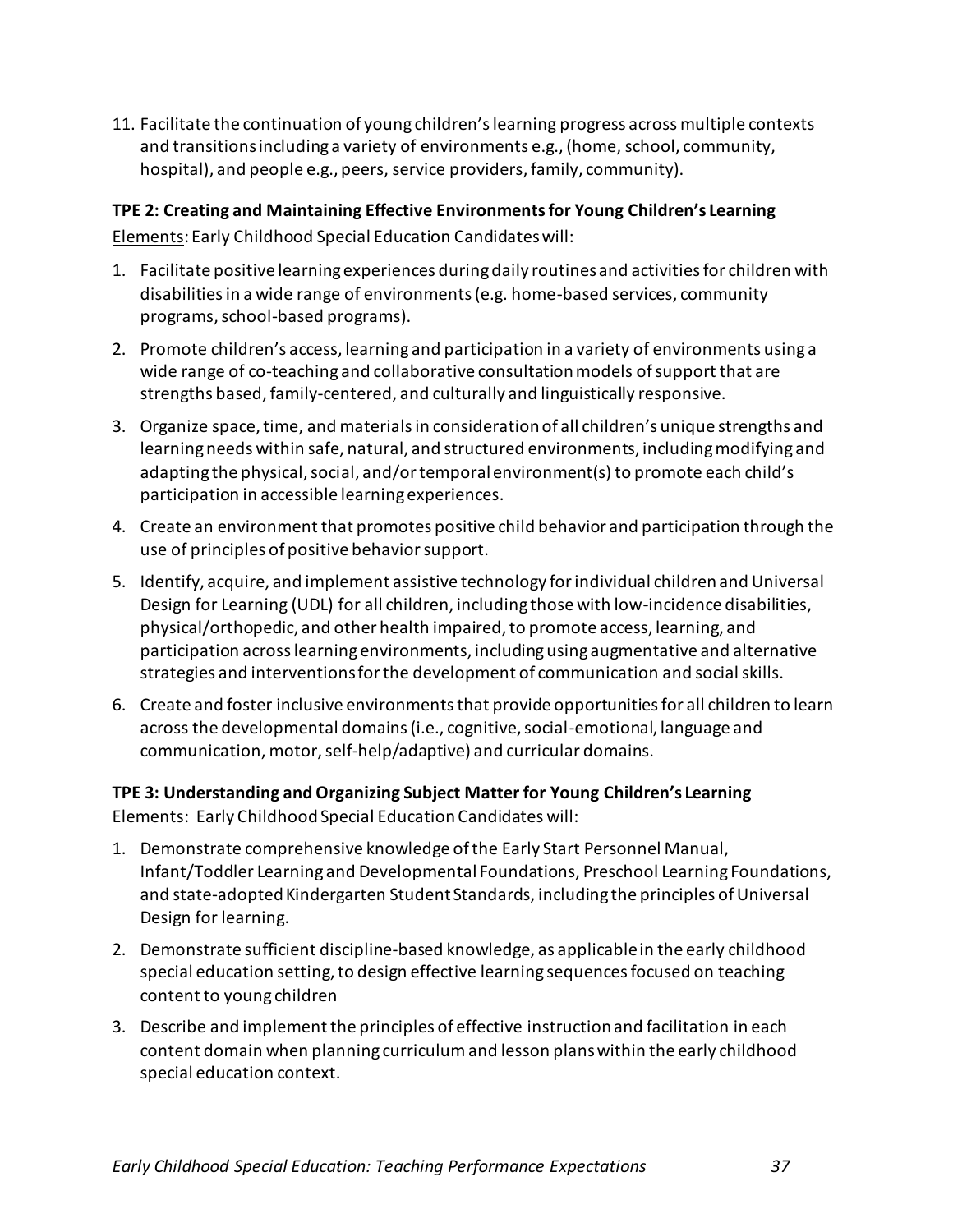- 4. Identify key content appropriate for young children as identified in the California Infant/Toddler and *Preschool Learning Foundations* for planning developmentally appropriate curriculum and learning activities for young children in the special education setting.
- 5. Use knowledge about students and learning goals to organize the curriculum to facilitate student understanding of subject matters, and make accommodations and/or modification as needed to promote student access to the curriculum, as appropriate within the early childhood special education context.
- 6. Demonstrate appropriate content pedagogy for key subject and skill areas in the early childhood curriculum.
- 7. Discuss the strengths and weaknesses of commonly-used early childhood curricula and approaches, including their alignment to the California Infant/Toddler and Preschool Learning Foundations and the principles put forth in the California Early Learning and Development System-based curriculum from the California Department of Education.
- 8. Individually and through consultation and collaboration with other educators, plan for effective content instruction appropriate for young children in the special education setting and provide multiple ways for young learners to demonstrate their learning development.
- 9. Adapt the content of the curriculum, organization, and planning to support the acquisition and use of academic language within developmentally-appropriate content-focused learning activities to promote the knowledge of all students in the early childhood special education setting.

### <span id="page-42-0"></span>**TPE 4: Planning Instruction and Intervention and Designing Learning Experiences for All Young Children**

Elements: Early Childhood Special Education Candidates will:

- 1. Demonstrate comprehensive knowledge of typical child development (birth through Kindergarten) as well as atypical development associated with disabilities, risk conditions, and protective factors (e.g. attachment, temperament) to inform learning experiencesfor all children in the early childhood special education setting.
- 2. Apply knowledge of the Infant/Toddler Learning and Development Foundations, Preschool Learning Foundations, California Preschool Curriculum Frameworks, and state-adopted student standards for Kindergarten, as well as principles of Universal Design for Learning (UDL), to effectively plan and design learning experiencesfor all children that incorporate recommended, evidence-based practices.
- 3. Apply knowledge of early development (birth through Kindergarten) when identifying and selecting developmentally appropriate strategies, culturally and linguistically relevant and appropriate materials, and designing effective sequencing interventionsto engage children in learning across developmental and curricular domains.
- 4. Use and adapt resources, instructional materials, and a range of technology, including assistive technology, to facilitate students' equitable access to the curriculum.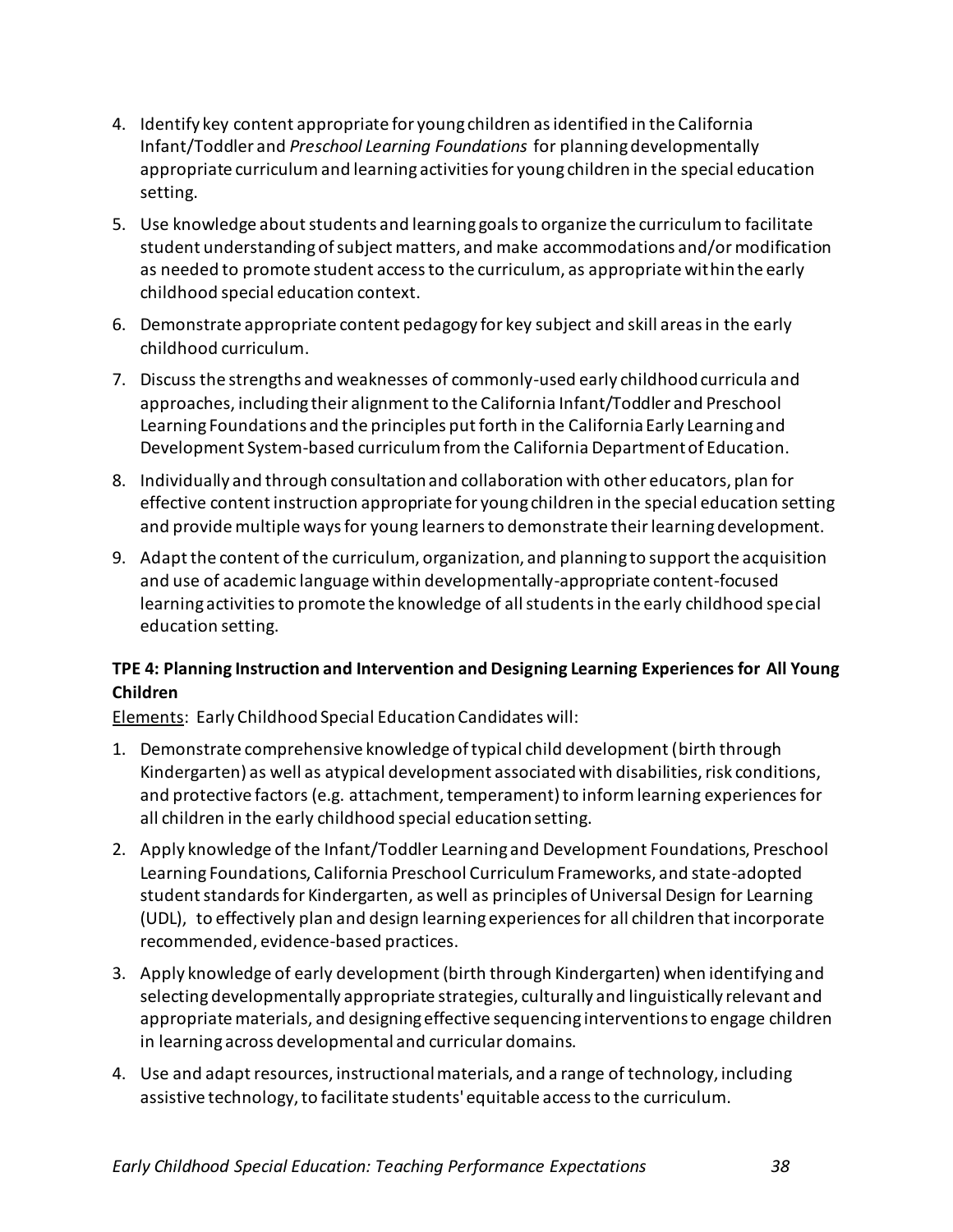- 5. Identify each child'sstrengths, preferences, and interestsin collaboration with familiesto engage the child in active learning within and across routines, activities, and environments.
- 6. Gather and use evaluation and assessment data on an ongoing basisto inform learning experiences for young children with disabilities, including children with low incidence, physical/orthopedic disabilities, and other health impaired, and young children who are dual language learners.
- 7. Use systematic and consistent instructional and intervention strategies (e.g., peer-mediated interventions, positive behavior support, explicit feedback and consequences, scaffolding) to promote child engagement and support positive learning experiences across all contexts.
- 8. Establishing developmentally and functionally appropriate outcomes and goals for young children in collaboration with team members, including families.
- 9. Collaboratively create and implement instruction and intervention activities based on individualized learning goals and outcomes for children and families that support access, learning, and participation across developmental and curricular domains.
- 10. Embed individualized learning goals and outcomesinto instructional, intervention, and play activities within different settings (e.g., hospitals, childcare centers, school, other community settings, homes) and across developmental and curricular domains.
- 11. Implement services described in the IFSP/IEP (i.e., following the plan for the frequency, intensity, and duration of instruction and intervention) to achieve the child's outcomes or goals across learning experiences.
- 12. Provide instructional and intervention support for young children with disabilities who are dual language learners to assist them in learning English, while continuing to develop skills through the use of their home language.
- 13. Use coaching and consultation strategies with families and other professionals to facilitate positive adult-child interaction, instruction and interventions that promote child learning and development acrosslearning experiences.

#### <span id="page-43-0"></span>**TPE 5: Assessing Young Children's Learning and Development**

Elements: Early Childhood Special Education Candidates will:

- 1. Demonstrate knowledge of age and developmentally appropriate purposes, characteristics, and uses of different types of assessment (e.g., authentic, play-based, dynamic, functional behavior assessment, family interviews, diagnostic, progress-monitoring, observational, and performance).
- 2. Choose assessment procedures that will provide appropriate and accurate information to effectively guide the development ofindividualized goals, identify desired and child and family outcomes, and inform instruction and intervention activities.
- 3. Demonstrate knowledge of evidence -and standards-based practicesin designing and conducting evaluations and assessments, including selecting and using age, developmentally, linguistically, and culturally appropriate assessments of young children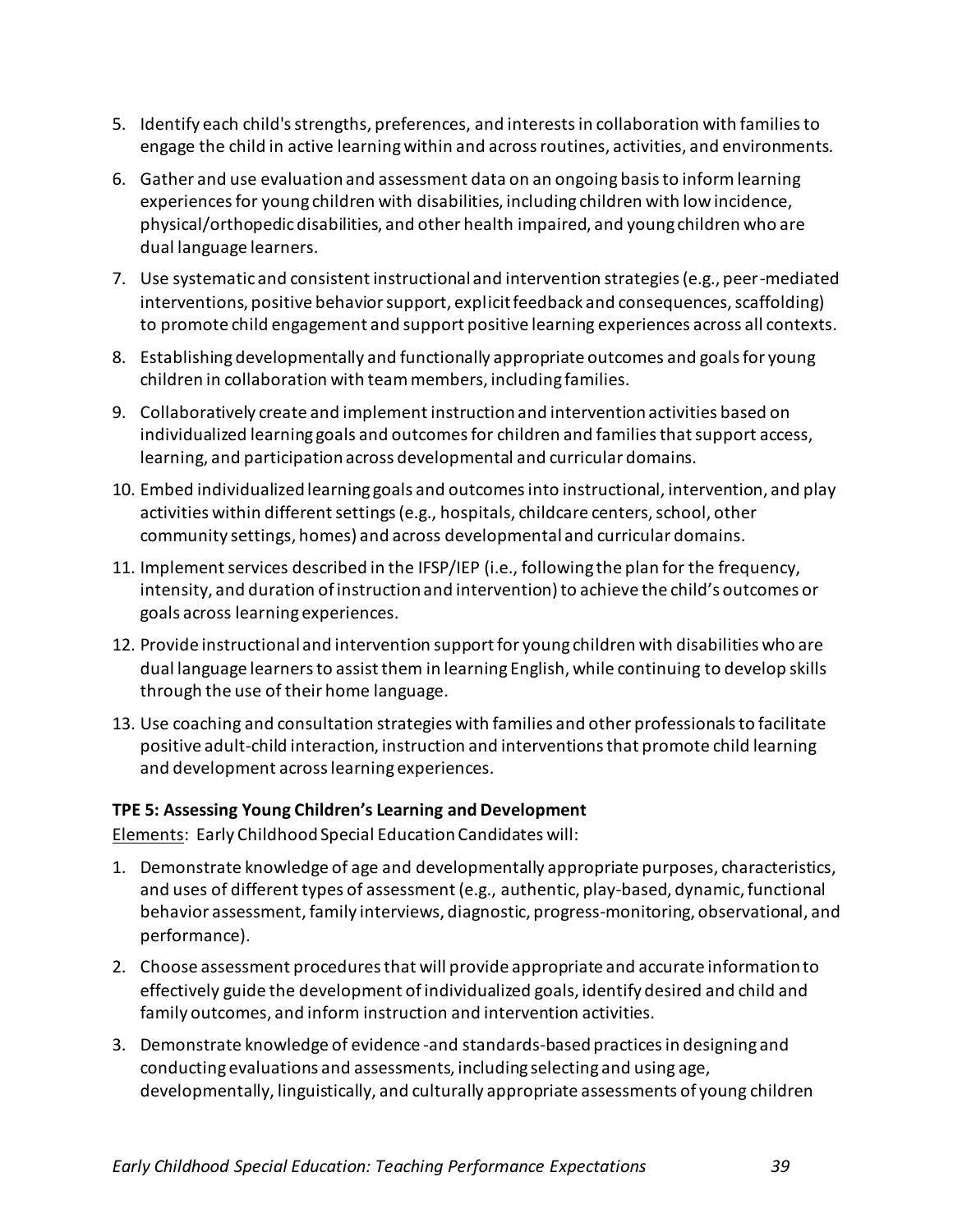whose cultural, ethnic, gender, or linguistic differences may potentially be confused with manifestations of a disability.

- 4. Demonstrate knowledge of second language development and the distinction between language disorders, disabilities, and language differences.
- 5. Modify assessment procedures as acceptable within the normative parameters of the assessment to accommodate or compensate for the impact of the child' disability on the child's ability to perform on the assessment as designed.
- 6. Use ongoing assessment data from a variety of sources and settings (e.g., information from children's' families/caregivers, records from other service providers progress monitoring and reports from IFSP/IEP team members) to establish meaningful, individualized learning goals and intervention activities.
- 7. Interpret English learners' assessment data to identify their level of proficiency in English as well as in their primary language, as applicable, and use this information in planning instruction.
- 8. Communicate and use assessment results accurately and effectively so that they are understandable and useful to families and other service providers.

#### <span id="page-44-0"></span>**TPE 6: Developing as a Professional Educator**

Elements: Early Childhood Special Education Candidateswill:

- 1. Demonstrate knowledge of the historical and contemporary theoretical, philosophical, legal, and empirical influences underlying evidence-based practices in the field of Early Intervention and Early Childhood Special Education and related fields, and uses this knowledge to shape his or her practice with infants, toddlers, preschoolers, families, administrators, community organizations and agencies.
- 2. Develop and implement policies, structures, and practices that promote shared decision making with other service providers and families.
- 3. Hold and/or participate effectively in IFSP/IEP meetings according to the guidelines established by IDEA and the California Education Code.
- 4. Develop and implement effective transitional plansto support the ongoing learning and development of children entering different learning settings(e.g., home-based servicesto preschool, preschool to kindergarten).
- 5. Promote efficient and coordinated service delivery for children and families by creating and supporting the conditions for service providers from multiple disciplines and the family to work together as a team.
- 6. Demonstrate knowledge of professionalstandards and all applicable laws and regulations governing service provision for children with disabilities from birth to kindergarten and their families.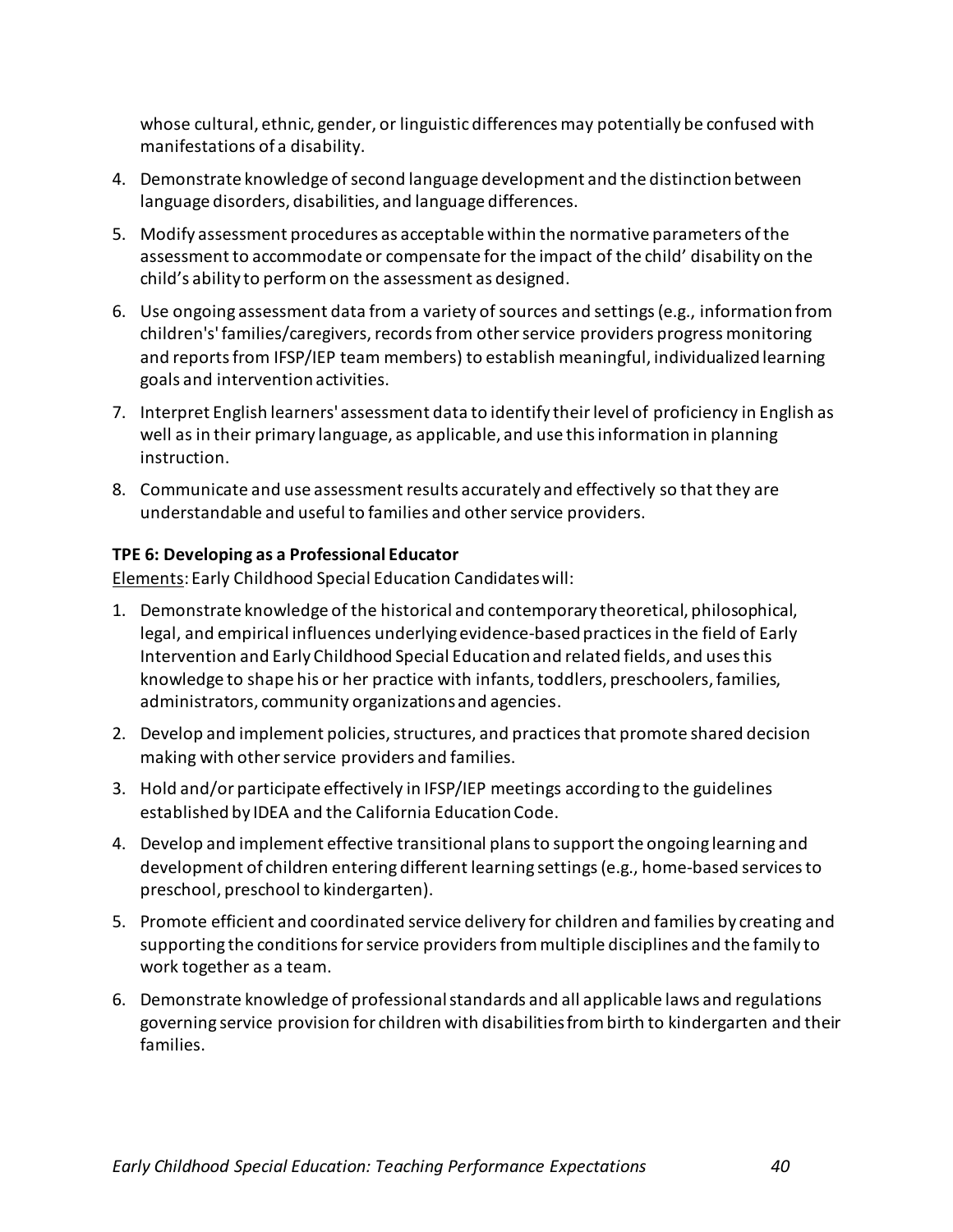- 7. Effectively articulate the rationale forinstruction and intervention plansthrough culturallyand linguistically appropriate verbal and written communicationsto and with family members, other service providers, administration, and other stakeholders.
- 8. Facilitate effective collaborative transitions between the stages of schooling and educational setting (e.g., infant/toddlerto preschool, preschoolto kindergarten, kindergarten to elementary).
- 9. Demonstrate the ability to self-reflect, self-evaluate, and professionally respond to feedback from family members, other service providers administration, supervisors, and stakeholders.
- 10. Demonstrates characteristics of a life-long learner and teacher leaderin a variety of ways such as, for example, seeking out and participating in professional development opportunities, initiating ongoing connections with families and community organizations, or choosing to affiliate with professional organizationsrelated to the field.
- 11. Demonstrate the ability to co-plan and co-teach with teachers and other adults in the ECE setting.
- 12. Demonstrate how to organize and supervise the work of other adults in the early childhood classroom.
- 13. Provide ongoing guidance and feedback through coaching and modeling for paraprofessionals supporting the individualized instruction and intervention activities of children with disabilities, including those with lowincidence disabilities, and young children with disabilities who are also dual language learners.
- 14. Demonstrate how to provide constructive performance feedback to adults, as well as to communicate effectively with staff being supervised and with one's own supervisors.
- 15. Identify and explain the key differences between mentoring, coaching, and supervision/supervisory processes in a professional development context within the early childhood setting.
- 16. Identify, explain, and demonstrate knowledge and skills relating to effective on the job mentoring (e.g., building a relationship of mutual trust and confidence with the mentee; identifying goals and specific knowledge/skills areas for mentoring outcomes; demonstrating and encouraging and supporting reflective practice; maintaining confidentiality of personal information; managing practical arrangements for mentoring time and follow up; active listening skills; effective questioning skills; and non-judgmental approaches to helping the mentee grow and develop in the profession).
- 17. Identify, explain, and demonstrate knowledge and skills relating to effective on the job coaching (e.g., building a relationship of mutual trust and confidence; helping the person being coached to identify his/her own learning and improvement goals and supporting the attainment of those goals; a genuine desire and interest in helping the person being coached; helping the person being coached to develop his/her own solutions through asking appropriate questions and stimulating further thinking about the issues; avoiding making assumptions about the person being coached and/or his/her approaches to addressing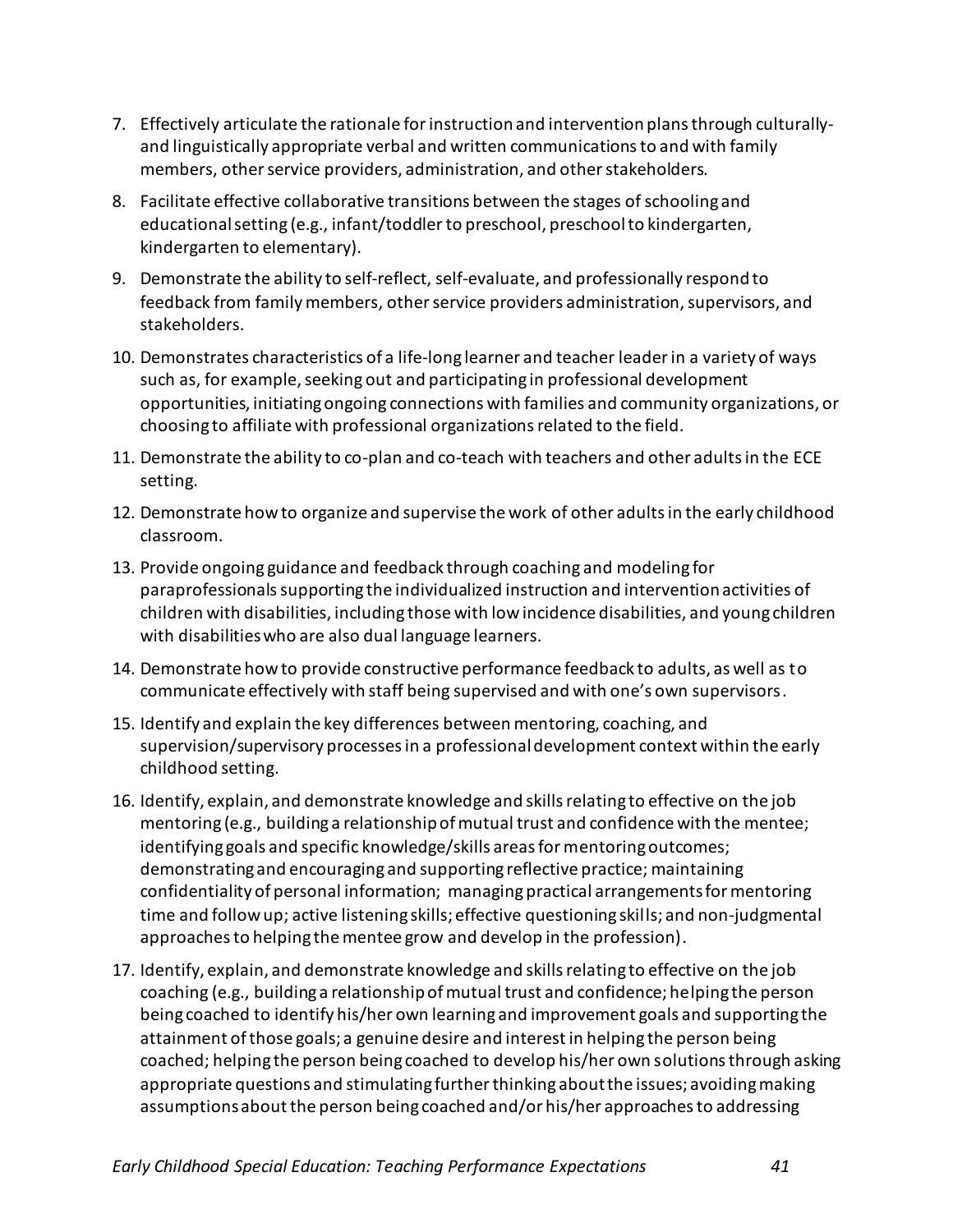improvement issues and goals; demonstrating empathy, emotional intelligence, active listening skills, and effective communication skills; maintaining confidentiality as appropriate).

18. Explain how to identify information about program and personnel effectiveness, and how to communicate this information to one's supervisors.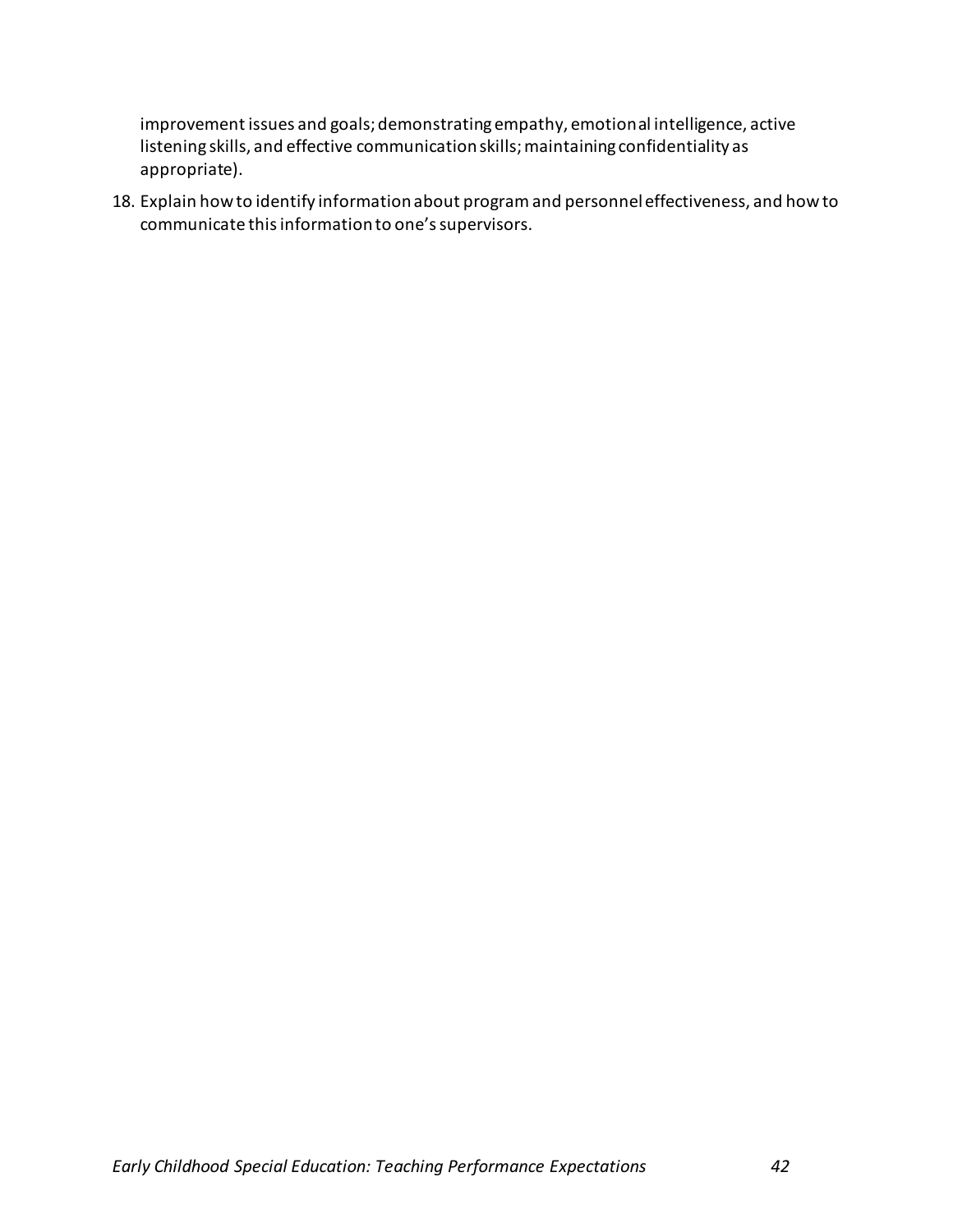# **Education Specialist: Deaf and Hard of Hearing (DHH)**

<span id="page-47-0"></span>A **glossary of bolded terms** can be found at the end of the document.

#### <span id="page-47-1"></span>**TPE 1: Engaging and Supporting All Students in Learning**

Elements: DHH Candidates will:

- 1. Provide and sustain a language rich environment in American Sign Language (ASL) and/or English for deaf students to foster social and academic discourse and comprehension, using multimodal instruction, skill training (signed/viewing, spoken/listening, and/or written language as a **heritage language**), **research-based bilingual education methodology**, **translanguaging** practices and current effective learning.
- 2. Communicate proficiently in American Sign Language (ASL) and/or English and engage with students using multimodal instruction (signed, spoken, and/or written) scaffolding, multiple ways of representing content, and teaching strategies to address the specific needs of student learning, as stipulated in the IFSP/IEP/ITP/504 Plan.
- 3. Collaborate with students and families to make instruction learner-centered, developmentally appropriate, and meaningful, reflecting home and school connections, knowledge of child development (linguistic, cognitive, socio-emotional, & cultural development) and additional special needs.
- 4. Demonstrate knowledge of students' language development across disabilities and the life span, including typical and atypical language development, communication skills, social pragmatics, the hierarchy of brain based learning skills (e.g. executive functioning) and vocabulary/semantic development as they relate to the acquisition of academic knowledge and skills.
- 5. Develop and implement the IFSP, IEP, ITP, or 504 Plan collaboratively with families with an emphasis on **language planning** that provides equal access to the general education core curriculum with accommodations and modifications, and progress monitoring, taking into consideration all educational/communication options available (including the use of **Assistive Technology** and **Augmentative and Alternative Communicative** Devices as appropriate).
- 6. Connect subject matter to deaf-related events and experiences to make learning personal, meaningful, and culturally relevant to students.
- 7. Differentiate instruction and curriculum access for all students by emphasizing multimodal instruction (auditory, visual, tactile, gestural) activities and incorporating various funds of knowledge from diverse home backgrounds, cultures, styles of learning, and perspectives into curricular activities.
- 8. Prepare effective transition plans from birth to age 22 through the IFSP/IEP/ITP/504 Plan with students and their families, including goals for self-advocacy, independent living, postsecondary education, and career assessment and vocational evaluation, with appropriate connections between the school curriculum and life beyond school.

*Preliminary Education Specialist: Deaf and Hard of Hearing (DHH): Teaching Performance Expectations 43*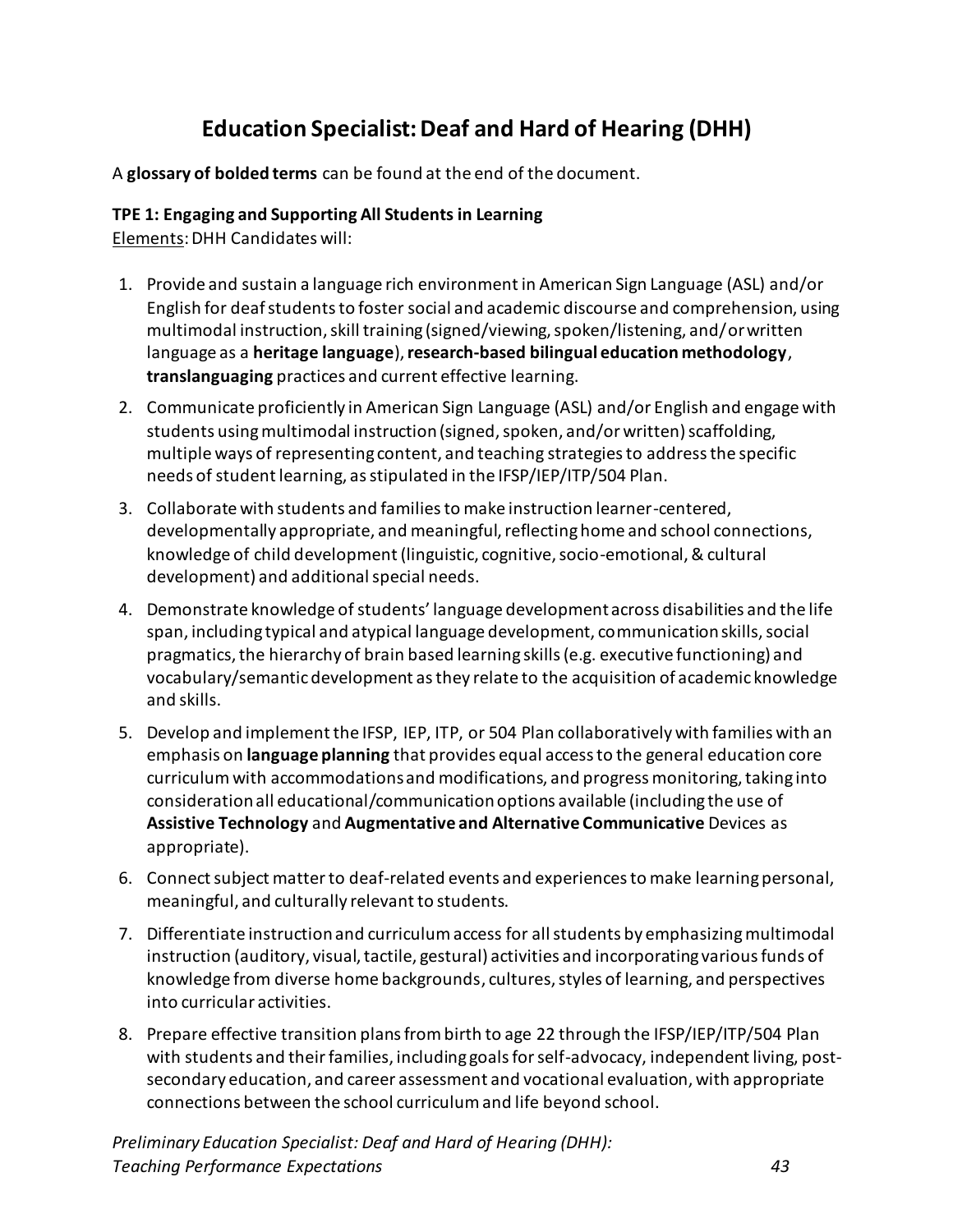### <span id="page-48-0"></span>**TPE 2: Creating and Maintaining Effective Environments for Student Learning**

Elements: DHH Candidates will:

- 1. Establish a caring, stimulating, and safe community for diverse deaf learners in which students assume responsibility for learning and self-advocacy, show willingness to take intellectual risks, develop self-confidence, and learn to work collaboratively and independently.
- 2. Design learning environments that maximize opportunities to progress from emerging to a formal language and using **translanguaging techniques** appropriate to each student to further ASL and/or English competency.
- 3. Establish, maintain, and monitor an inclusive environment which cultivates **language equity** by demonstrating communication skills that enable diverse language learners to access, comprehend, and apply information; acquire knowledge; and, develop and maintain interpersonal relationships.
- 4. Recognize and appropriately address instances of intolerance and harassment among students, based on awareness of the diverse cultural and linguistic identity and **intersectionality** among students.
- 5. Select, adapt, create, and use culturally relevant language-rich resources to support deaf students with diverse language and learning needs.
- 6. Assume accountability for establishing, maintaining, and demonstrating the use of any assistive technology (visual, auditory, and/or tactile) to develop self-advocacy for deaf students and their families.
- 7. Maintain high expectations for learning with appropriate support for the full range of deaf students (including students who experience language deprivation, behavior, and/or **mental health** and **medical** needs) in the classroom by making effective use of support specialists, other **service providers**, available non-certificated staff, and other community resources.
- 8. Provide ongoing opportunities for safe, meaningful social interactions between languagemodel peers and adults who are deaf, as appropriate to each student's identity.
- 9. Utilize and embed collaborative discussions surrounding the unique leadership contributions of positive, diverse Deaf community role models within the classroom to support the development of self-identity and well-being in each deaf student.

### <span id="page-48-1"></span>**TPE 3: Understanding and Organizing Subject Matter for Student Learning**

Elements: DHH Candidates will:

- 1. Master technical vocabulary and key concepts in content areas of instruction, effectively using social and academic language (ASL and/or English) to enhance vocabulary knowledge.
- 2. Demonstrate the ability to effectively deliver content knowledge (core general education curriculum) in the language of instruction (ASL and/or English) utilizing strategies appropriate to deaf students based on current evidence-based research.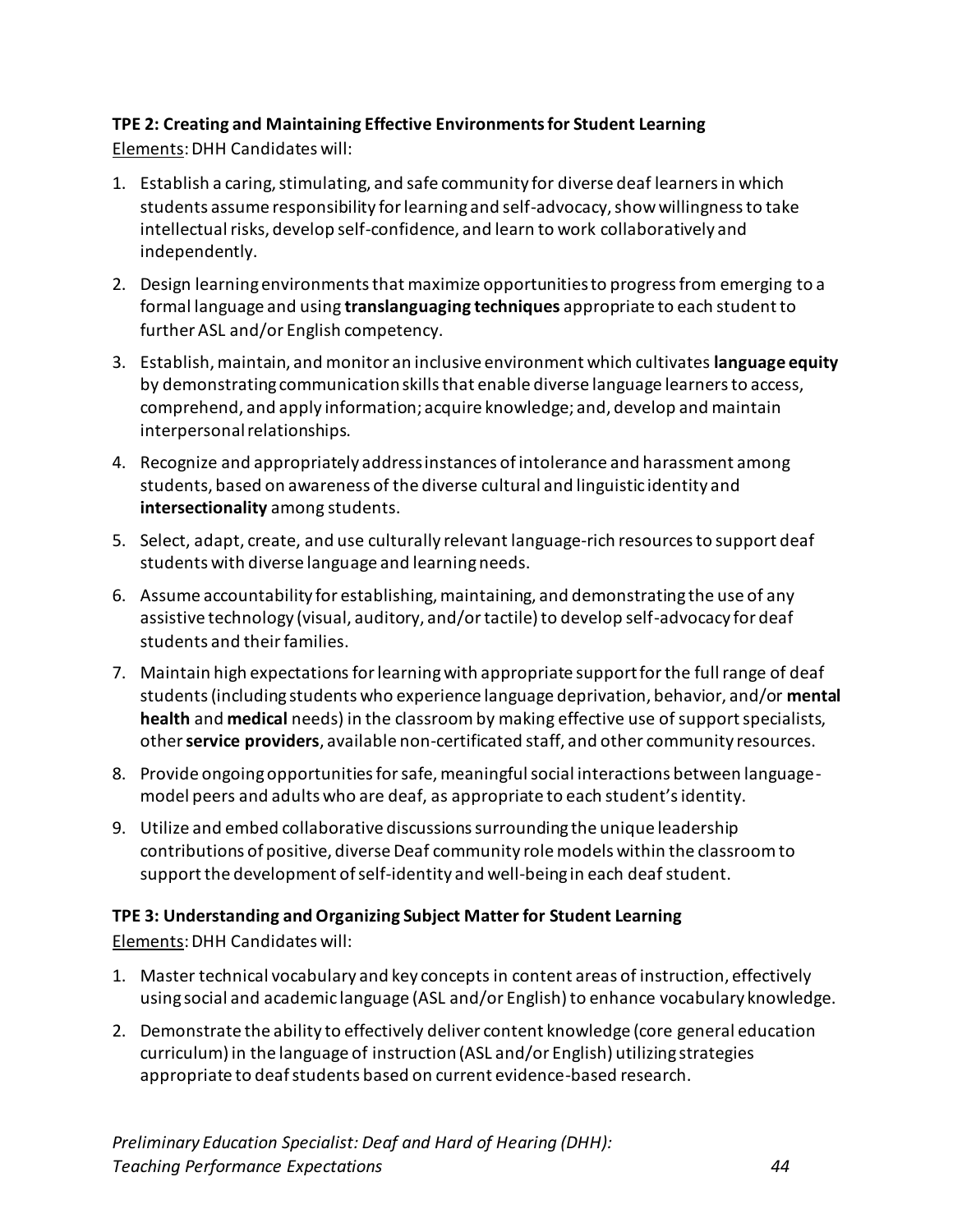- 3. Demonstrate knowledge of appropriate expressive (signed, spoken, and written) and receptive (listening, reading, and viewing) language skills strategies and **assessments** based on the language of instruction (ASL and/or English).
- 4. Demonstrate knowledge of **translanguaging** and **transliterating techniques**(ASL-printed English and/or spoken language-printed English) in the delivery of content knowledge.
- 5. Demonstrate knowledge of auditory, tactile, and visual accommodation, differentiation, and/or modification of instruction to meet the linguistic, cognitive, social, and emotional needs of each student.
- 6. Construct accessible learning experiences that incorporate use of **auditory, tactile**, and **visually** assistive materials, resources, and technology to facilitate meaningful and authentic learning for all students.
- 7. Use appropriate multimedia tools to provide language access and support conceptual knowledge.
- 8. Use current culturally relevant and appropriate deaf-related materials (literature, linguistics, culture, anthropology), to foster a healthy positive identity.

### <span id="page-49-0"></span>**TPE 4: Planning Instruction and Designing Learning Experiences for All Students**

Elements: DHH Candidates will:

- 1. Demonstrate the ability to design and implement effective individual, social, academic, cognitive, and language learning activities using appropriate auditory/tactile/visual strategies for diverse learners all ages (birth to 22) taking into account different backgrounds, learning preferences, and learning environments while using essential elements of instruction that are culturally relevant, data driven, and standards-related.
- 2. Understand and apply knowledge of typical and atypical language development (signed, spoken, and written) among deaf students, to help inform instructional planning and learning experiences.
- 3. Design reasonable language and content objectives and benchmarks for instruction implementation and conducting ongoing assessment to strengthen the interconnectedness of academic content areas, critical thinking and language scaffolding using a variety of resources (ESL and ELL techniques, ASL/English bilingual strategies) accessible to all learners.
- 4. Plan and design instruction that develops students' self-advocacy skills and learning needs from ages birth to 22.
- 5. Access resources for planning and instruction, including the expertise of Deaf, hard-ofhearing, and deafblind communities and school colleagues through in-person or virtual collaboration, co-teaching, coaching, and/or networking.
- 6. Plan instruction that promotes a variety of receptive and expressive language development skills and strategies.
- 7. Coordinate, collaborate, co-teach, and communicate effectively with other agencies,

*Preliminary Education Specialist: Deaf and Hard of Hearing (DHH): Teaching Performance Expectations 45*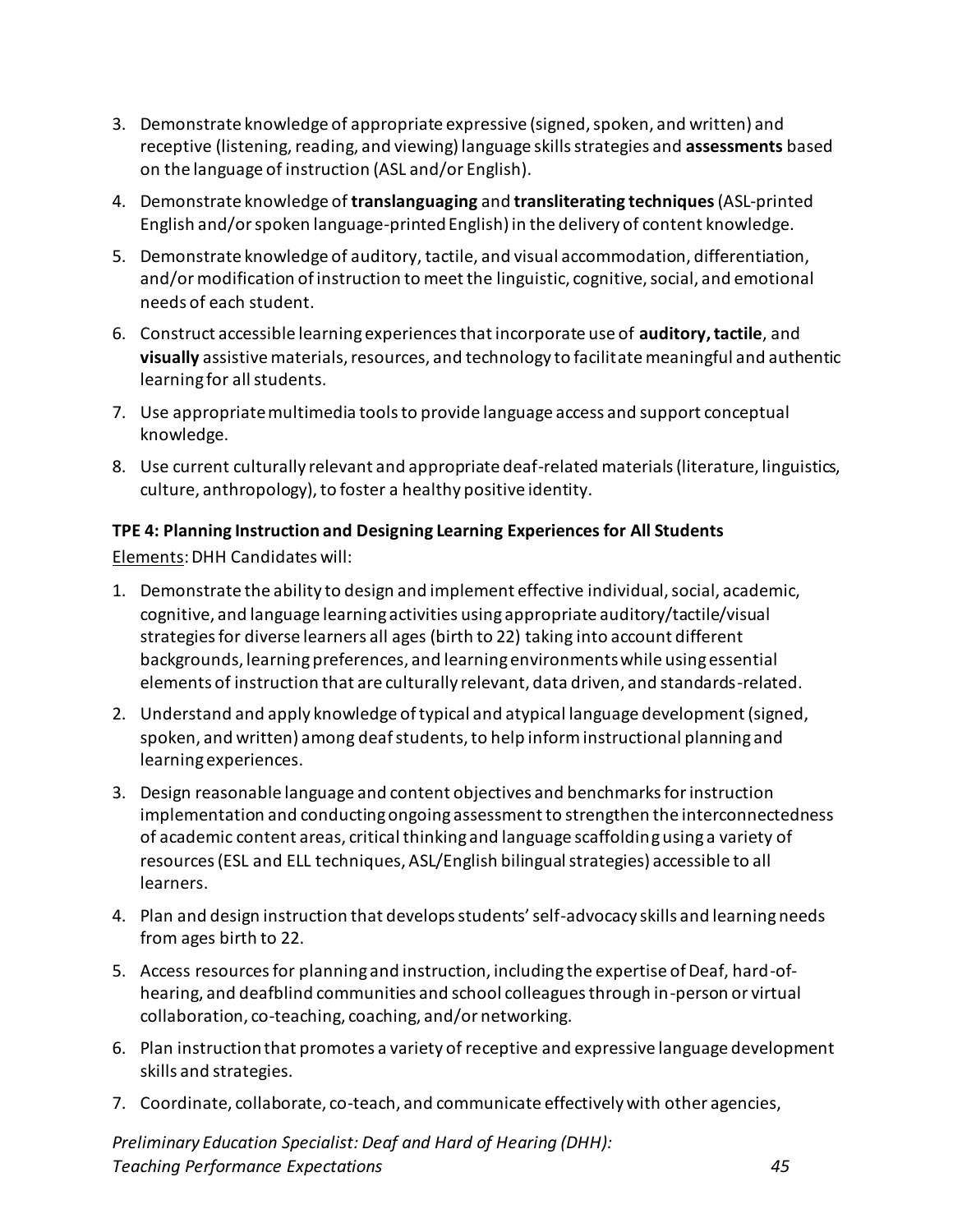educators, **service providers**, parents, students, and Deaf community agencies for instructional planning and planning for successful deaf student transitions.

#### <span id="page-50-0"></span>**TPE 5: Assessing Student Learning**

Elements: DHH Candidates will:

- 1. Apply knowledge of federal and state special education laws and regulations, assessment terminology, legal provisions, and ethical principles in selecting, adapting, administering, interpreting, and explaining **assessments** for placement and progress monitoring.
- 2. Gather relevant information through reading, interpreting and using informal and formal assessment data from IFSP, IEP, ITP, and 504 plans develop differentiated instruction, and to make appropriate accommodations or modifications.
- 3. Develop and administer linguistically and culturally appropriate **assessments**in the language understood by the students guide instruction and monitor progress.
- 4. Evaluate instructional practices, and record, monitor, and share evidence of academic, linguistic, and socioemotional progress to all **stakeholders**.
- 5. Assess and design measurable and appropriate language (sign, spoken, and written, as appropriate for each student) and content goals based on **assessments** of student growth to determine level of proficiency for each deaf student.
- 6. Evaluate and design, with the interdisciplinary team, a high school transition plan that includes language and communication skills to enhance self-advocacy, access, and independence.

#### <span id="page-50-1"></span>**TPE 6: Developing as a Professional Educator**

Elements: DHH Candidates will:

- 1. Demonstrate knowledge of the history of deaf education including trends, philosophies, and legal foundations, and the ways in which these issues continue to positively and negatively influence policy and practice today.
- 2. Demonstrate the ability to present unbiased information to families on the differences in **perspectives on deafness**, the range of educational opportunities available for deaf children, and support families in their decision-making process by providing information on the linguistic, cognitive, social, and emotional needs of deaf children, federal and state special education regulations, and connections with parent support groups, community agencies, and deaf role models.
- 3. Demonstrate the ability to work collaboratively with families, support providers, general education professionals, community agencies and the Deaf community, recognizing and respecting their roles and responsibilities in meeting the needs of students.
- 4. Demonstrate the ability to manage, monitor, and maintain **assistive auditory technologies**, to apply information from audiograms to develop listening expectations, maximize use of residual hearing, and develop auditory processing and comprehension skills, as well as selfadvocacy skills in both social and academic contexts.

*Preliminary Education Specialist: Deaf and Hard of Hearing (DHH): Teaching Performance Expectations 46*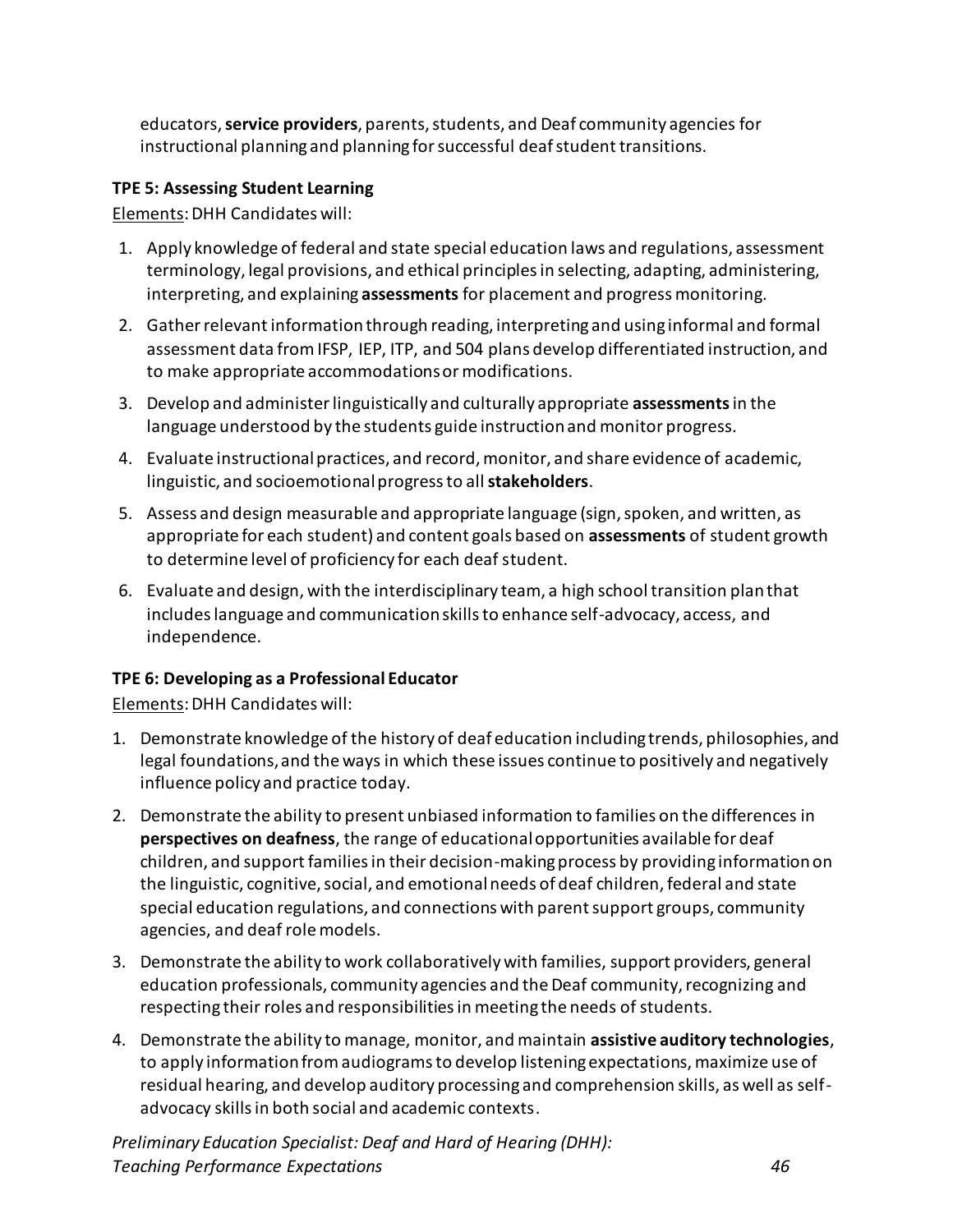- 5. Demonstrate knowledge of universal design for learning, and common accommodations and modifications to meet the linguistic, cognitive, social, and emotional needs of deaf students.
- 6. Demonstrate knowledge of second language development and the distinction between language disorders, disabilities, and language differences.
- 7. Demonstrate knowledge of deafblind as a unique disability requiring specialized assessment and teaching strategies, as a well as a team approach in collaboration with other **service providers** and community agencies to design assessment and instruction.
- 8. Demonstrate knowledge of current research in evidence-based teaching practices, technologies, policies, and trends in deaf education.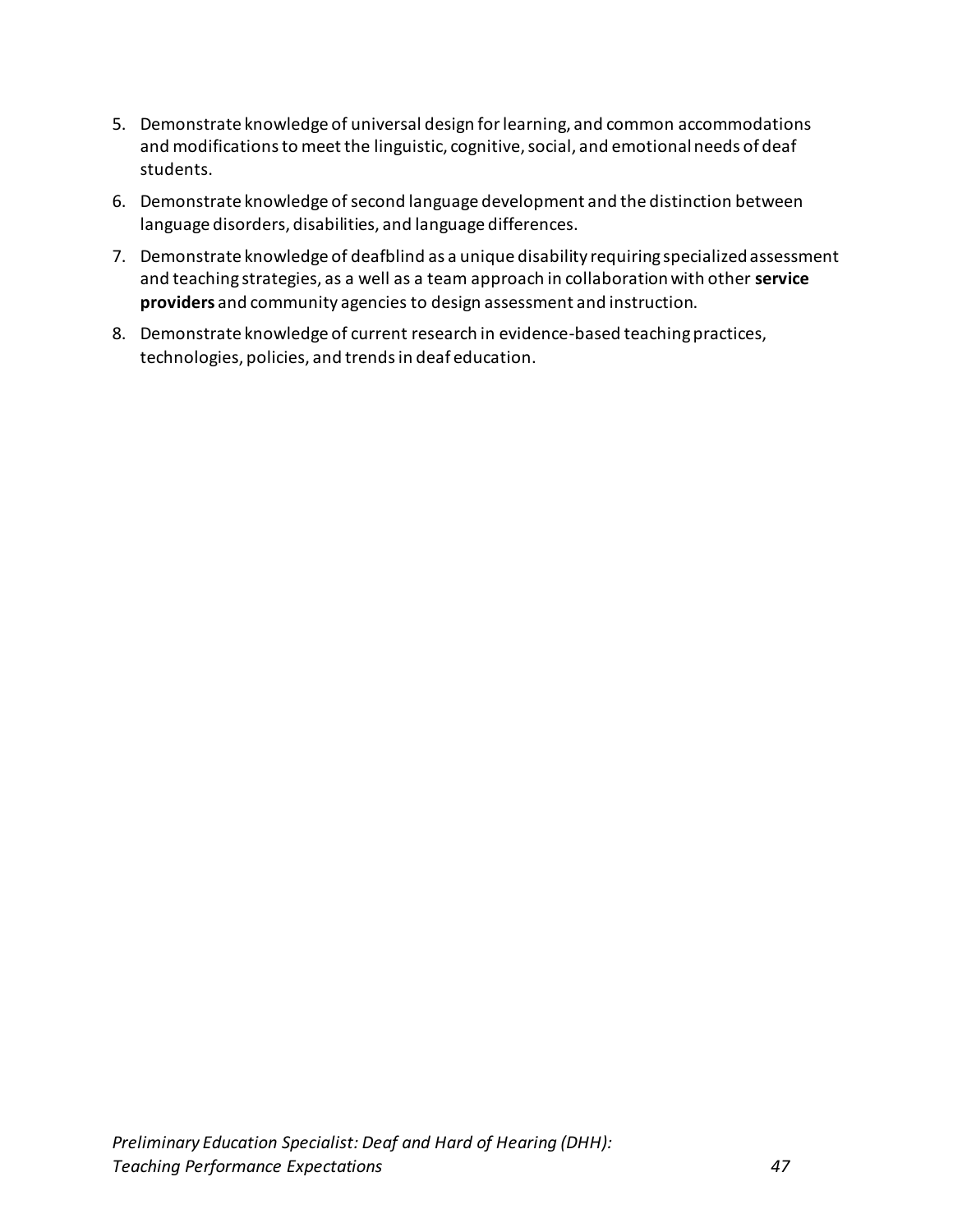### **DHH TPEs Glossary Terms (***from bolded terms in TPEs***)**

- <span id="page-52-0"></span>1. **Assessments:** Includes functional behavior assessment, informal, formal, formative, summative, diagnostic, progress-monitoring, and evidence-based performance used for the purpose of screening, referral, placement, progress monitoring, etc.
- 2. **Assistive technology**: Assistive technology is used to refer to a broad category of technologies that assist individuals in accessing their environment for communication and/or learning. These include technologies that enhance auditory, visual, or tactile information. **Assistive auditory technologies**include hearing aids, BAHAs (Bone Anchored Hearing Aids), cochlear implants, auditory brainstem implants, hearing or induction loops, wireless Bluetooth/FM/infrared systems, and personal amplifiers. Other assistive technologies may include alerting devices, such as visual alarms, vibrators, and flashing lights, computer or electronic assistive devices, computer software and hardware, such as voice recognition programs, speech generating devices, screen readers, and screen enlargement applications, closed captioning, video communication systems (e.g. FM systems, RMT). Assistive technology also includes augmentative and alternative communication devices; see Augmentative and Alternative Communication (Clerc Center, 2014).
- 3. **Auditory**: Auditory pertains to the sense of hearing, or to the organs of hearing, specifically what is perceived through or resulting from the sense of hearing, as well as any auditory input, such as speech, music, or environmental sounds used to enhance communication or illustrate a concept being taught.
- 4. **Augmentative and Alternative Communication (AAC):** Communication methods that supplement or replace speech or writing, often using a tool, such as a communication board with visual/graphic symbols, or computer programs that use synthesized/digitized speech to communicate for the user (National Joint Committee/ASHA, 2018).
- 5. **Deaf**: The term *deaf* is used in an all-inclusive manner, to include students who may identify as Deaf, deaf, deafblind, deaf disabled, hard of hearing, late-deafened and hearing impaired (NAD, 2018). We have chosen to use one term, *deaf*, with the goal of recognizing experiences that are shared by all members of this diverse population while also honoring all of their differences.
- 6. **Heritage language**: The term heritage language has been variously defined as 1) a [minority](https://en.wikipedia.org/wiki/Minority_language)  [language](https://en.wikipedia.org/wiki/Minority_language) learned by its speakers at home as children, but never fully developed, because speakers grow up with a [dominant language,](https://en.wikipedia.org/wiki/Dominant_language) in which they become more competent, 2) a continuum that ranges from fluent speakers to barely speaking individuals of th[e](https://en.wikipedia.org/wiki/Home_language) [home](https://en.wikipedia.org/wiki/Home_language)  [language](https://en.wikipedia.org/wiki/Home_language) (Polinsky & Kagan, 2007), 3) the language of a person's family or community, which the person does not speak or understand but with which he/she culturally identifies (Ochs & Schieffelin, 2017). Heritage language learners (HLLs) more recently have been defined as "individuals with familial or ancestral ties to a language other than English who exert their agency in determining if they are HLLs of that language" (Hornberger & Wang, 2017).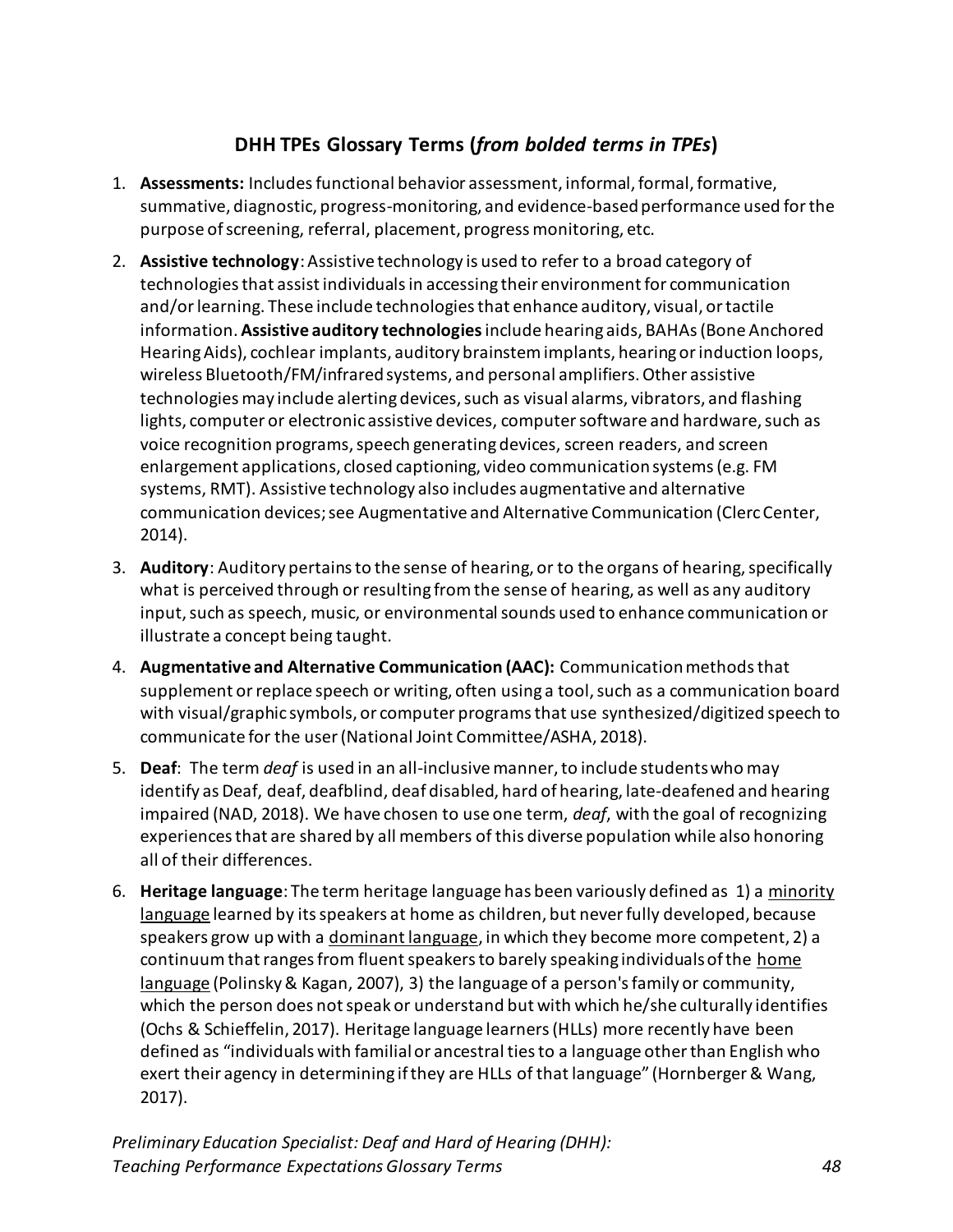- 7. **Intersectionality:** The interconnected nature of social categorizations such as race, class, and gender as they apply to a given individual or group, regarded as creating overlapping and interdependent systems of discrimination or disadvantage, e.g., *Deaf+woman+Latina*.
- 8. **Language equity**: Language equity includes the concept of power dynamics between dominant and marginalized groups, which is often based on groups marginalized due to their language, if it doesn't match the language of the dominant group (Komesaroff, 2013). Language equity is the quality of being fair and impartial regarding students' language differences with the focus of all instruction leading to comprehension (Cervantes-Soon, et al 2017).
- 9. **Language planning**: is a strategy that specifies how each language will be taught in a dual language program
- 10. **Mental health needs**: childhood trauma, post-traumatic stress disorder, socioemotional disorder, conduct disorder, disruptive behavior, oppositional defiant disorder, separation anxiety, generalized anxiety, depression, attention deficit hyperactivity disorder and autism spectrum, or other generalized mental health needs that may impact a student's academic success or failure.
- 11. **Medical**: Medical pertains to any needs that are overseen by medical professionals (physicians, nurses, psychiatrists, etc.), e.g., tracheotomies and Passy Valves, seizure disorders, cerebral palsy, etc.
- 12. **Perspectives on deafness:** Perspectives on deafness include a continuum of cultural identities. Cultural identity includes the traditions, customs, language, and worldview of the culture. Cultural identity for deaf children is quite divers, and may include Deaf culture, where ASL or another form of sign language (e.g., Mexican Sign Language) is the community language, or cultural identity may include the culture of the hearing family, which usually includes one or more spoken languages (English, Spanish, Mandarin, etc.). Cultural identity may include a range between these two options.
- 13. **Research-based bilingual education methodology:** Research-based bilingual education methods may be implemented in a variety of structures, which may include: 1) bilingualbicultural, where sign languag[e](https://en.wikipedia.org/wiki/Sign_language) is learned as the native, or first, language, which then serves as a foundation to access written language (Marschark, Tang, & Knoors, 2014); or 2) bilingual, where two or more spoken languages are learned, either concurrently or sequentially, e.g., ASL and a spoken language, English and Spanish, etc.
- 14. **Service providers:** Service providers are professional personnel who may have roles for serving the student through the IFSP, IEP, or Transition Plan, usually as related services. They include speech language pathologists, audiologists, occupational therapists, physical therapists, medical and health professionals, psychologists, interpreters, parent counseling and training personnel, orientation, and mobility personnel, etc. (Parent Center Hub, 2017).
- 15. **Stakeholders**: anyone who is invested in the welfare and success of *deaf* students, including administrators, teachers, staff members, students, parents, families, community members, local business leaders, interpreters, elected officials such as school board members, city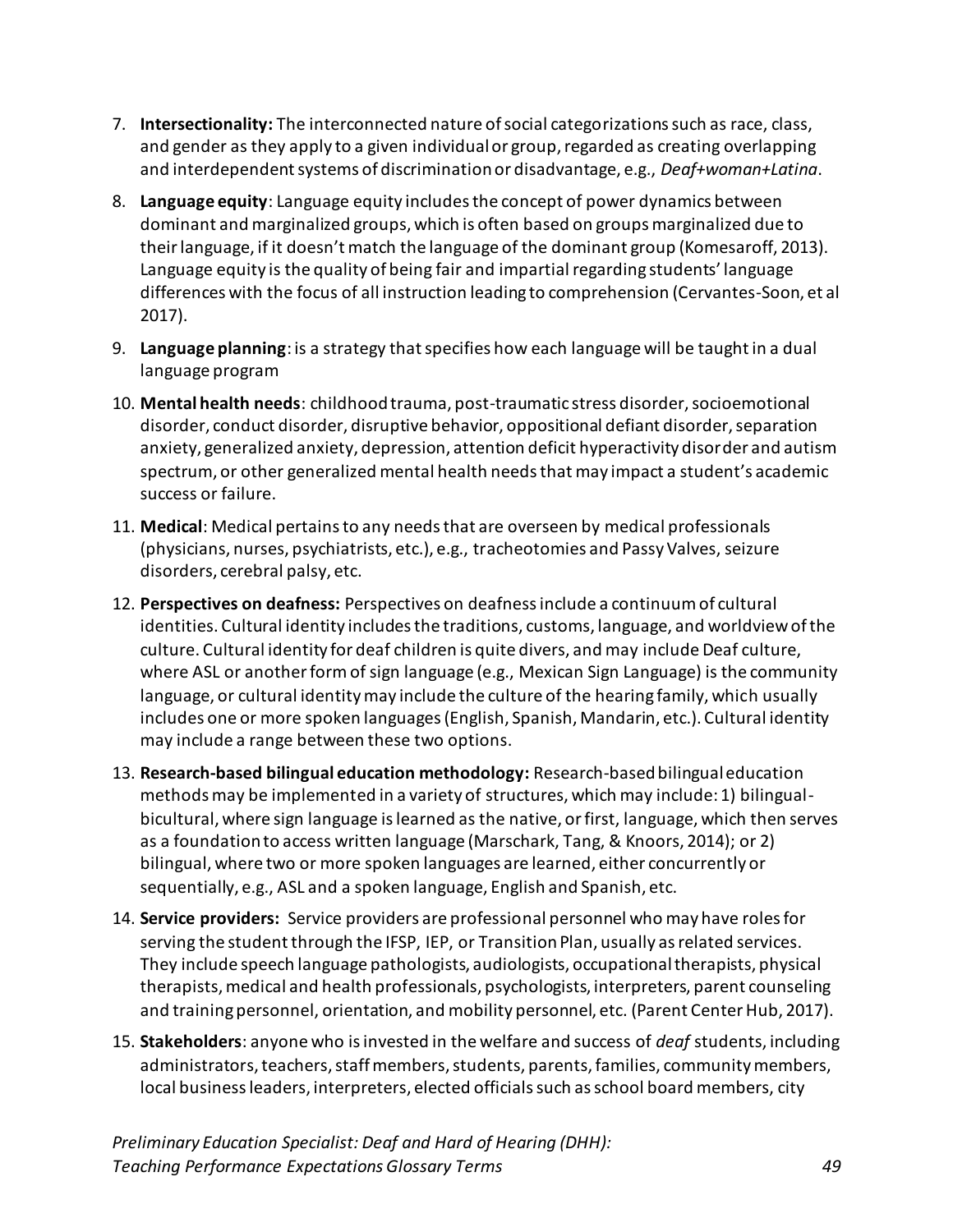councilors or state representatives. *Stakeholders* may also be collective entities, such as local businesses, organizations, advocacy groups, committees, media outlets, and cultural institutions.

- 16. **Tactile**: Tactile pertains to the sense of touch, or to the organs of touch, specifically what is perceived through or resulting from the sense of touch, and any tactile input, such as pressure, movement, temperature to enhance communication or illustrate a concept being taught.
- 17. **Translanguaging techniques**: the use of a variety of language strategies and practices that foster linguistic diversity within the classroom that values multiple languages by leveraging students' full language repertoire (not to be confused with code-switching), i.e., read thematically in multiple languages, process language in multiple languages, multilingual word walls, multilingual writing.
- 18. **Transliterating techniques**: code-switching; mapping from one system of language to another: i.e., reading an English text utilizing ASL signs or transliterating spoken language using Cued Speech.
- 19. **Visual**: Visual pertains to the sense of seeing, specifically what is perceived through the or resulting from the organs of vision, and any visual input, such as a symbol, picture, sign, video clip, or display used to enhance or accompany communication or illustrate or a concept being taught.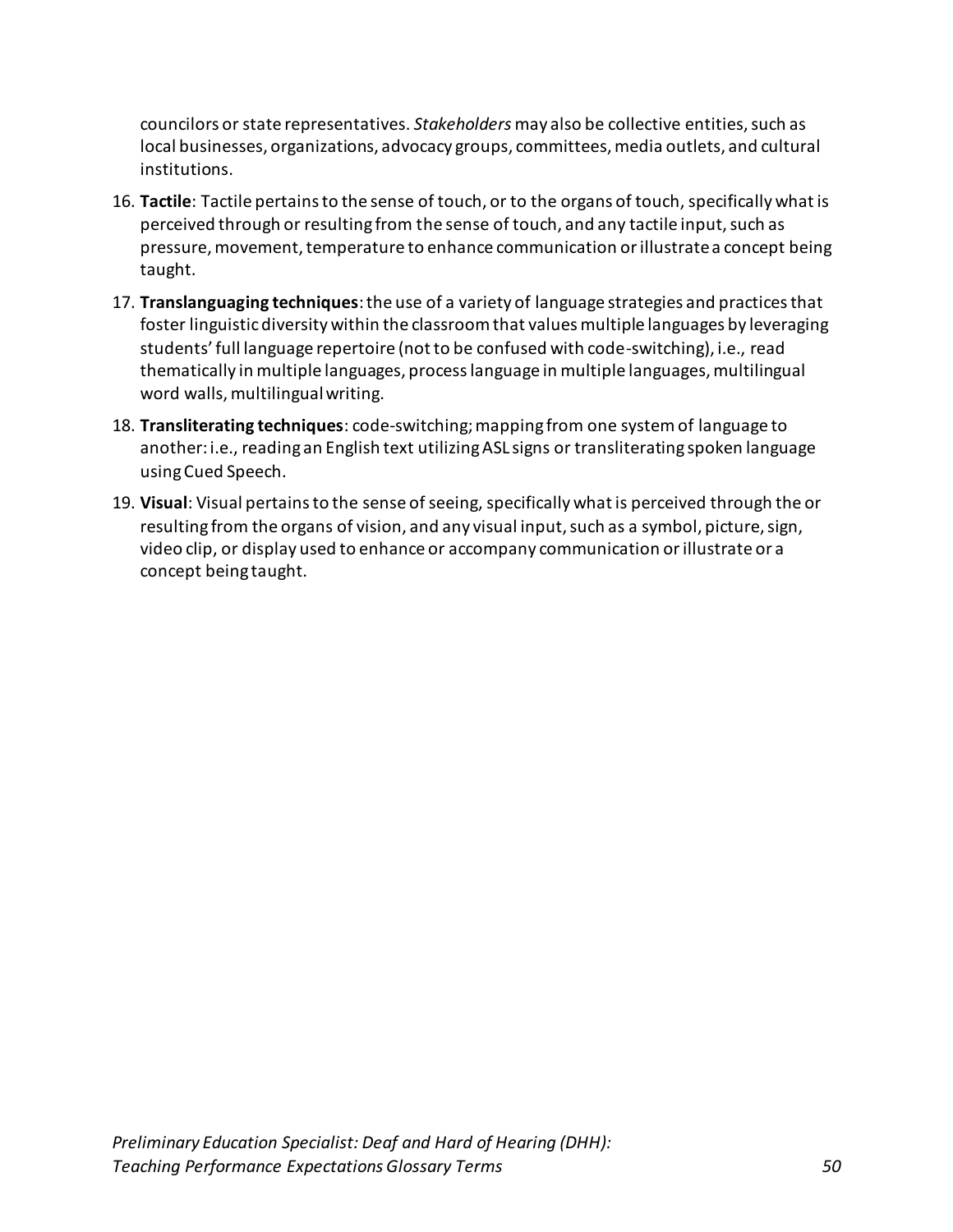#### **References**

<span id="page-55-0"></span>National Joint Committee (2018). Augmentative and alternative communication. National Joint Committee for the Communication Needs of Persons with Severe Disabilities. Accessed April 6, 2018 from <https://www.asha.org/njc/aac/>

Ochs E. & Schieffelin B. (2017). Language socialization: An historical overview. In Duff, P. & May, S. (eds), *Language Socialization. Encyclopedia of Language and Education (3rd ed.).* Springer, Cha[m https://doi.org/10.1007](https://doi.org/10.1007)

Parent Center Hub (2017). Related services. November 2017. Accessed April 8, 2018 from[:](http://www.parentcenterhub.org/iep-relatedservices/) <http://www.parentcenterhub.org/iep-relatedservices/>

Polinsky, M. & Kagan, O. (2007). Heritage languages: In the 'wild' and in the classroom. Language and Linguistics Compass. 1 (5): 368–395. *[doi](https://en.wikipedia.org/wiki/Digital_object_identifier)*:*[10.1111/j.1749-818x.2007.00022](https://doi.org/10.1111%2Fj.1749-818x.2007.00022.x)*

Hornberger, N.H. & Wang, S.C. (2017). Who are our heritage language learners? In Donna M. Brinton, D.M., Kagan, O., & Bauckus, S. (eds), *Heritage Language Education: A New Field Emerging*. New York: Routledge.

Marschark, M., Tang, G., & Knoors, H. (2014). *Bilingualism and Bilingual Deaf Education*. New York: Oxford University Press.

National Association of the Deaf (2018). Community and culture: Frequently asked questions. Accessed April 17, 2018 from[:](https://www.nad.org/resources/american-sign-language/community-and-culture-frequently-asked-questions/) [https://www.nad.org/resources/american-sign](https://www.nad.org/resources/american-sign-language/community-and-culture-frequently-asked-questions/)[language/community-and-culture-frequently-asked-questions/](https://www.nad.org/resources/american-sign-language/community-and-culture-frequently-asked-questions/)

Komesaroff, L.R. (2013). Disabling Pedagogy: Power, Politics, and Deaf Education*. Washington, DC: Gallaudet University Press.*

Cervantes-Soon, C.G., Dorner, L., Palmer, D., Heiman, D., Schwerdtfeger, R., and Choi, J. (2017). *Review of Research in Education*, Vol 41(1): 403-427. DOI[:](https://doi.org/10.3102%2F0091732X17690120) [https://doi.org/10.3102/0091732X17690120](https://doi.org/10.3102%2F0091732X17690120)

Clerc Center (2014). Assistive technologies for individuals who are Deaf or hard of hearing. Accessed April 17, 2018 at[: r](http://www3.gallaudet.edu/clerc-center/info-to-go/assistive-technology/assistive-technologies.html)menhttp://www3.gallaudet.edu/clerc-center/info-to-go/assistivetechnology/assistive-technologies.html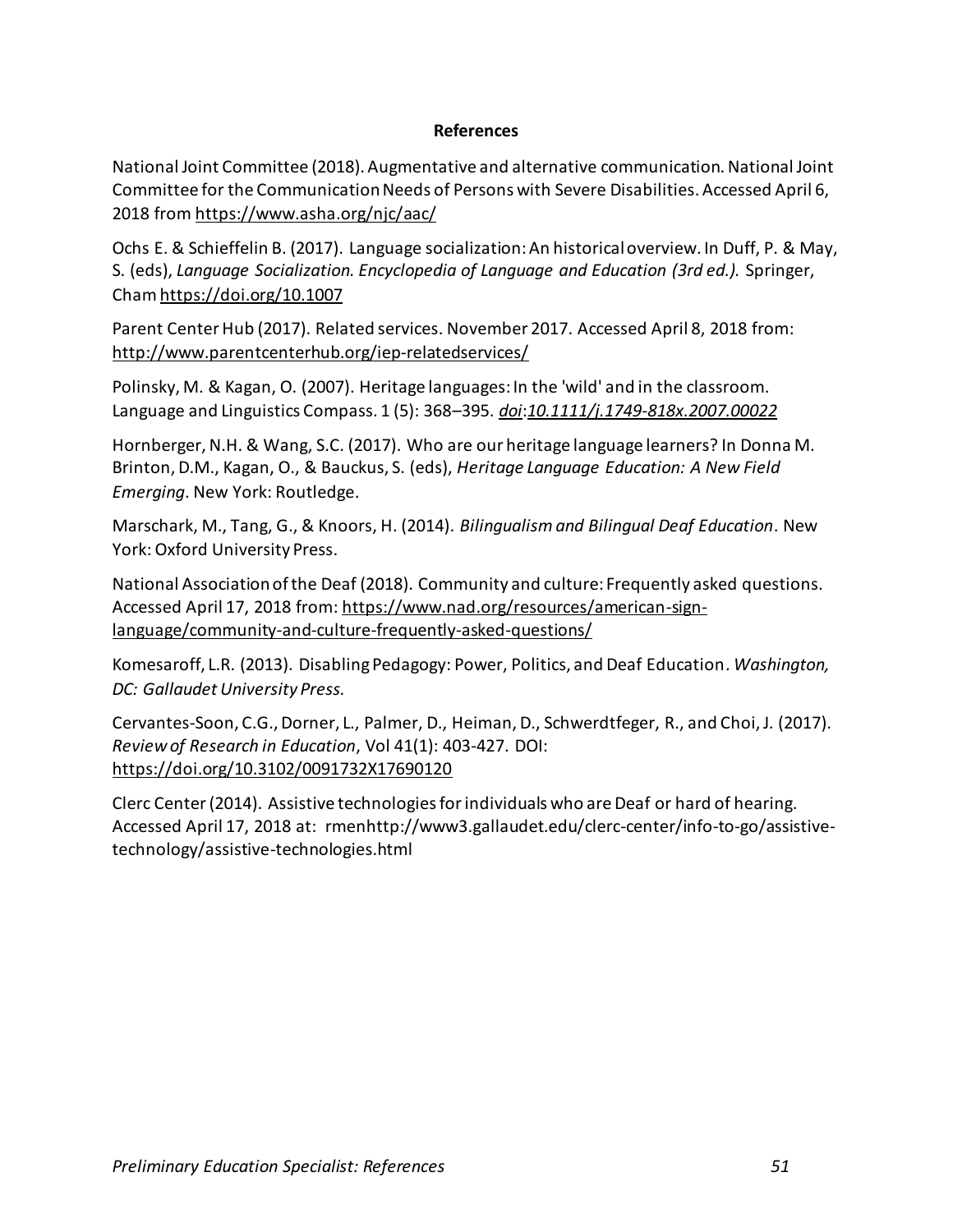# **Education Specialist Visual Impairments**

<span id="page-56-0"></span>Teachers of the visually impaired (TVI) are special education teachers who, with their Education Specialist credential, are authorized to assess and teach students birth through age 22 with visual impairments. These teachers provide service and access to general education, and assessment and direct instruction in the expanded core curriculum (ECC). The ECC refers to nine areas of development that are impacted by a visual impairment and include compensatory skills (including Braille proficiency), orientation and mobility, social skills, independent living skills, recreation and leisure, career education, use of assistive technology, sensory efficiency skills, and self-determination. These areas of development are typically learned by students without visual impairments through interactions with their environment, but students who are visually impaired require specialized assessment and direct instruction in these areas due to the impact of a visual impairment on the natural course of learning and development.

### <span id="page-56-1"></span>**TPE 1: Engaging and Supporting Students in Learning**

- 1. Accurately read, interpret, and summarize eye reports and serve as liaison to families and other members of the educational team to individualize services.
- 2. Select and develop assessment and teaching strategies for core and expanded core curriculum areas including accommodations and modifications that address age (birth-22 years old), visual impairment, family values and priorities, visual prognosis, and other individual characteristics across settings and tasks, including addressing learner needs for individuals with a wide range of abilities and functional vision (including ocular and cerebral visual impairments), and individuals with co-occurring disabilities (including autism and deaf blindness).
- 3. Use alternate visual and nonvisual strategies to promote attachment, early communication, and independence to address the effects of visual impairment and unique learning and developmental differences on families and the reciprocal impact on individuals' self-esteem.
- 4. Select, adapt, and use nonvisual/alternate instructional strategies to address student needs for individuals from birth-22 years old who have a wide range of abilities and functional vision (including ocular and cerebral visual impairments), possibility of co-occurring disabilities (including individuals with autism and/or Deaf-blindness), and other individual characteristics.
- 5. Demonstrate knowledge of students' language development across disabilities and the life span, including typical and atypical language development, communication skills, social pragmatics, the hierarchy of brain based learning skills (e.g. executive functioning) and vocabulary/semantic development as they relate to the acquisition of academic knowledge and skills.
- 6. Instruct and supervise para-educators, families, and other members of the educational team in non-visual strategies that optimize use of all senses, development, and learning,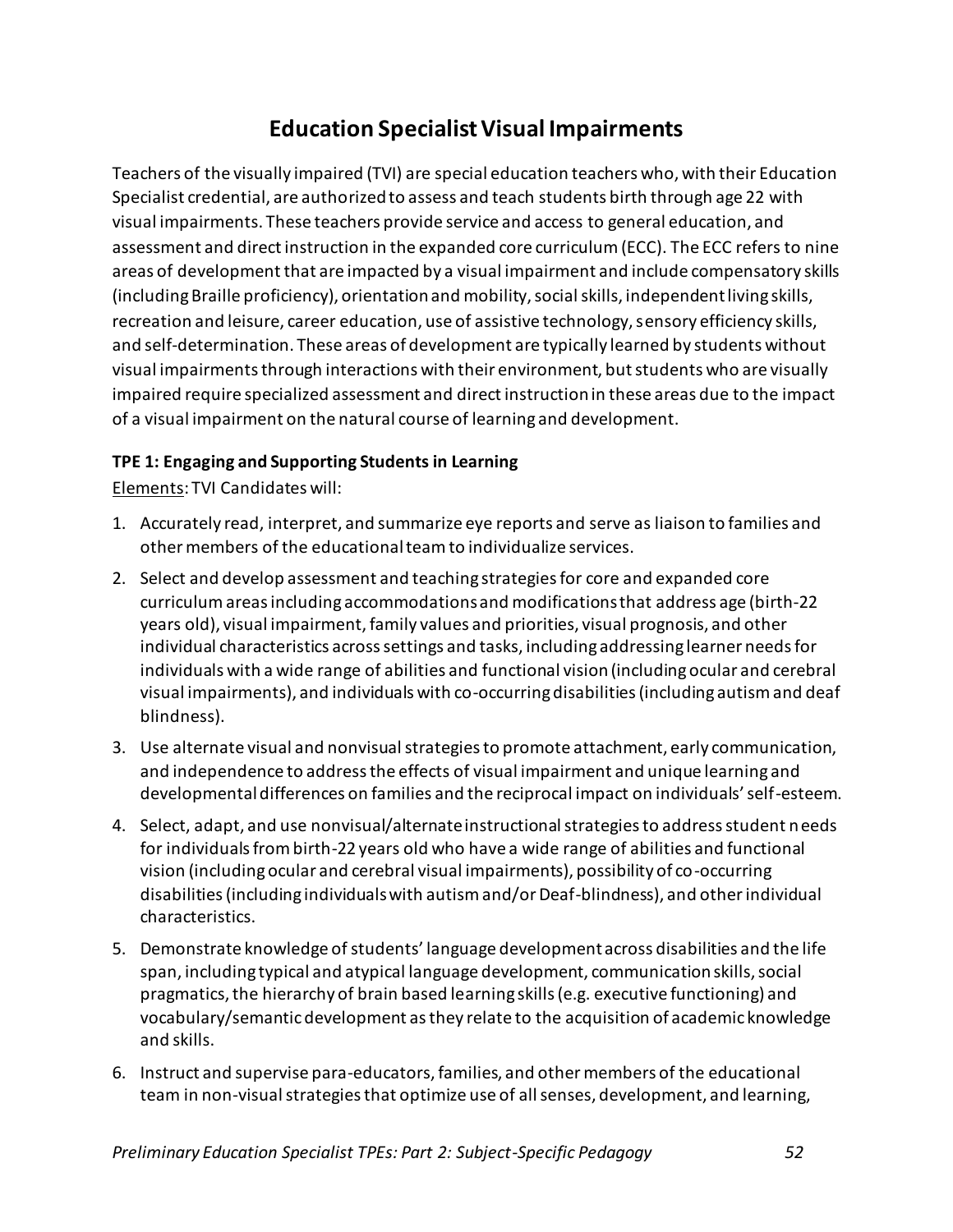while also promoting independence and autonomy.

- 7. Collaborate with assistive technology specialists, assistive technology vendors, instructional technology specialists, and other professionals to support the inclusion of the most appropriate, customized tools into the educational programming and accessibility needs of individuals with a wide range of abilities and functional vision (including ocular and cerebral visual impairments) including learners with co-occurring disabilities (including autism and deaf blindness).
- 8. Assess and instruct students to use mainstream and assistive technology devices to engage and support student learning in general and expanded core curriculum.
- 9. Adapt mainstream technology software/hardware including adjusting visual and auditory output based on individual characteristics.
- 10. Counsel families and other members of the educational team about psychosocial and cultural implications of visual impairment as related to congenital and acquired visual impairment.

# <span id="page-57-0"></span>**TPE 2: Creating and Maintaining Effective Environments for Student Learning**

- 1. Identify and implement environmental accommodations and modifications to facilitate optimal sensory use and multisensory access to, and active participation in, individual and group activities in general and expanded core curriculum environments, including addressing learner needs for individuals with a wide range of abilities and functional vision (including ocular and cerebral visual impairments) and co-occurring disabilities (including autism and Deaf-Blindness).
- 2. Collaborate with team members including other vision specialists, resource and alternate media specialists, and technology personnel to design and implement environments that promote optimal sensory use, foundational orientation and mobility skills, independence, social engagement, and efficient storage of specialized materials.
- 3. Identify unique issues specific to visual impairment for accessing digital multimedia and virtual built environments such as software programs, websites, and virtual classrooms.
- 4. Use ergonomics and appropriate technology settings aligned with students' preferred learning media, such as illumination and size control, color and contrast (visual) settings, speech output (auditory) settings, braille input/output and other tactual displays, mouse less computing (tactile) settings, and low tech strategies to support ubiquitous computing to promote access to the general and expanded core curriculum.
- 5. Facilitate incidental learning experiences to address nonvisual access across physical and virtual environments for a full range of learners, including addressing learner needs for individuals with a wide range of abilities and functional vision (including ocular and cerebral visual impairments) and co-occurring disabilities (including autism and Deaf-Blindness).
- 6. Evaluate social interaction skills and design behavior management strategies appropriate for learners with visual impairments to maximize positive social engagement/interaction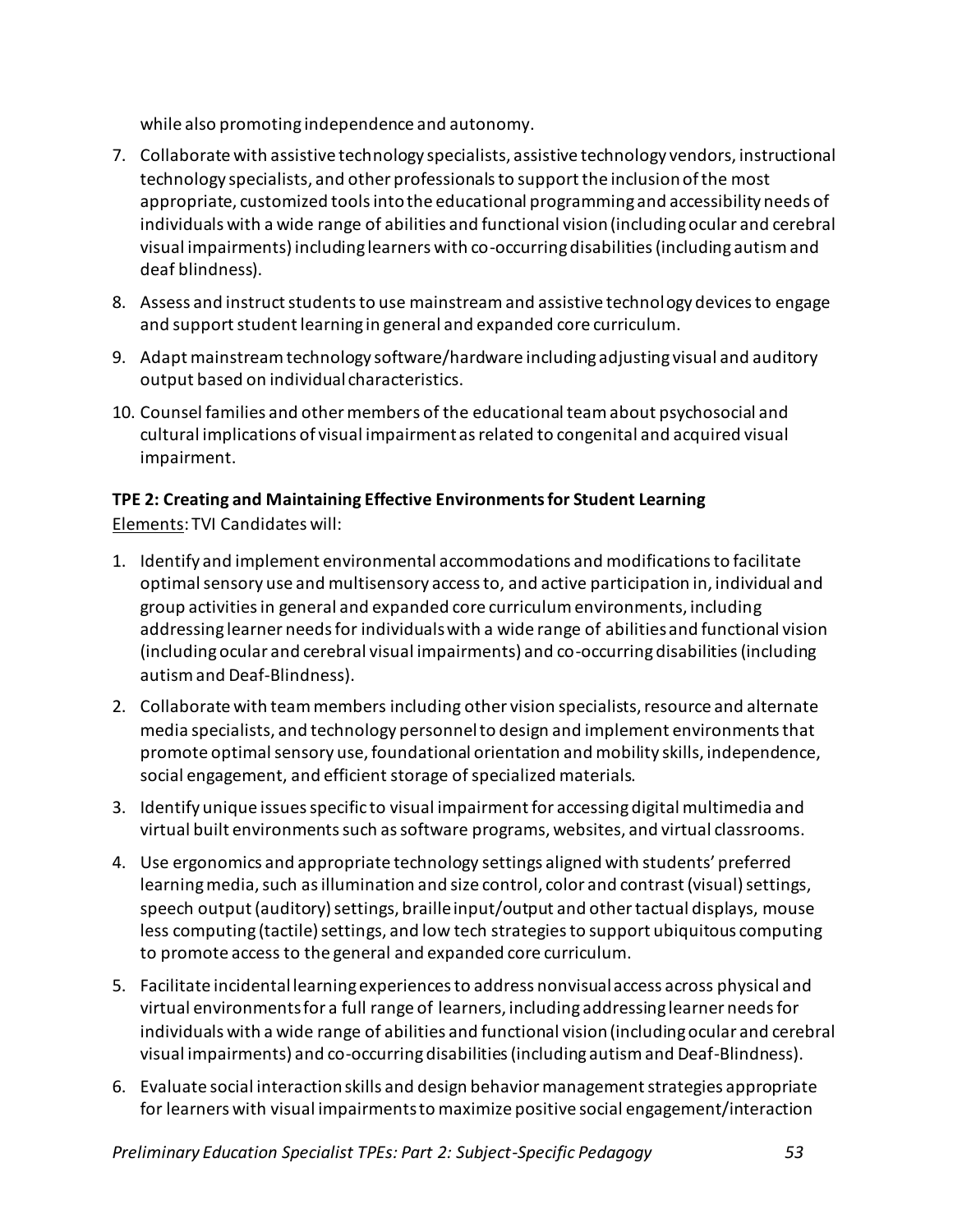across all environments.

- 7. Teach and support students with visual impairments' skills in using human guide, spatial orientation and self-familiarization within school environments, protective techniques for safe travel across classroom and school campus environments.
- 8. Teach students with visual impairment to develop orientation skills using physical and virtual environmental features, identify and advocate for optimal physical and virtual environmental accommodations and modifications, and to request and refuse assistance as needed.
- 9. Teach students with visual impairment nonvisual and alternate strategies for promoting digital citizenship and secure online practices.
- 10. Communicate with technology, web, and curriculum developers and IT staff on accessibility needs of learners with visual impairments.
- 11. Collaborate with vision care facilities/professionals, such as low vision specialists, to identify accommodations and modifications to optimize use of vision and other senses to facilitate access to the general and expanded core curriculum, including addressing learner needs for individuals with a wide range of abilities and functional vision (including ocular and cerebral visual impairments) and co-occurring disabilities (including autism and Deaf-Blindness).
- 12. Structure and supervise the activities of para-educators who support students with visual impairments.

#### <span id="page-58-0"></span>**TPE 3: Understanding and Organizing Subject Matter for Student Learning**

- 1. Demonstrate proficiency in reading, writing, proofreading, and interlining alphabetic and fully contracted Unified English Braille.
- 2. Demonstrate proficiency in reading, writing, proofreading, and interlining braille for mathematics and scientific notation and basic proficiency in using the abacus.
- 3. Demonstrate basic proficiency in reading, writing, proofreading, and interlining music, foreign language, and computer braille code.
- 4. Produce braille with a manual braille writer, slate and stylus, computer (including use of braille translation software), and electronic braille production methods.
- 5. Identify specialized resources unique to visual impairment to address the specific communication needs of students with varied communication abilities, reading levels, science, technology, engineering, art, math (STEAM) abilities, and language proficiency
- 6. Develop, collaboratively implement, and continuously monitor communication goals, objectives, and systems for students with visual impairments with a wide range of abilities and functional vision (including ocular and cerebral visual impairments) and co-occurring disabilities, including autism and Deaf-Blindness.
- 7. Collaborate with team members such as speech/language pathologists, occupational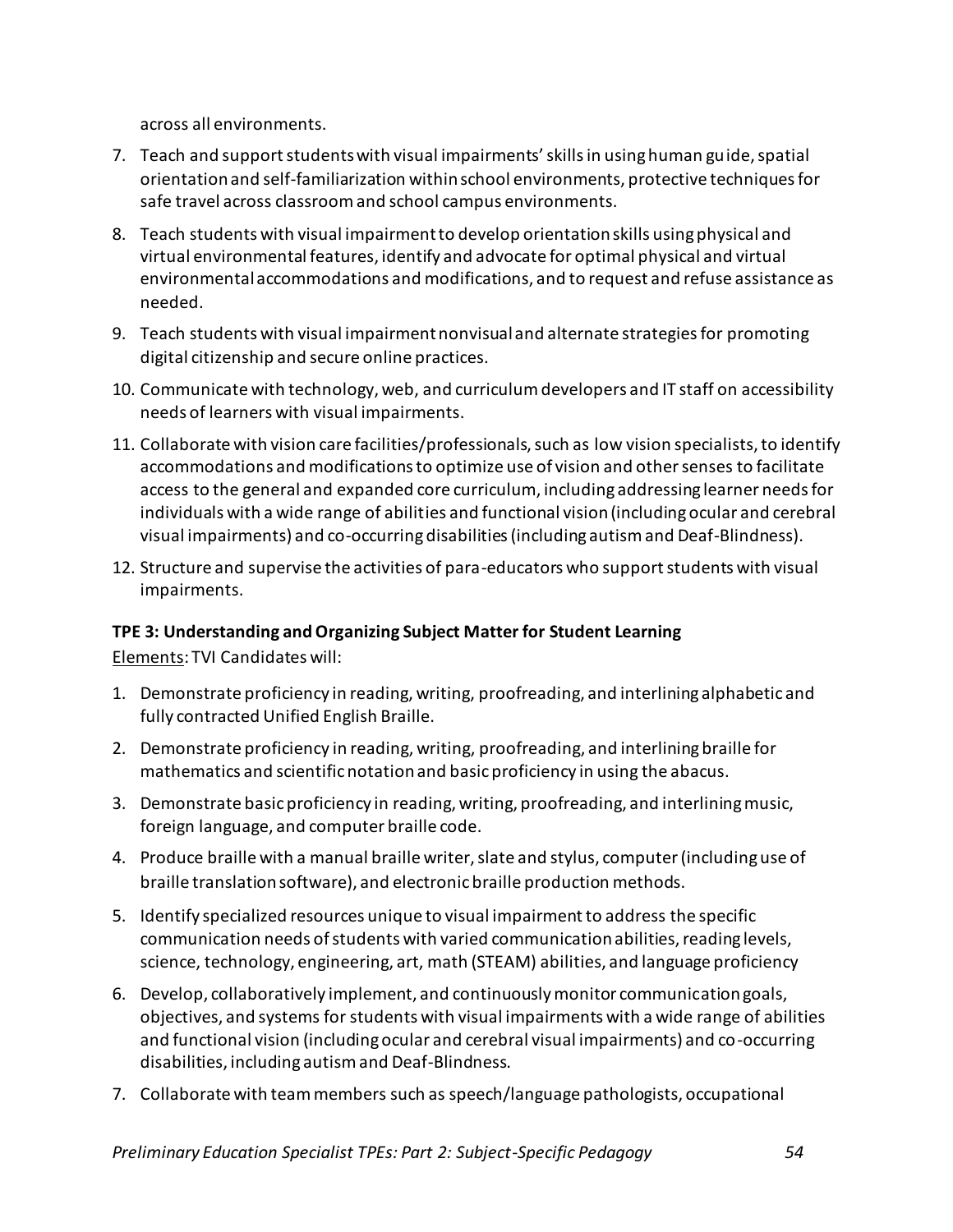therapists, and classroom staff to modify the presentation of augmentative/alternative communication devices such as switches, tangible symbols, and visual displays for nonvisual or low vision access.

- 8. Design, obtain, and organize specialized materials, resources, assistive technology, and curricular programs to optimize sensory efficiency and to implement instructional and individualized education program goals and objectives.
- 9. Identify the individual needs of the full range of learners and adapt materials and curricula as appropriate to provide access to the general education and Expanded Core Curriculum (ECC).
- 10. Develop, implement, and continuously monitor learning objectives and goals for optimizing sensory use, developing concepts, and accessing the general and ECC across settings.
- 11. Identify general education and visual impairment specific curricula for instruction of literacy, STEAM, other academic areas, and the ECC.
- 12. Implement consistent, structured, explicit, and differentiated reading instruction for individuals who are learning to read in braille.
- 13. Collaborate with the educational team to promote literacy and STEAM development.

## <span id="page-59-0"></span>**TPE 4: Planning Instruction and Designing Learning Experiences for All Students**

- 1. Develop, coordinate, and implement appropriate programs for infants and young children with visual impairments with a wide range of abilities and functional vision (including ocular and cerebral visual impairments) and including those with co-occurring disabilities (including autism and Deaf-Blindness), and their families.
- 2. Obtain resources for braille codes currently in use.
- 3. Use digital resources, hardware, and software to produce and access materials in accessible media including the conversion of print materials into braille, tactile, and/or digital formats.
- 4. Use and teach device/software navigation features for efficient and equitable navigation of information.
- 5. Use visual, nonvisual, and adaptive methods to teach technologies to students with visual impairments to access information stored online.
- 6. Select and use visual, nonvisual, and adaptive methods to teach technologies to achieve individual goals and needs based on sensory skills, learning media, constraints of different types of content, individual keyboarding skills, ability to read and write, listening skills, and ability to access visual information.
- 7. Plan and implement explicit instruction in assistive technology that permits students to meet, and advocate for, their own access needs.
- 8. Teach students to install and maintain assistive technology, use troubleshooting techniques, and appropriately use connectivity.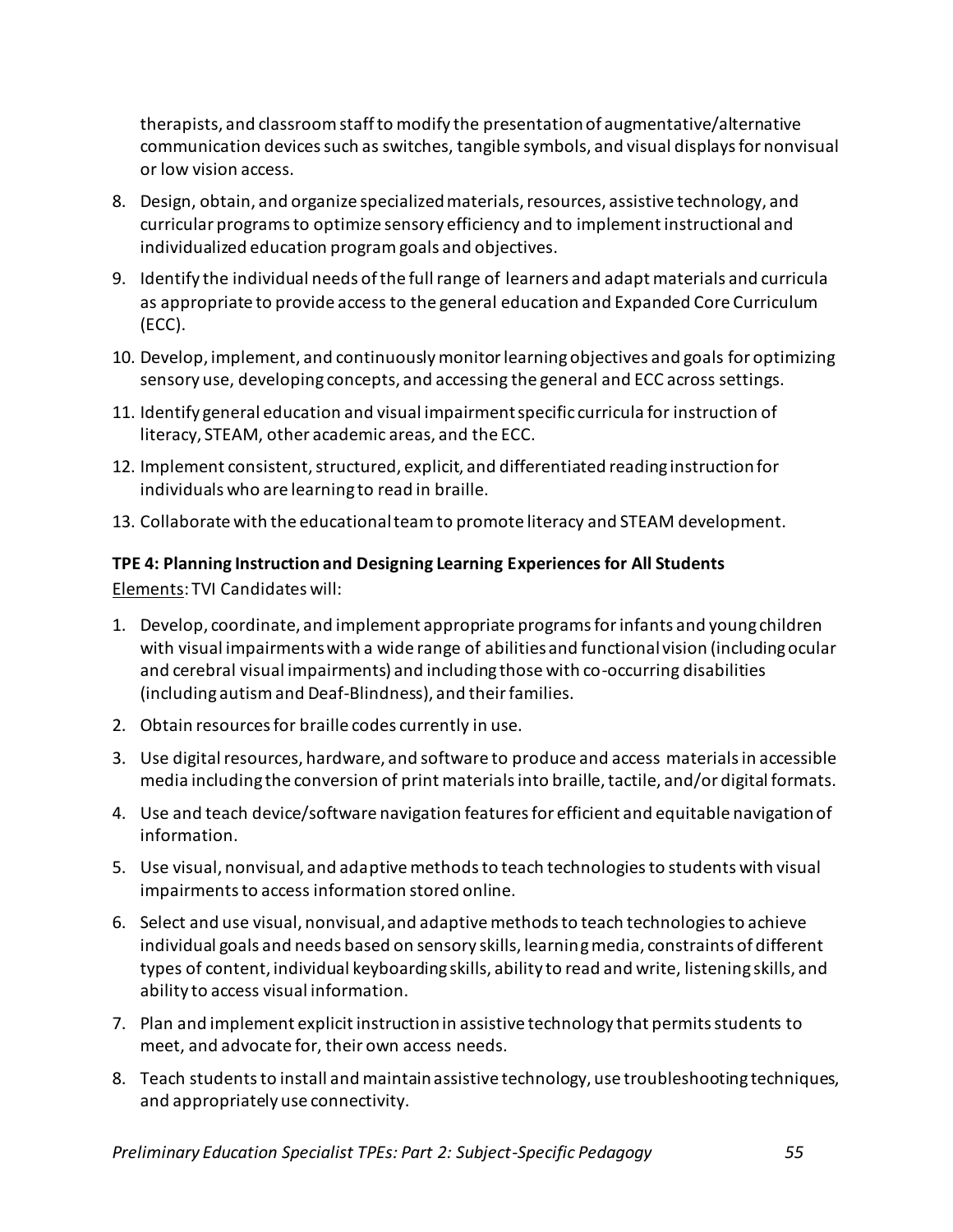- 9. Teach students to use visual, nonvisual, and/or adaptive methods to organize their own workspace, manage materials, and gain access to needed resources.
- 10. Create, adapt, and format documents, including text, images, graphics, and video to improve accessibility based on individual needs.
- 11. Use basic methods to adapt and format inaccessible media, text, images, graphics, and video to improve usability for students with visual impairments.
- 12. Provide systematic, explicit braille literacy instruction using balanced instructional approaches for teaching literacy skills to students, embossed materials, and digital technologies to meet individual needs.
- 13. Teach the use of the abacus, accessible calculator, tactile graphics, adapted equipment, and appropriate technology for science, technology, engineering, art, math (STEAM) instruction to meet individual needs.
- 14. Teach students to access, interpret, and create increasingly complex 3-dimensional, printed, and digital graphics in visual and/or tactile forms, including maps, charts, diagrams, objects, and tables, based on individual needs.
- 15. Teach students with low vision to use optical, electronic, and non-optical devices to optimize visual efficiency/independence and independently use dual learning media such as visual and auditory information, or auditory and tactile information.
- 16. Promote and reinforce sensorimotor and physical skills, including gross and fine motor, posture, balance, purposeful movement, and strength to meet individual needs unique to visual impairment.
- 17. Teach basic orientation including body image, and spatial, temporal, positional, directional, and physical and virtual environmental concepts based on individual needs to promote motor and spatial skills development, orientation and mobility in physical and virtual environments, for academic and social inclusion.
- 18. Reinforce skills taught by orientation and mobility specialists to support the use of mobility devices, including long cane, adaptive mobility devices, dog guides, electronic travel devices, and other technology for orientation and mobility.
- 19. Teach independent living skills using alternate strategies based on individual needs, including skills related to organization, personal hygiene, grooming, clothing care, dressing, time management, eating, cooking, cleaning, other household tasks, telephone use, and money management.
- 20. Teach social interaction skills based on individual needs, including skills related to appropriate body language and non-verbal communication, social communication and cooperation, effective conversation patterns, social etiquette, digital citizenship, development and monitoring of relationships and friendships, and knowledge of self, including human sexuality.
- 21. Teach skills usually acquired visually to develop and enhance participation in fitness/leisure/recreation activities, hobbies, and team and spectator sports to facilitate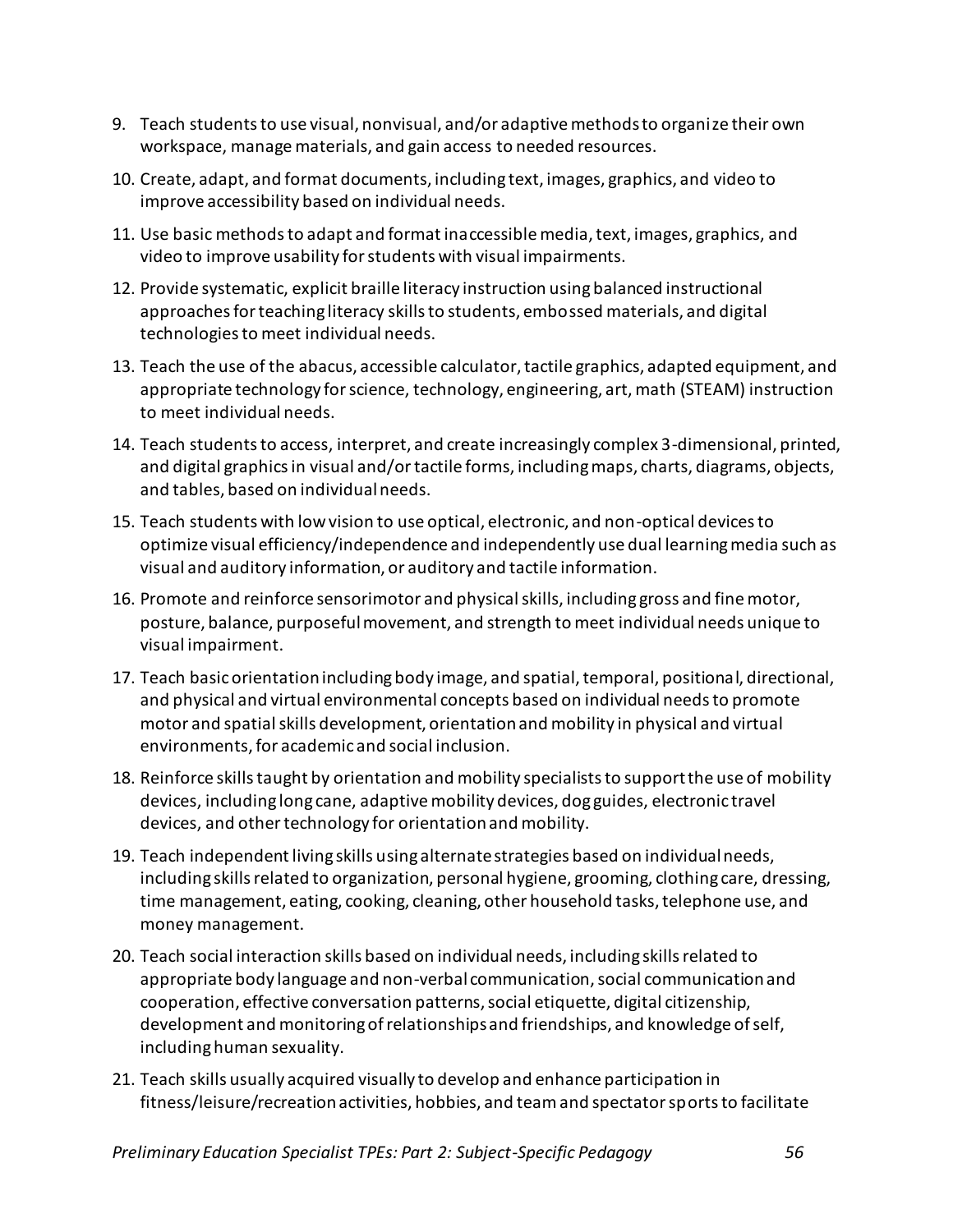inclusion across settings.

- 22. Teach career education skills usually acquired visually to facilitate transition of students with visual impairments based on individual needs, including facilitating positive work habits and skills, concepts related to work, exploration of vocational interests, opportunities to work, use of technology to complete tasks in the workplace, and for planning for postschool engagement across settings.
- 23. Teach self-determination skills usually acquired visually based on individual needs related to self-knowledge, self-advocacy and empowerment, assertiveness, informed decision making, problem solving, goal setting, and self-directed and self-regulated behavior to facilitate inclusion across settings.
- 24. Teach students to recognize and report behaviors that they may not perceive visually that may threaten their personal safety and well-being.
- 25. Teach students their legal rights and responsibilities related to being a citizen with a visual impairment.
- 26. Collaborate with families and orientation and mobility specialists to reinforce orientation and mobility skills and other Expanded Core Curriculum skills across settings.
- 27. Collaborate with families and other team members to plan and implement transitions across the life-span (birth-22 years old) that address needs unique to students with visual impairments with a wide range of abilities and functional vision (including ocular and cerebral visual impairments) and co-occurring disabilities, including autism and Deaf-Blindness.
- 28. Instruct para-educators, braille transcribers and/or alternate media, and related resource specialists on the production of accessible media including text, images, and video in collaboration with the educational team and families.

#### <span id="page-61-0"></span>**TPE 5: Assessing Student Learning**

- 1. Interpret medical reports and multiple sources of data, including background information and family history, to plan and implement nondiscriminatory assessments/evaluations to meet individualized needs unique to visual impairment with a wide range of abilities and functional vision (including ocular and cerebral visual impairments) and co-occurring disabilities, including autism and Deaf-Blindness.
- 2. Use multiple sources of valid information/data, including data from formal/informal assessments such as discrepancy analysis, interview data, checklists, to evaluate the effectiveness of intervention, instruction, specialized media, materials, equipment, and the physical environment for learners with visual impairments with a wide range of abilities and functional vision (including ocular and cerebral visual impairments) and co-occurring disabilities, including autism and Deaf-Blindness.
- 3. Use results from multiple, valid assessment/evaluation sources and medical reports to determine eligibility for vision specific services, with and without specific visual diagnoses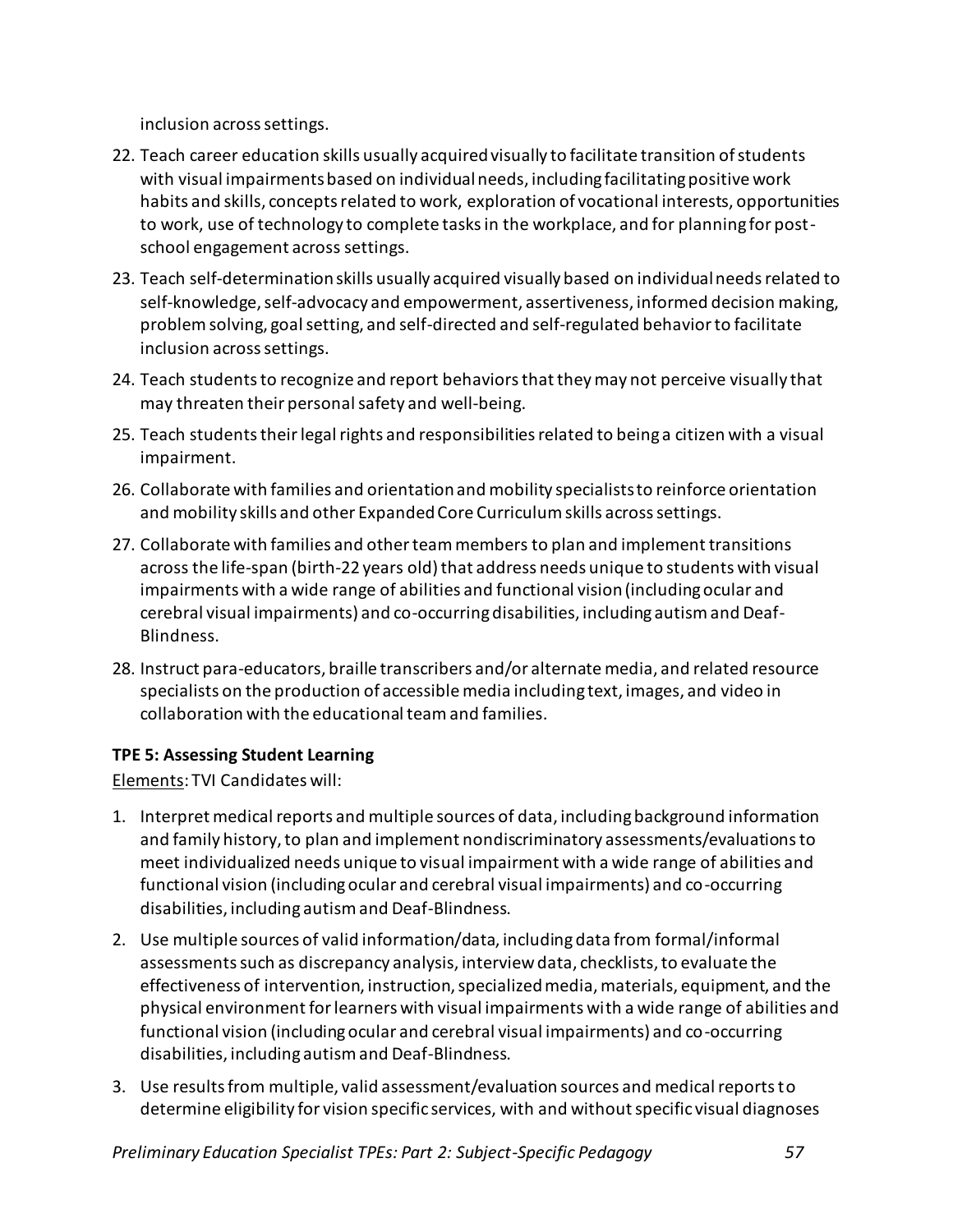- 4. Use valid and multiple methods in each assessment area to collect functional vision, learning media, assistive technology, and other assessment/evaluation data plus medical reports related to individual characteristics to select appropriate assessment/evaluation measures, procedures, and supports.
- 5. Use valid assessment data and knowledge of the potential impact of visual impairment on psychosocial functioning to identify when referral for psychosocial and psychoeducational assessment/evaluations are necessary.
- 6. Adapt assessments/evaluations when tests are not validated on individuals with visual impairments, such as provision of appropriate accommodations to ensure students can access evaluation materials and interpret results with caution.
- 7. Identify assessment/evaluation items and measures that are biased and make recommendations for learning media, low vision, and/or non-visual accommodations and modifications.
- 8. Collaborate with team members and families to plan and implement assessments/evaluations, including functional behavior assessments.
- 9. Interpret assessment/evaluation results on issues specific to visual impairment with a wide range of abilities and functional vision (including ocular and cerebral visual impairments) and co-occurring disabilities, including autism and Deaf-Blindness.
- 10. Conduct functional vision, learning media, assistive technology (AT), and other core and expanded core curriculum-related assessments/evaluations and relate to student needs in ECC matched to individual needs.
- 11. Assess cognitive, motor, social, and language concepts unique to individuals with visual impairments with a wide range of abilities and functional vision (including ocular and cerebral visual impairments) and co-occurring disabilities, including autism and Deaf-Blindness.
- 12. Use multiple sources of data, including functional vision, learning media, assistive technology assessment/evaluation data, clinical low vision evaluation data, and formal and informal literacy assessment/evaluation, to determine appropriate learning and literacy media (braille, print, or combination of both) and needed assistive technology, such as video magnification tools, recorded/digital books, and synthesized speech software settings, across a full range of learners.
- 13. Interpret assessment/evaluation results to determine individual needs to support acquisition of skills in both the general and expanded core curriculum and interpret how a visual impairment may impact behavior.
- 14. Identify and advocate for reasonable accommodations and modifications for standardized assessments/evaluations.
- 15. Communicate ocular and cerebral visual impairment needs specific to assessment/evaluation data accurately to the educational team, including families, in comprehensive assessment/evaluation reports that address limitations of standard scores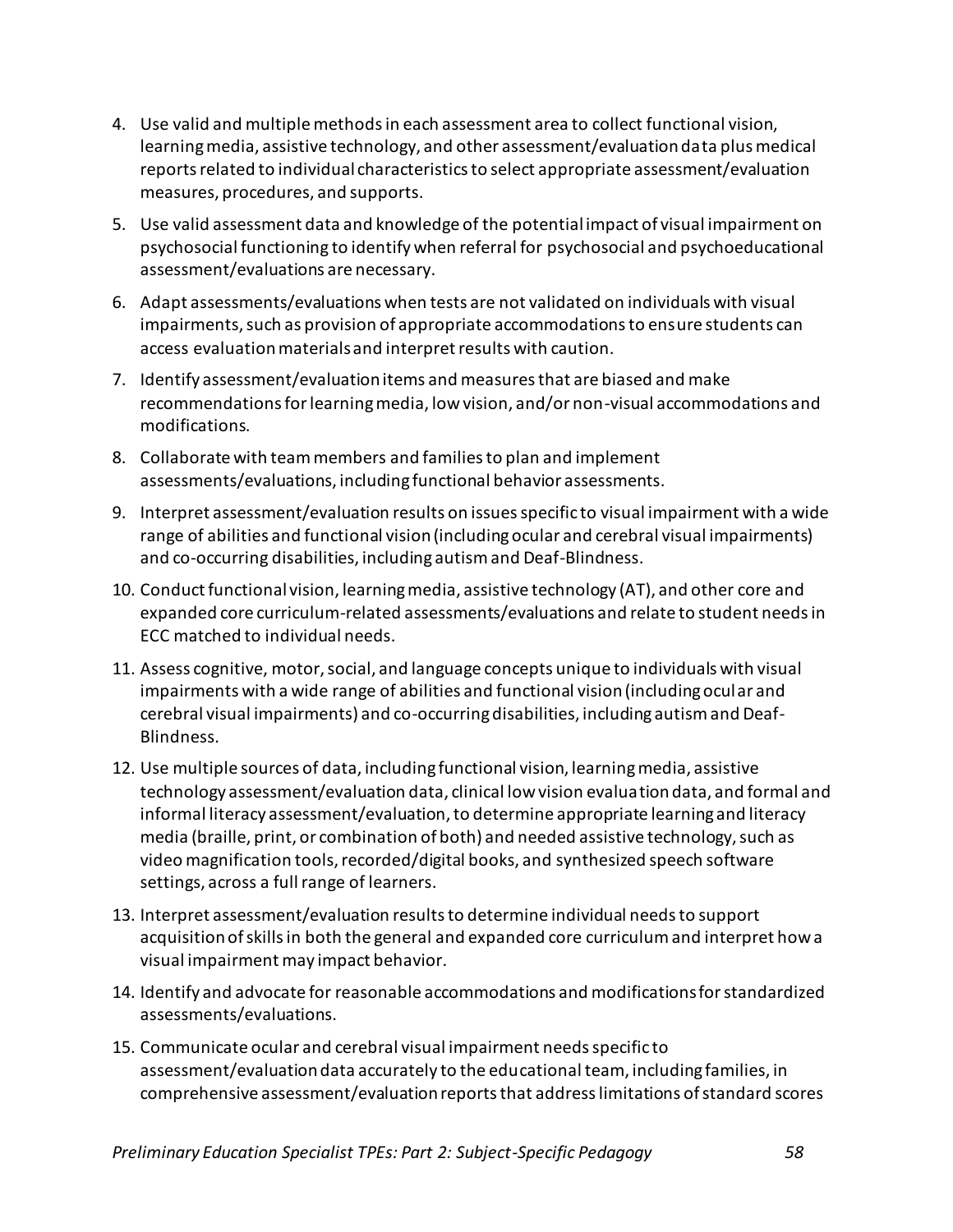and non-standard data.

- 16. Assess unique educational needs of individuals who are visually impaired who are English language learners and/or who are from culturally or linguistically diverse backgrounds.
- 17. Demonstrate knowledge of second language development and the distinction between language disorders, disabilities, and language differences.
- 18. Use results of clinical low vision evaluation, functional vision, learning media, and assistive technology assessments/evaluations to identify optimal assistive technology devices, software, text adaptations, and settings, such as font size, color and contrast, audio speed.
- 19. Collaborate with educational team, including families, on eligibility, placement, specialized services, implementation of appropriate behavior plans, assessment/evaluation planning and implementation, and service delivery issues unique to visual impairment with a wide range of abilities and functional vision (including ocular and cerebral visual impairments) and co-occurring disabilities, including autism and Deaf-Blindness.

#### <span id="page-63-0"></span>**TPE 6: Developing as a Professional Educator**

- 1. Develop and maintain professional learning and practice by actively participating in professional organizations and professional development activities within the field of visual impairments including a wide range of abilities and functional vision (including ocular and cerebral visual impairments) and co-occurring disabilities, including autism and Deaf-Blindness.
- 2. Articulate instructional and professional philosophies and ethical practices to address the specific needs of students with visual impairment across settings.
- 3. Articulate and advocate for individual needs regarding placement, service delivery models, type and amount of service, and key components of services unique to visual impairment across ages and settings.
- 4. Articulate an instructional philosophy that incorporates the expanded core curriculum to respond to the specific implications of visual impairment across settings.
- 5. Advocate for evidence-based educational policy related to visual impairment and low incidence disabilities.
- 6. Articulate a plan for continuous professional development to remain current on all areas of the expanded core curriculum, with particular attention to access technology, most prevalent causes of and medical treatments for severe visual impairment and co-occurring disabilities, and implications on learning and instruction of students with visual impairments including a wide range of abilities and functional vision (including ocular and cerebral visual impairments) and co-occurring disabilities, including autism and Deaf-Blindness.
- 7. Conduct internet and library database searches to locate information specific to visual impairment.
- 8. Use tools for online engagement in communities of practice.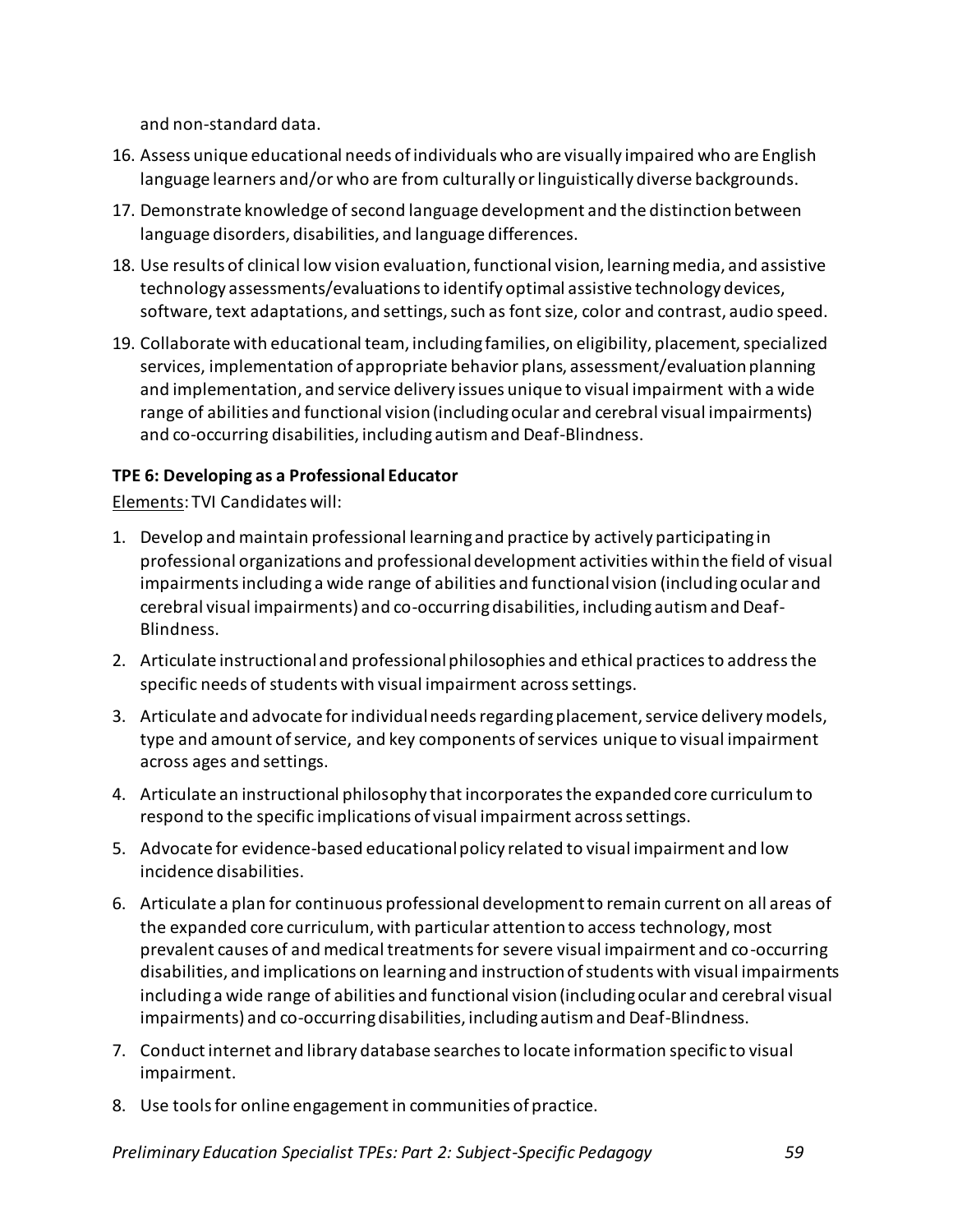- 9. Evaluate and discern credible and scholarly sources of information about visual impairments, including knowledge of valid and reliable research techniques.
- 10. Serve as liaison between medical care providers, families, and other members of the educational team to clarify findings and provide further information regarding functional implicationsunique to visual impairment.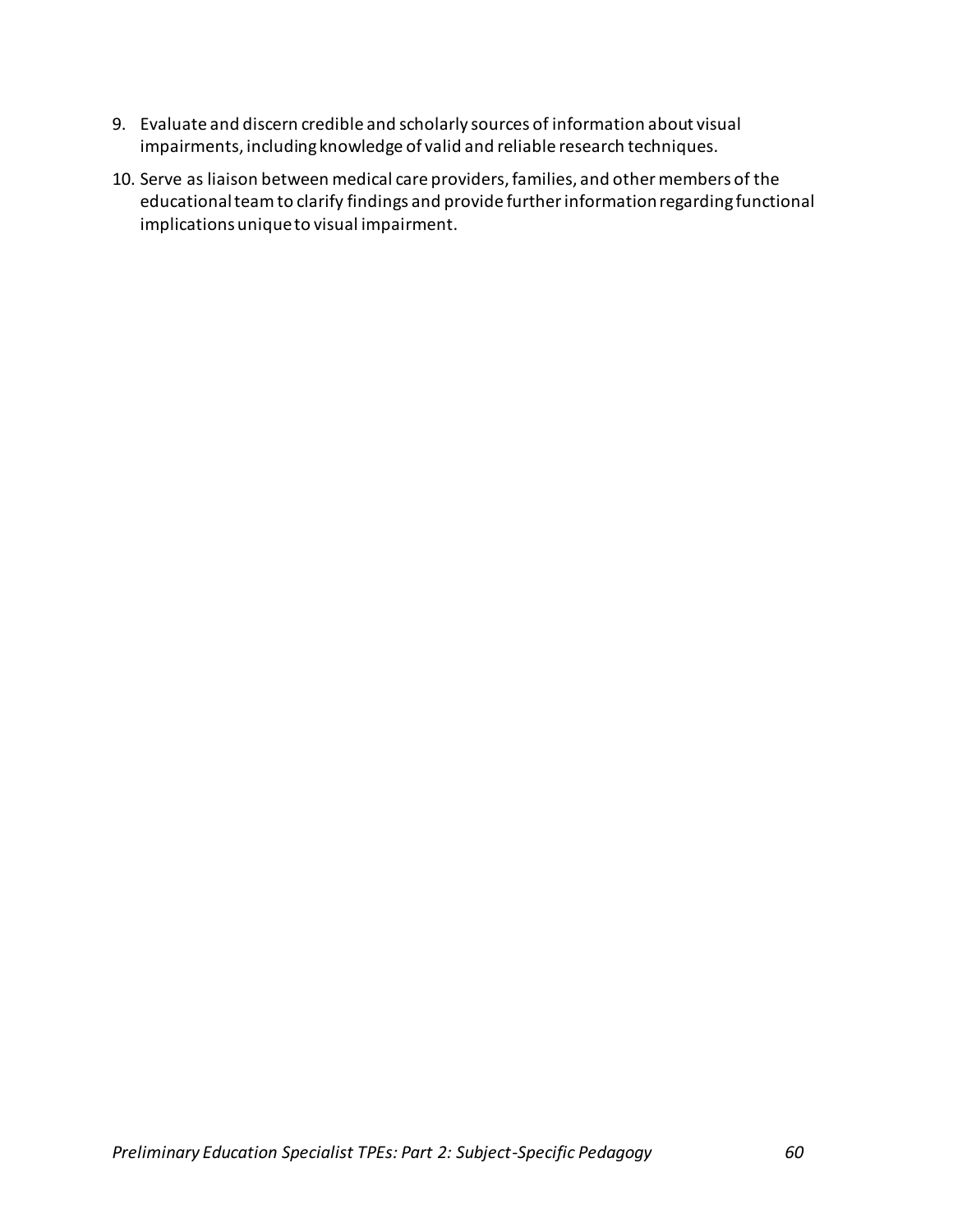### **Part 2: Subject-Specific Pedagogy**

#### **Introduction**

This section provides additional required expectations for beginning teachers focused on subject-specific pedagogies and strategies. The selection and use of subject-specific pedagogy and strategies are dependent on students' levels of developmental ability and their English language proficiency. Approved preliminary preparation programs provide opportunities for beginning teachers to learn and practice subject-specific pedagogies and strategies, including language development strategies. Beginning teachers demonstrate their knowledge of these pedagogies and strategies for student support by passing a Teaching Performance Assessment (TPA), successfully completing course work that includes both instructional and subject-specific pedagogy, and engaging in a range of clinical practice experiences.

#### **Developmentally Appropriate Practices in Relation to Subject-Specific Pedagogy**

Beginning teachers understand that students' development varies across and within age ranges; is influenced by social, cultural, linguistic, and other contexts; and that these factors influence each other in complex ways. Beginning teachers understand that students' learning and development are also influenced by the interaction between their prior experiences; ethnic, cultural, and linguistic backgrounds; maturational status; and the range of environmental and cultural experiences that they bring to the classroom.

Beginning teachers approach classroom practice with the belief that all students can learn, and they recognize that the social and academic environment within their classroom has tremendous impact on learning.

#### **English Language Development in Relation to Subject-Specific Pedagogy**

Beginning teachers know and can apply pedagogical theories, principles, and instructional strategies for comprehensive instruction of students whose first language is English, English learners, and Standard English learners. They know and can apply theories, principles, and instructional strategies for English language development leading to academic literacy in English in relation to the subject-specific content area. Beginning teachers are familiar with the philosophy, design, goals, and characteristics of programs for English language development. They implement an instructional program that facilitates integrated English language development, including all domains (reading, writing, listening, and speaking).

#### **Literacy TPE Language for All Teacher Candidates**

#### **Literacy Practices in Relation to Subject-Specific Pedagogy**

All multiple and single subject and education specialist beginning teachers understand that all teachers have a critical role in literacy development for all TK-12 students. They understand and demonstrate the ability to address the literacy, linguistic, and cognitive demands of different content areas (multiple subject/education specialist) or the discipline(s) of their credential (single subject/education specialist). They demonstrate foundational knowledge of identifying, assessing, and supporting struggling readers, including students with dyslexia, with research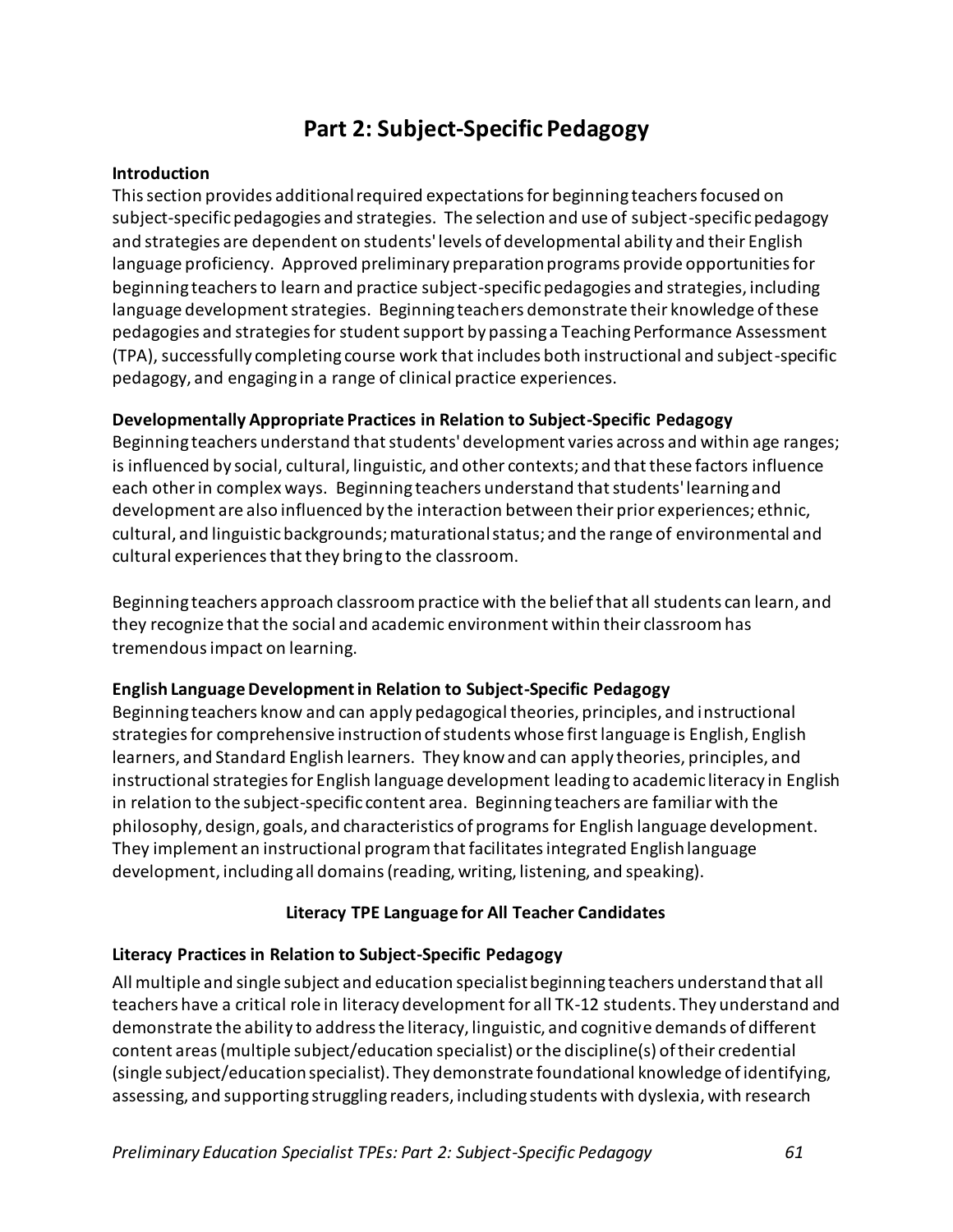based effective reading strategies. They provide integrated instruction incorporating the five themes of literacy identified in the *ELA/ELD Framework.* They plan and implement lessons that support students' *meaning making* and subject-specific *language development* as students read, write, and converse in each content area*.* They support students' ability to *effectively express* themselvesin each content area as well as their ability to analyze the effectiveness of text, presentations, visual representations, and other forms of communication specific to each content area. They plan and implement literacy-based lessons and discipline-specific literacy practices that contribute to building students' *content knowledge [\(Framework,](https://www.cde.ca.gov/ci/rl/cf/elaeldfrmwrkchptrs2014.asp) Chapters 2, 6 and 7)*. They plan and implement lessons that address the *foundational skills* of literacy (e.g., decoding and word recognition) in the context of the content area(s) of instruction, as appropriate based on students' needs and students' literacy levels. Beginning teachers understand and plan lessons that build on students' increasing level of literacy skills across the grade levels and content area(s) to promote both continuity of literacy skills development and subject-specific learning in accordance with the applicable student content standards and framework. Beginning teachers observe and practice different approaches to literacy teaching and learning, including but not limited to inquiry-based learning, collaborating learning, and direct instruction.

All beginning teachers identify challenges posed by complex texts in their discipline(s) and help students learn how to navigate increasingly complex text of a variety of forms and organizational patterns as appropriate to the content area, including but not limited to traditional texts, music, maps, graphica<sup>3</sup>, graphics, charts, timelines, images, artworks, and multimodal text such as podcasts and videos, to help students read strategically, analytically, critically, and with a critical lens across the curriculum, and to monitor their understanding. They use teaching strategies across the instructional cycle that promote meaning making as students engage with text as readers and writers, and they integrate the use of language arts skills of reading, writing, listening, and speaking across the curriculum.

### **Literacy TPE for Multiple Subject and Education Specialist Candidates**

**Teaching English Language Arts in a Multiple Subject/Education Specialist Assignment** Beginning multiple subject/Education Specialist teachers apply their knowledge of the California Standards in English Language Arts/English Language (ELA/ELD) Development to frame their planning, instruction, and student assessment in the area of literacy. They demonstrate the ability to design and deliver literacy instruction that reflects the five key themes of a robust and comprehensive literacy instructional program: (1) meaning making, (2) language development, (3) effective expression, (4) content knowledge, and (5) foundational skills that assures that all students develop English proficiency and meet or exceed the California standards. Beginning teachers know how to determine the skill level of students through the use of meaningful indicators of reading and language arts proficiency prior to instruction, how to determine whether students are making adequate progress on skills and concepts, how to use this

<sup>&</sup>lt;sup>3</sup> Graphica refers to graphic novels, books, branding, logos, emojis, and other materials that use images to convey meaning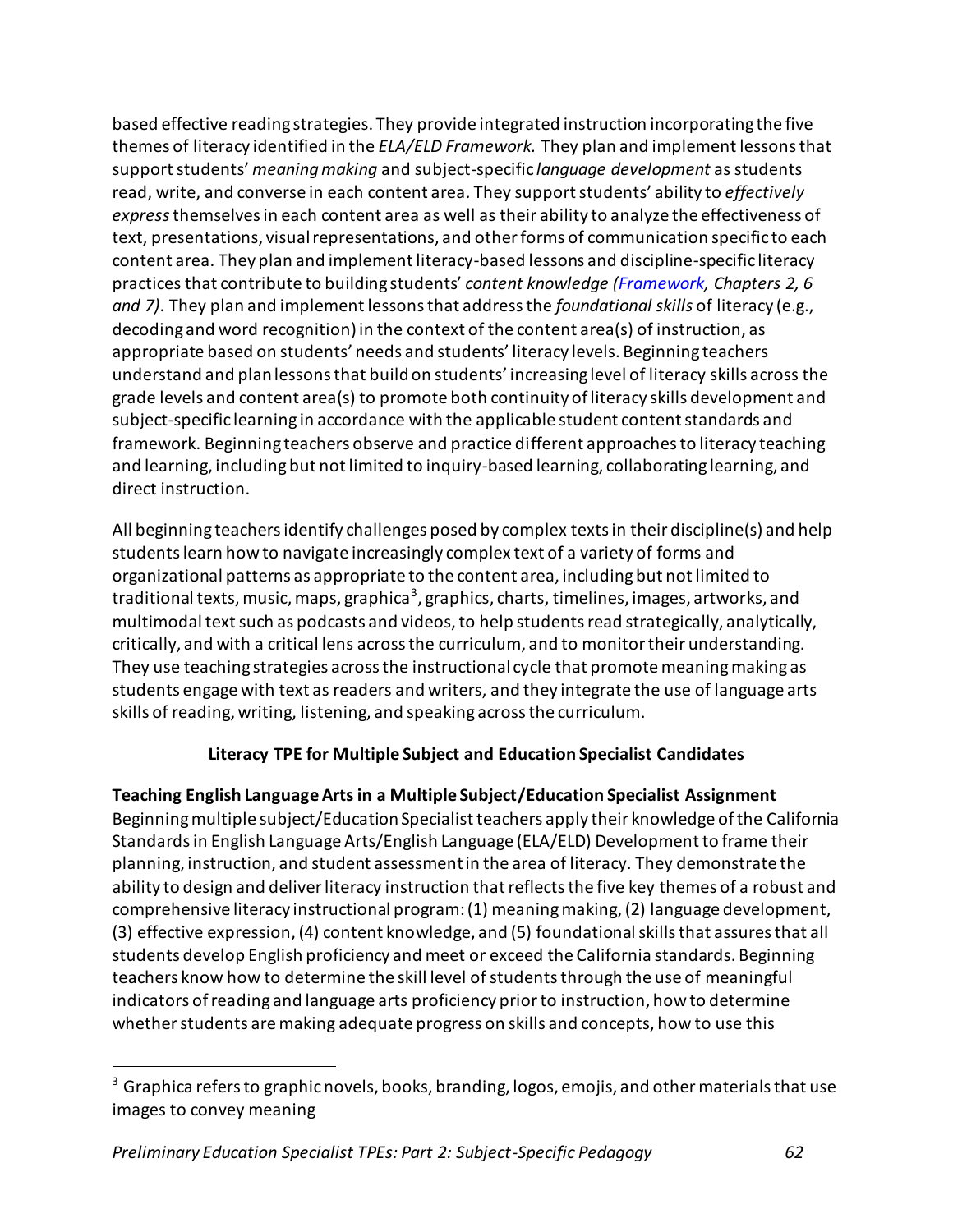information to inform instruction, and how to determine the effectiveness of instruction and students' proficiency after instruction.

Beginning multiple subject/Education Specialist teachers demonstrate the ability to use formative assessment processes and multiple measures to determine students' progress towards the California English language arts and English language development standards and advance the learning of all students. They are able to analyze and interpret results to plan effective and differentiated literacy instruction and appropriate interventions for students as needed. They demonstrate foundational knowledge of identifying, assessing, and supporting struggling readers, including students with dyslexia, with research based effective reading strategies. Beginning teachers demonstrate knowledge of how to organize and manage differentiated literacy instruction and interventions to meet the needs of the full range of learners.

They apply the five key themes of literacy instruction as described below:

### *Meaning Making:*

Beginning multiple subject/Education Specialist teachers understand that *meaning making* is the central purpose of reading, writing, spoken/signed language, and all forms of communication in all subjects. They effectively apply their knowledge of factors that affect meaning making, such as, for example, students' background knowledge and experiences (including cultural and linguistic funds of knowledge), language (including students' academic language), and motivation (including connections to their daily lives and interests). They design lessons that capitalize on and expand students' existing knowledge and language, and they draw on and expand students' interests and experiences.

They teach literal and inferential comprehension of text as well as critical reading. They identify challenges posed by complex texts and support students' ability to navigate increasingly complex text of a variety of forms and organizational patterns (including but not limited to traditional texts, music, maps, graphica, graphics, charts, timelines, images, and multimodal text such as podcasts and videos). They help students learn to read strategically, analytically, critically**<sup>4</sup>** , and with a critical lens, and write and converse meaningfully about content across the curriculum, and monitor their understanding.

They use teaching strategies across the instructional cycle that promote meaning making as students engage with text as readers and writers, and they integrate the use of language arts skills of reading, writing, listening, and speaking. They help students develop increasingly sophisticated oral and written interpretations of texts and presentations, including identifying and citing specific evidence, expressing an opinion, explaining their reasoning and defending a point of view, and developing and supporting an argument, as appropriate to the grade level, student knowledge and skill level, and content area.

<sup>4</sup> Reading *strategically*, *analytically, and critically* refers to the skills of adjusting reading based on purpose, using reading strategies to understand, think about, analyze, and critique increasingly complex texts, as well as to question an author's intent, purpose, and bias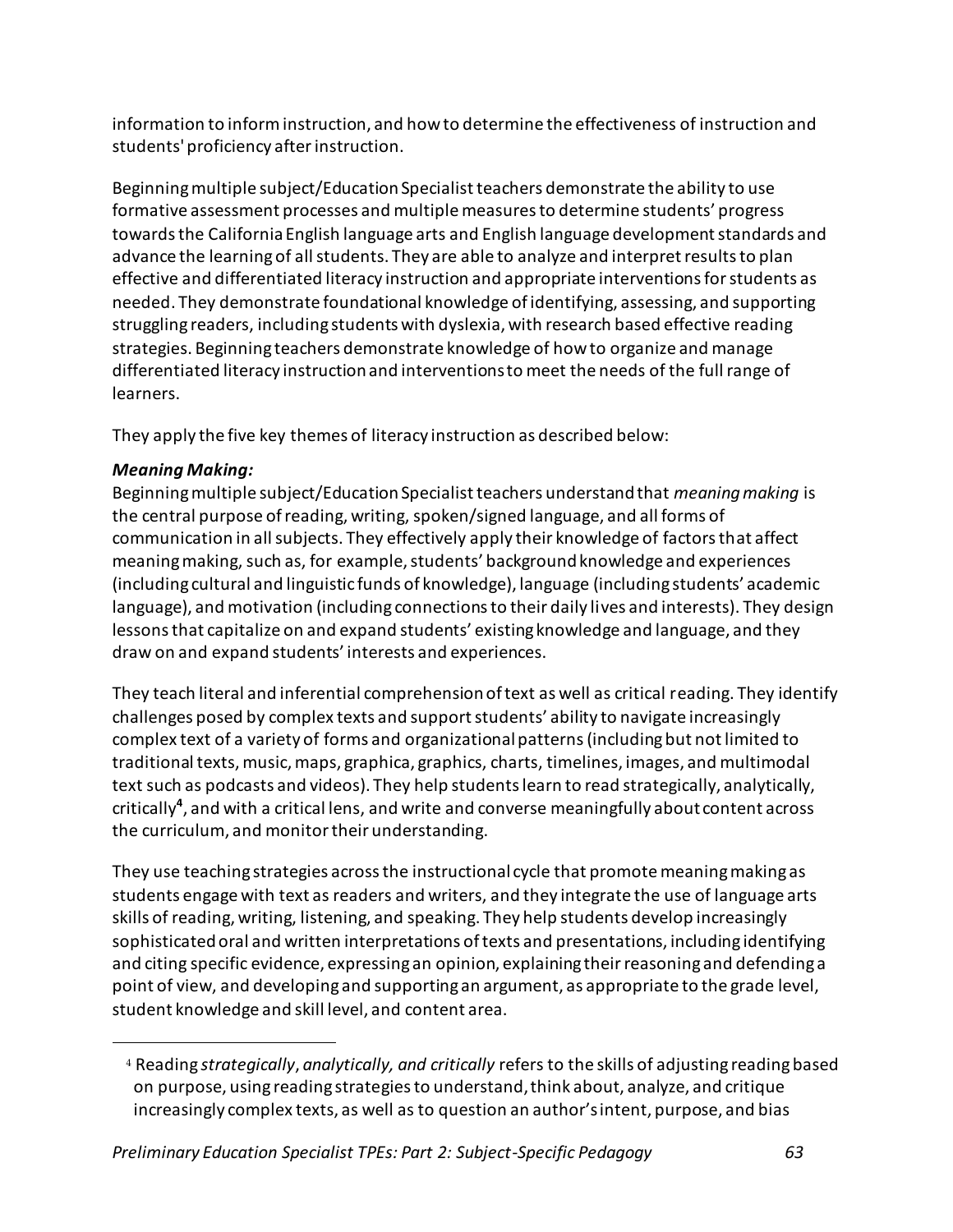#### *Language Development:*

Beginning multiple subject/Education Specialist teachers design instruction and create environments that foster language development for all students, including English learners. They provide opportunities and models for students to develop oral and written communication skills on an increasingly complex level as students move through the elementary grades. They help students understand the importance of well-developed vocabulary in their literacy development and knowledge acquisition, and they demonstrate effective teaching of vocabulary both directly through word study (including examination of morphology and etymology where and as appropriate) and indirectly through the use of wide reading of appropriate high quality literature, informational, technical, and other texts in the discipline(s), rich oral language interactions, and context. Beginning teachers learn how to facilitate students' learning of complex sentence and text structures. They plan for and encourage students' use of academic language across the content areas. Beginning teachers demonstrate their knowledge about how English works, language acquisition, relationships among languages (spoken and written), culturally and linguistically sustaining instructional practices.

Beginning multiple subject/Education Specialist teachers understand and can explain the advantages of multilingualism and multiliteracy, and how becoming increasingly literate in one language supports and enhances literacy in another language. They also understand the importance of transfer between languages, and for students who speak one or more languages than English, they are able to support their students in transferring skills across these multiple languages.

#### *Effective Expression:*

Beginning multiple subject/Education Specialist teachers support students' ability to *effectively express* themselvesin each content area as well as their ability to analyze the effectiveness of text, presentations, visual representations, and other forms of communication within each content area. They teach students how to effectively use language and other forms of communication, such as images and graphics, for different purposes, including to share narratives and convey ideas, information, opinions, and arguments as appropriate to students' grade and developmental levels.

They teach students to write, present, and discuss so that meaning is conveyed clearly, logically, powerfully, and, when appropriate and desired, poetically. They ensure that students can apply knowledge of conventions (e.g., grammar, punctuation, capitalization, and spelling) as appropriate for the grade level and context. They use appropriate teaching strategies to develop students' abilities to write increasingly more sophisticated opinion/argumentative, informative/explanatory, and narrative texts and for students to adapt their communication in relation to audience, task, purpose, and discipline. They provide instruction that fosters students' ability to identify and evaluate effective practices of authors and speakers (including through a critical lens as they question authors'/speakers' perspectives and intentions).

Beginning multiple subject/Education Specialist teachers demonstrate an understanding of the value of the use of a variety of language strategies and practices whereby multilingual speakers